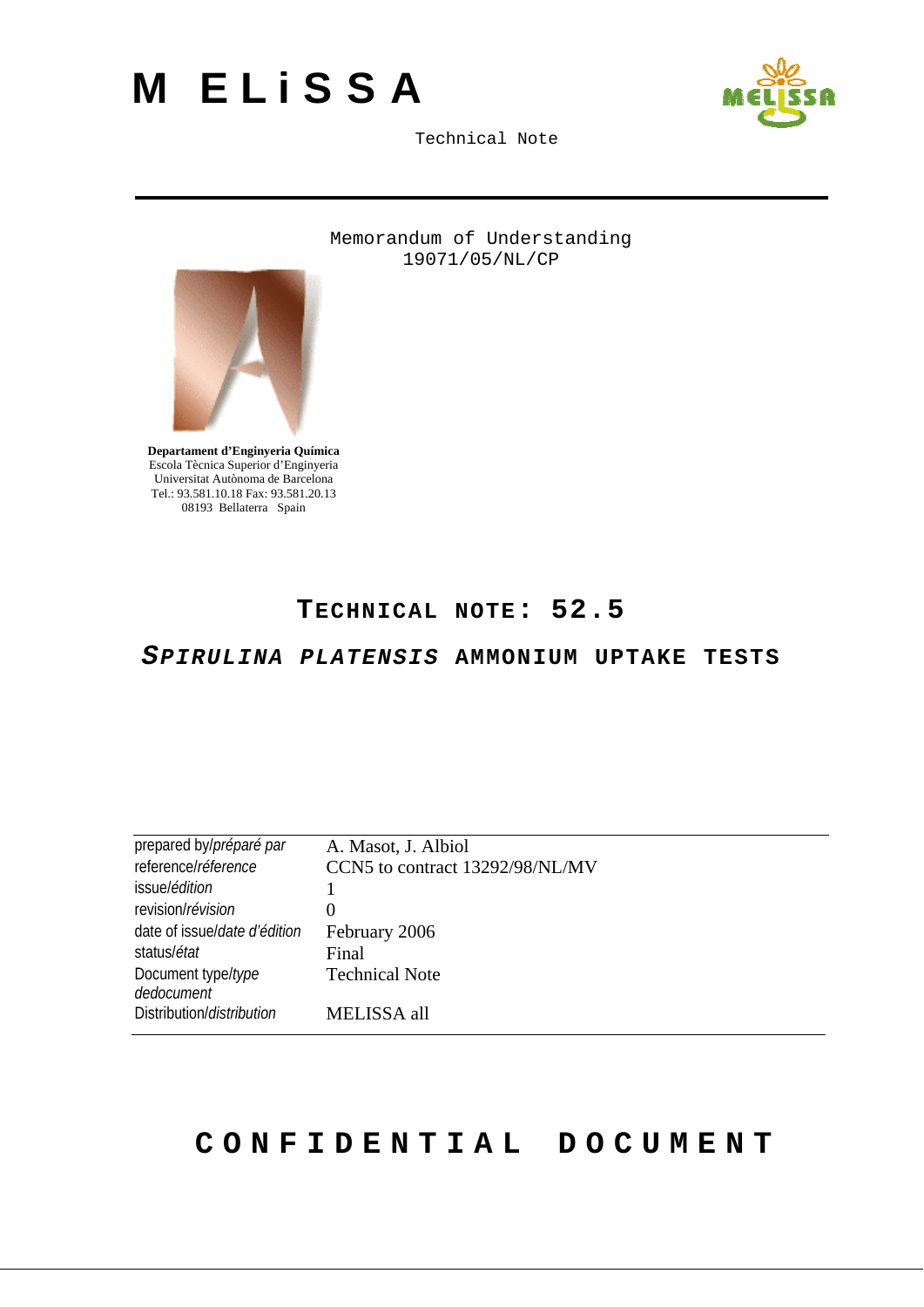

issue revision – 10-02-2006

page ii of iii

#### **APPROVAL**

| Title | Spirulina platensis ammonium uptake tests | <b>issue</b> | 1 $revision 0$ |
|-------|-------------------------------------------|--------------|----------------|
| titre |                                           | <b>ISSUe</b> | revision       |

| author | A. Masot, J. Albiol | <b>Idate</b> | 2006-02-10 |
|--------|---------------------|--------------|------------|
| auteur |                     | date         |            |
|        |                     |              |            |

| approved       | F. Gòdia | date | 2006-02-10 |
|----------------|----------|------|------------|
| by<br>approuvé |          | date |            |
| by             |          |      |            |

### **CHANGE LOG**

| reason for change <i>Iraison du</i> | issue/ <i>issue</i>  revision/ <i>revision</i>   date/ <i>date</i> |  |
|-------------------------------------|--------------------------------------------------------------------|--|
| changement                          |                                                                    |  |

### **CHANGE RECORD**

Issue: Revision:

| reason for change/raison du changement | page(s)/page(s) | $ $ paragraph(s)/ <i>paragraph(s)</i> |
|----------------------------------------|-----------------|---------------------------------------|
|                                        |                 |                                       |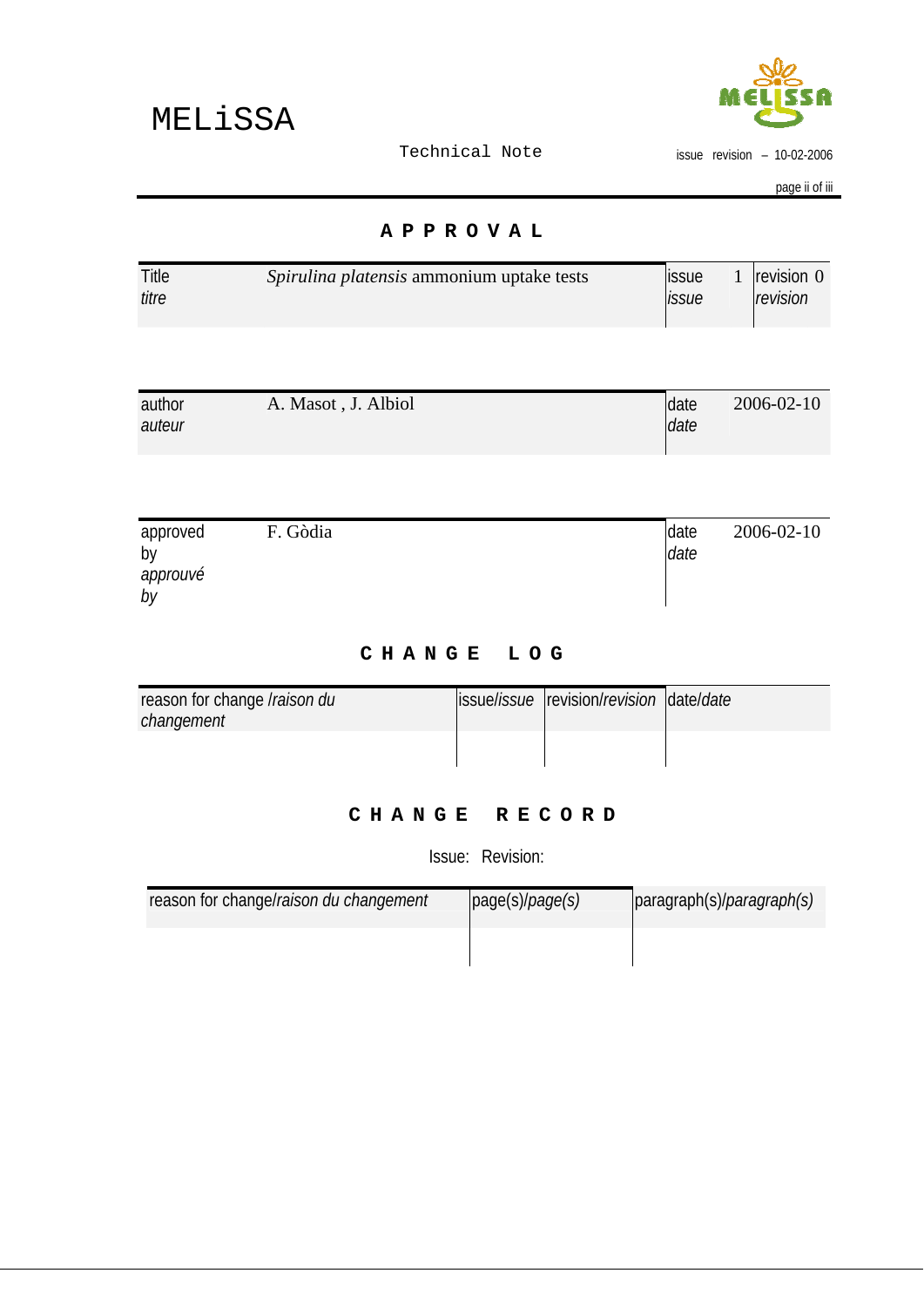

issue revision  $-10-02-2006$ 

#### TABLE OF CONTENTS

| $\mathbf{I}$ .     |                  |               |  |
|--------------------|------------------|---------------|--|
| 2.                 |                  |               |  |
|                    | 2.1.             |               |  |
|                    | 2.1.1.           |               |  |
|                    | 2.1.2.           |               |  |
|                    | 2.2.             |               |  |
|                    |                  |               |  |
|                    |                  | 2.2.2.        |  |
|                    | 2.2.3.           |               |  |
|                    | 2.3.             |               |  |
|                    | 2.3.1.           |               |  |
|                    | 2.3.2.<br>2.3.3. |               |  |
|                    | 2.3.4.           |               |  |
| 3.                 |                  |               |  |
|                    | 3.1.             |               |  |
|                    | 3.2.             |               |  |
|                    | 3.3.             |               |  |
|                    | 3.4.             |               |  |
|                    | 3.5.             |               |  |
|                    | 3.6.             |               |  |
| $\boldsymbol{4}$ . |                  |               |  |
| 5.                 |                  | References 35 |  |
| 6.                 |                  |               |  |
|                    | 6.1.             |               |  |
|                    | 6.2.             |               |  |
|                    | 6.3.             |               |  |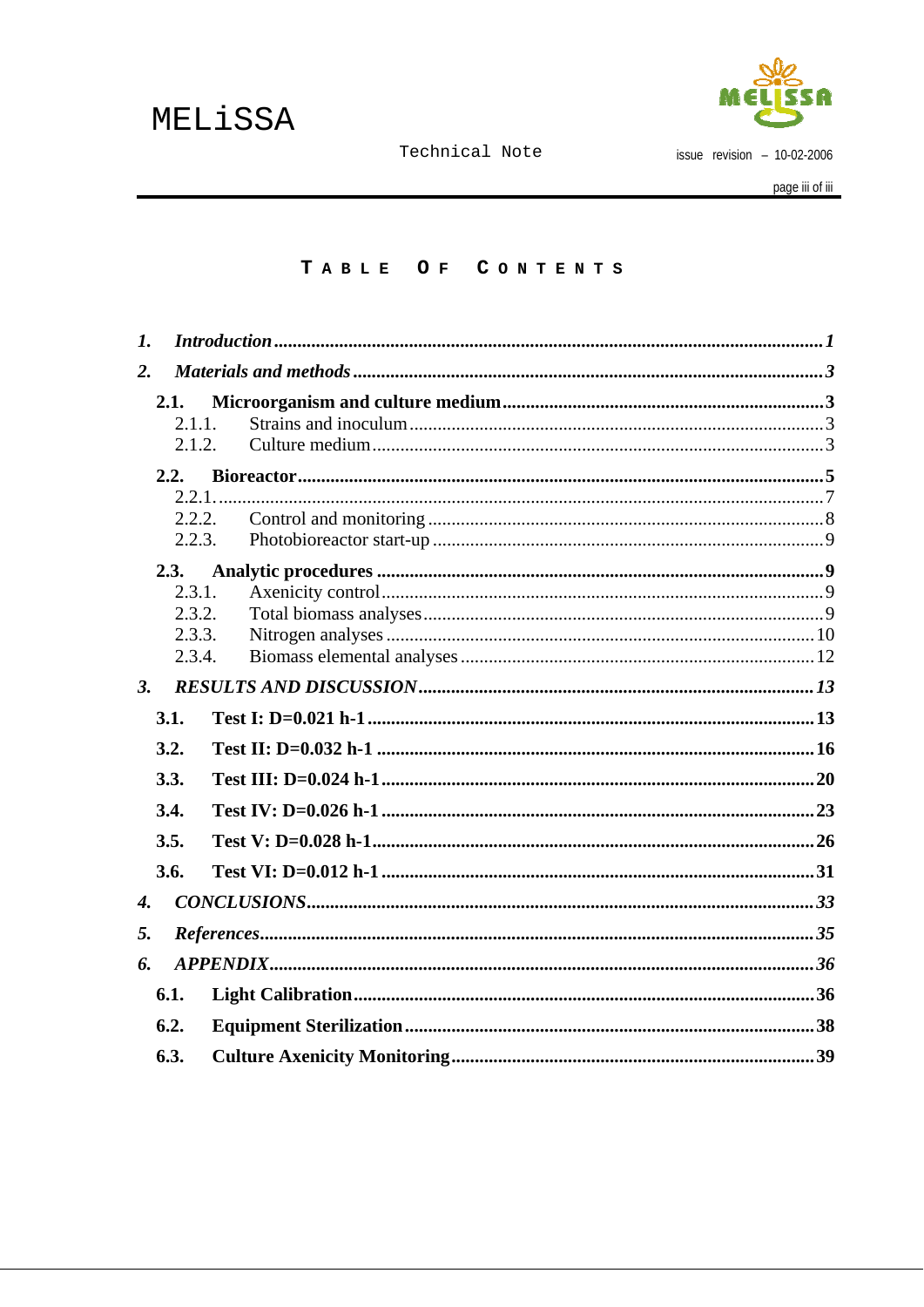

### <span id="page-3-0"></span>**1. Introduction**

The MELISSA project (Microbial Ecological Life Support System Alternative) is based on the connection between five compartments, colonised respectively by thermophilic anoxygenic bacteria, photohererotrophic bacteria, nitrifying bacteria, photosynthetic bacteria, higher plants and the crew.

 Nitrate present in the outlet from the nitrifying compartment is the nitrogen source used by *S. platensis*. However, the ammonium obtained from the human urea could be used in this compartment as nitrogen source. Also a decrease in the  $O<sub>2</sub>$  supply to compartment III, would cause an increase in the ammonium income to compartment IVa. Thus, in order to evaluate the effects of ammonium consumption by *S. platensis* and to introduce some flexibility in the ammonium distribution inside the MELISSA loop, it is interesting to study to which extent *S. platensis* is able to assimilate ammonium.

In this framework, during this year several continuous culture tests at different dilution rates (in the range of 0.01-0.03  $h^{-1}$ ) and one step of light at each one were performed as described below.

Background: Nitrogen assimilation by *S. platensis*

Bibliographic studies on *S. platensis* nitrogen uptake show that although nitrate is the nitrogen source most often used in cultivation of this cianobacteria, ammonium can also be consumed (Ciferri, 1983; Richmond, 1986; Becker, 1994). Using nitrate as N source a decrease in cells growth rate is observed at high nitrate concentrations  $(16800 \text{ ppm} \text{ N-NO}_3)$ ; Ciferri, 1983). Alternatively, when using ammonium the apparent inhibition appears at lower concentrations (100 ppm N-NH $_4^+$ ; Richmond, 1988). However it seems that when both sources are present in the culture media at the same time, the cells have a higher affinity for ammonium and it is consumed first (Guerrero and Lara, 1987).

Previous studies about different nitrogen sources assimilation by *S. platensis* have already been carried out in the MELISSA group.

| Spirulina platensis Ammonium Uptake Tests                                                                     |  |  |
|---------------------------------------------------------------------------------------------------------------|--|--|
|                                                                                                               |  |  |
|                                                                                                               |  |  |
| This document is confidential property of the MELiSSA partners and shall not be used, duplicated, modified or |  |  |
| transmitted without their authorization                                                                       |  |  |
| Memorandum of Understanding 19071/05/NL/CP                                                                    |  |  |
|                                                                                                               |  |  |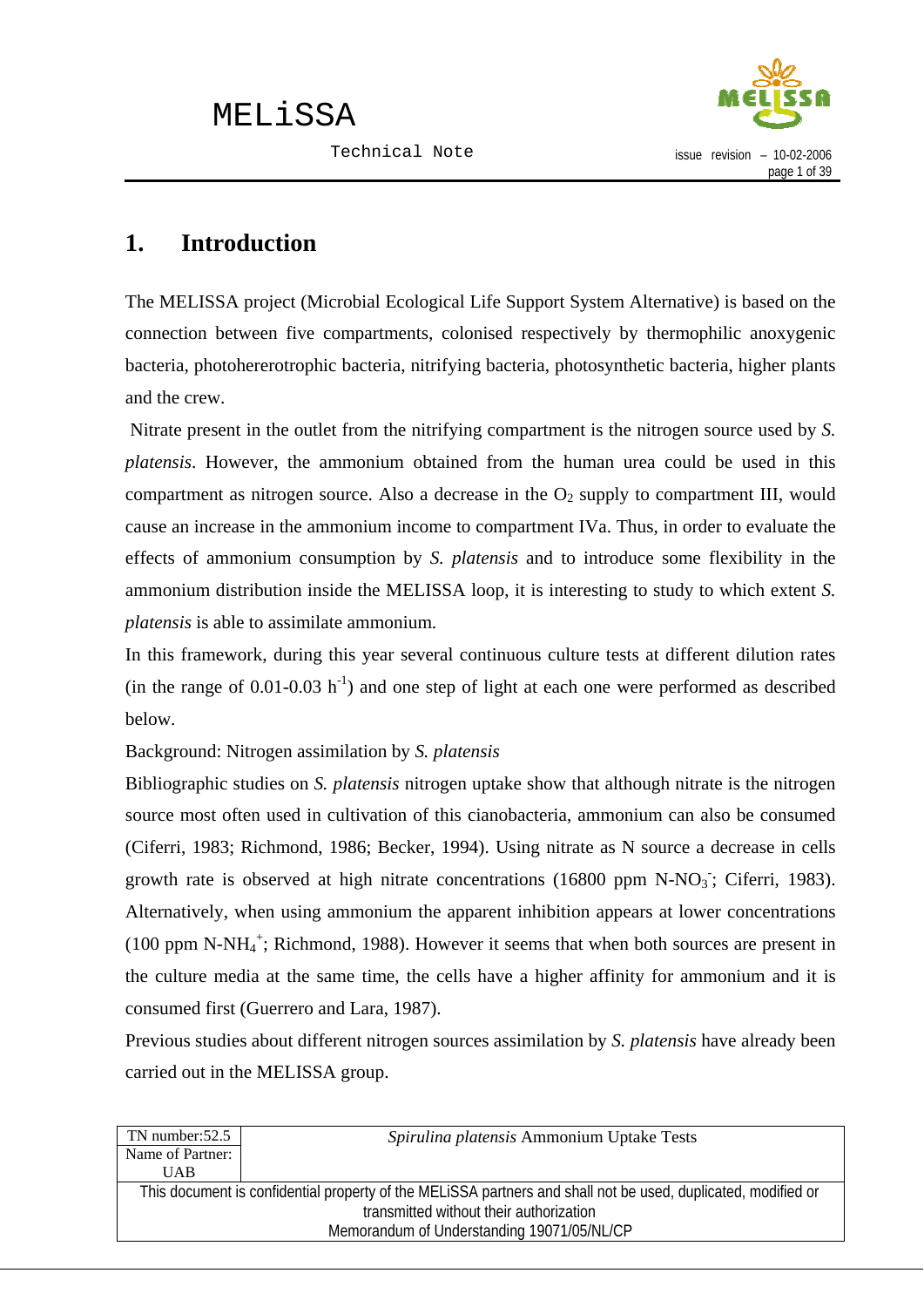Technical Note



Filali and Dubertret (1996) performed different tests to analyze the capability of *S. platensis* cells to grow on several nitrogen sources (nitrate, nitrite, ammonium, urea and aminoacids such as glutamine and adenine) supplied to the cultures individually or in combination as pairs or triads. The work was particularly focused on nitrate, urea and ammonium uptake at pH 9.5. They concluded that *S. platensis* is able to grow on classical mineral nitrogen compounds and also on organic compounds such as urea and aminoacids. In case of lack of usable nitrogen in the culture medium, cells consumed their phycocyanins and turned to a yellowish green colour. Concerning the growth on a single nitrogen source, the tolerance for concentration is high for nitrate (up to 1400 ppm N-NO<sub>3</sub>) but low for urea and ammonium (42 ppm N-NH<sub>4</sub><sup>+</sup>). Moreover, the inhibition due to an increase of nitrogen concentration appears sooner at low light intensities. Therefore, it is suggested that the nitrogen assimilation is related to the photosynthesis.

Although this first study was able to evaluate the *S. platensis* capability to grow on several nitrogen sources, the limitations of low light intensity  $(8 \text{ W/m}^2)$  Erlenmeyer-flasks cultures suggest the necessity of further studies on nitrogen assimilation. As a consequence it was proposed to analyse the characteristics of nitrogen utilization under higher light intensities (up to 80-100 W/m<sup>2</sup>) and in continuous cultures to mimic better the real situation of *S. platensis* in the MELISSA loop.

A second study (Lattenmayer C., 2001) was carried out at ESTEC laboratory to get some basic knowledge about growth kinetics of *S. platensis* using ammonium as nitrogen source in batch and continuous cultures.

They performed a continuous culture in a 3.2L Chemap Bioreactor with a stirrer speed of 200 rpm at pH 8.5, 35.5 °C and a light intensity range of 50-80W/m<sup>2</sup>. When light intensity was 80 W/m<sup>2</sup>, they found a productivity decrease from 0.0106 g.L<sup>-1</sup>h<sup>-1</sup> to 0.0086 g.L<sup>-1</sup>h<sup>-1</sup> with an ammonium concentration inside the bioreactor of 38 ppm N-NH $_4^+$  and 80 ppm N-NH $_4^+$ respectively. In order to determine a critical value causing inhibitory effects between these two ammonium concentrations, they carried out

five experiments with Erlenmeyer-flasks at pH 8.5, 25 $^{\circ}$ C and a light intensity of 10 W/m<sup>2</sup> on one side using different ammonium concentrations.

| Spirulina platensis Ammonium Uptake Tests                                                                     |  |  |
|---------------------------------------------------------------------------------------------------------------|--|--|
|                                                                                                               |  |  |
|                                                                                                               |  |  |
| This document is confidential property of the MELiSSA partners and shall not be used, duplicated, modified or |  |  |
| transmitted without their authorization                                                                       |  |  |
| Memorandum of Understanding 19071/05/NL/CP                                                                    |  |  |
|                                                                                                               |  |  |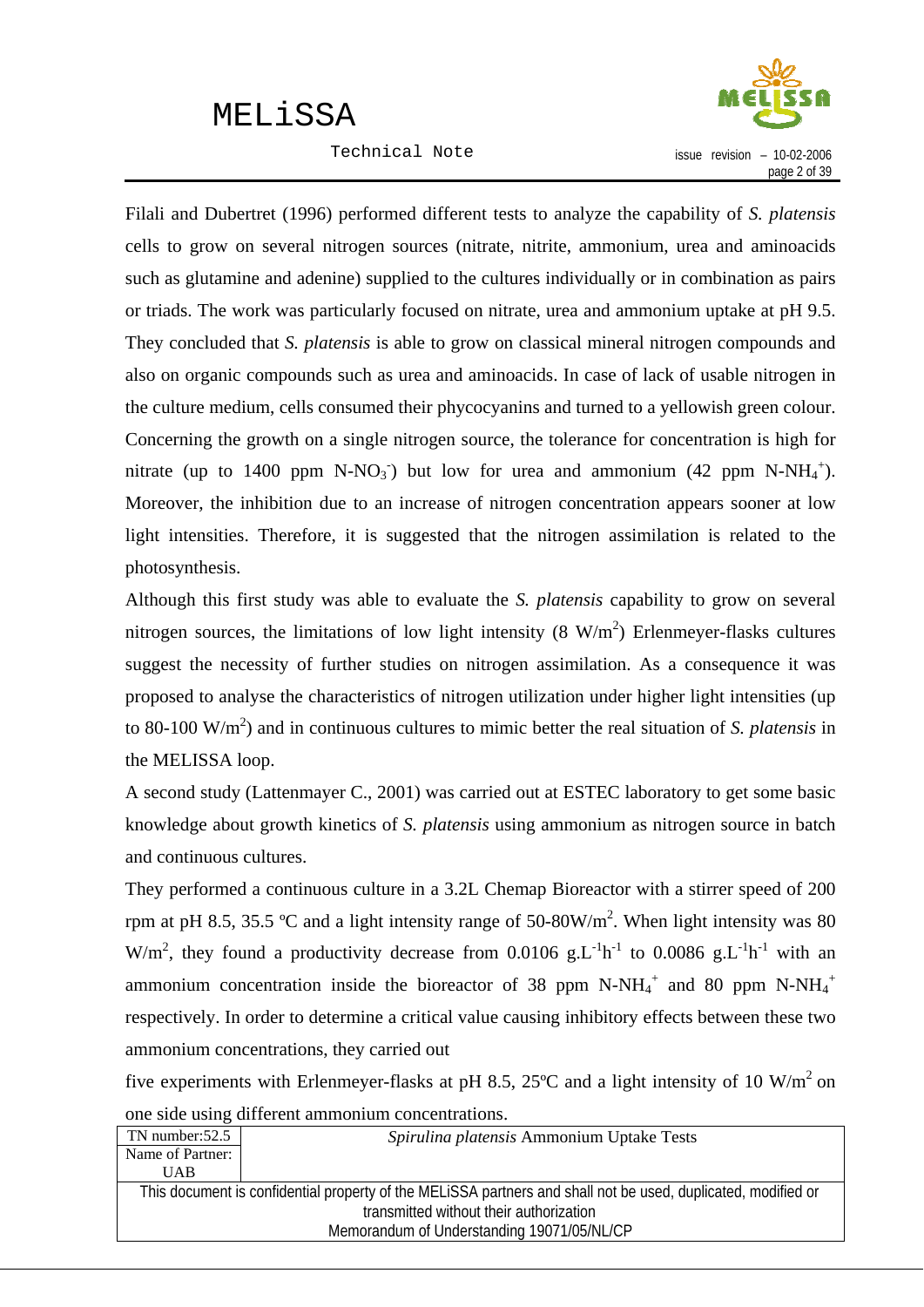Technical Note



<span id="page-5-0"></span>The results showed that at increasing ammonium concentrations the growth rate decreases. As a conclusion of this continuous and batch cultures, they assumed 70 ppm N-NH $_4^+$  as a critical value, which is close to the one observed by Richmond (100 ppm  $N-NH_4^+$ ).

Nevertheless, this data is not sufficient enough to get a deep knowledge of the ammonium uptake and inhibition in *S. platensis* cultures, requiring more experimental data. Therefore in this work package several continuous cultures at different dilution rates and light intensities are performed.

The main objective of these cultures is to determine the inhibition effect at different reference conditions of light intensity (to be chosen between the  $15{\text -}125 \text{ W/m}^2$  range) and dilution rate  $(0.012 h<sup>-1</sup> - 0.032 h<sup>-1</sup>)$ , as well as the growth rates, biomass levels and its composition. The results will contribute to the formulation of mathematical models of the response observed. Those will allow foreseeing the behaviour of the strain when ammonium increases at the input of the compartment.

### **2. Materials and methods**

### **2.1.Microorganism and culture medium**

### *2.1.1. Strains and inoculum*

The strain of *Spirulina platensis* used (*Arthrospira platensis* PCC 8005) was provided by the Pasteur Institute. It was revived and the subcultures were done using the Zarrouk-medium (Zarrouck, 1966) in Erlenmeyer-flasks with constant illumination and periodically agitation. The inoculum volume is fixed as the 10% of the working volume.

#### *2.1.2. Culture medium*

The medium used for pre-cultivation and batch phase is the one described by Zarrouk (1996) and consist of a macroelement solution (Table 1) and two microelement solutions (Table 2, 3) adjusted to pH 9.5.

| This document is confidential property of the MELISSA partners and shall not be used, duplicated, modified or |
|---------------------------------------------------------------------------------------------------------------|
|                                                                                                               |
|                                                                                                               |
|                                                                                                               |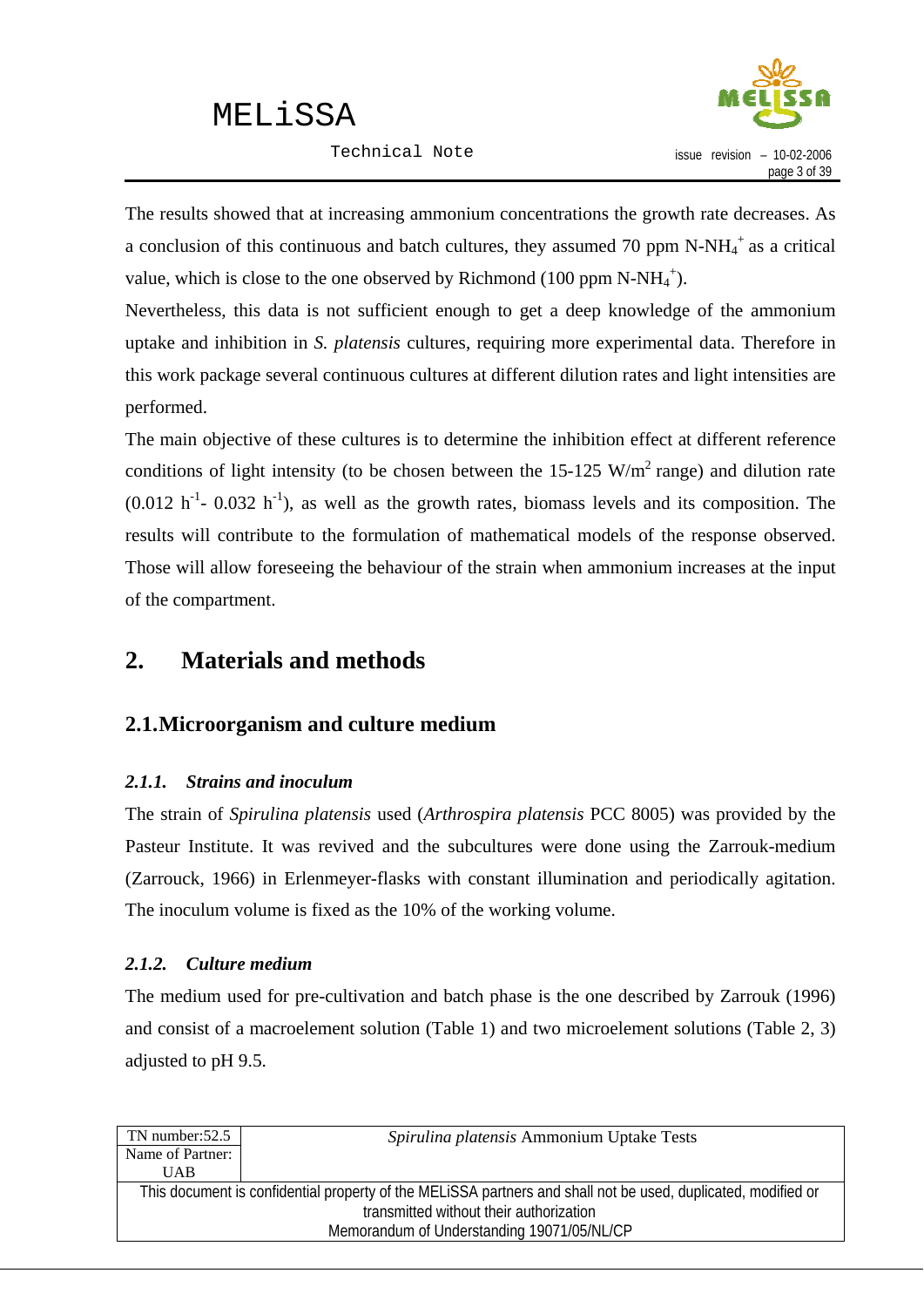

Technical Note

issue revision – 10-02-2006 page 4 of 39

| Compound                           | g/L   |
|------------------------------------|-------|
| EDTA-Na $\cdot$ 2 H <sub>2</sub> O | 0.08  |
| <b>NaCl</b>                        |       |
| $FeSO4·7$ H2O                      | 0.01  |
| Na <sub>2</sub> CO <sub>3</sub>    | 4.543 |
| NaHCO <sub>3</sub>                 | 4.972 |
| $MgSO4·7$ H2O                      | 0.20  |
| CaCl <sub>2</sub>                  | 0.04  |
| $K_2SO_4$                          |       |
| $KH_2PO_4$                         | 0.5   |
| NaNO <sub>3</sub>                  | 2.5   |
| <b>Solution</b>                    | mL/L  |
| A <sub>5</sub>                     | 1.00  |
| B6                                 | 1.00  |

**Table 1.-** *S. platensis* medium composition.

**Table 2.-** Composition of A5 microelement solution

| <b>Compounds</b>                      | g/L   |
|---------------------------------------|-------|
| $H_3BO_3$                             | 2.860 |
| MnCl <sub>2</sub> ·4 H <sub>2</sub> O | 1.810 |
| $ZnSO_4$ -7 $H_2O$                    | 0.222 |
| CuSO <sub>4</sub> ·5 H <sub>2</sub> O | 0.079 |
| MoO <sub>3</sub>                      | 0.015 |

**Table 3.-** Composition of B6 microelement solution

| <b>Compounds</b>                      | g/L   |
|---------------------------------------|-------|
| NH <sub>4</sub> VO <sub>3</sub>       | 0.023 |
| $KCr(SO4)2·12 H2O$                    | 0.096 |
| NiSO <sub>4</sub> ·7 H <sub>2</sub> O | 0.048 |
| $(NO_3)_2Co·6H_2O$                    | 0.049 |
| $Na2WO4·2 H2O$                        | 0.018 |
| $Ti(SO4)2+TiOSO4$                     | 0.048 |

Concerning the continuous cultures, as the goal of these tests is to evaluate the ammonium uptake of *S. platensis*, the nitrogen source was changed from sodium nitrate NaNO<sub>3</sub> 2.5 g/L (412 ppm N-NO<sub>3</sub><sup>-</sup>) to ammonium sulphate (NH<sub>4</sub>)<sub>2</sub>SO<sub>4</sub> 1.10 g/L (233 ppm N-NH<sub>4</sub><sup>+</sup>) and the pH solution was adjusted to 8.5 in order to avoid losing ammonium through the gas phase.

| Spirulina platensis Ammonium Uptake Tests                                                                     |  |  |
|---------------------------------------------------------------------------------------------------------------|--|--|
|                                                                                                               |  |  |
|                                                                                                               |  |  |
| This document is confidential property of the MELISSA partners and shall not be used, duplicated, modified or |  |  |
| transmitted without their authorization                                                                       |  |  |
| Memorandum of Understanding 19071/05/NL/CP                                                                    |  |  |
|                                                                                                               |  |  |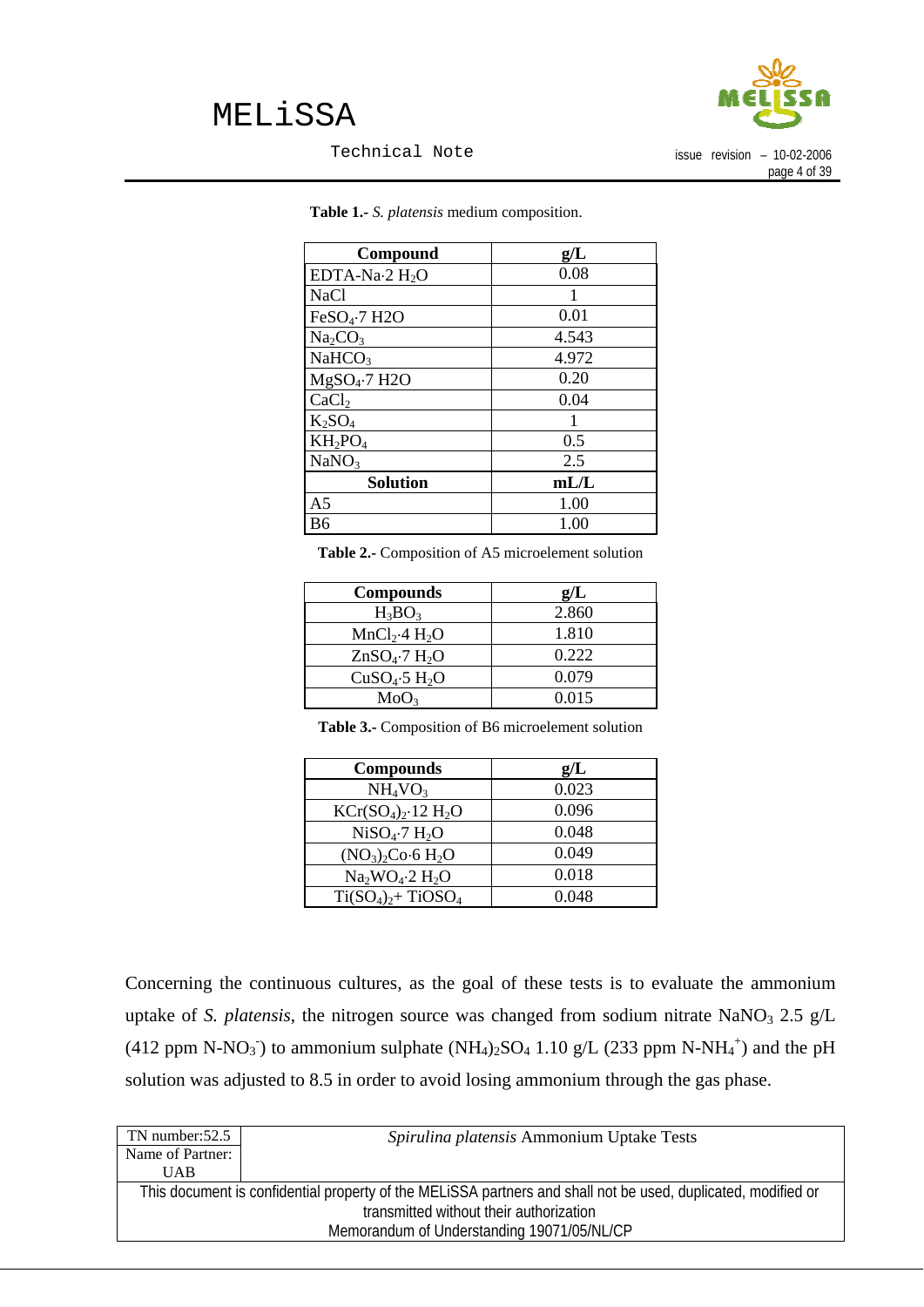Technical Note



<span id="page-7-0"></span>The first tests results showed that with this concentration in the inlet medium, the ammonium concentrations inside the bioreactor were higher than the inhibition concentration observed in the bibliography (100 ppm N-N $H_4^+$ ; Richmond, 1986) and probably too high to allow the *S.platensis* growth. Therefore it was decided to reduce the ammonium concentration in the inlet medium to the half, which is 0.55 g/L ammonium sulphate (116 ppm N-NH<sub>4</sub><sup>+</sup>). In this way the ammonium concentration in the inlet was high enough to supply the nitrogen requirement of the cells, but the remaining ammonium concentration inside the bioreactor could not reach high inhibitory levels.

A global quantity of 10L of culture medium is prepared and filtered to the inlet medium tank for several days. The microelement solution A5 and B6 added to the culture medium are from a 1 L stock conserved at 4ºC temperature.The evolution of the culture medium is followed on a daily basis by means of measuring the ammonium concentration and pH.

### **2.2.Bioreactor**

A schematic representation of the experimental set-up is sketched in figure 1. All the equipment depicted is referenced and described in table 4.

All cultures of *S. platensis* were grown in a Biostat L BRAUN 2L working volume cylindrical photobioreactor (Ref.001).

Illumination of the bioreactor is obtained using 15 halogen lamps (Ref.007), distributed radially around the external wall, in 5 columns (Ref.006) containing, each one, 3 lamps. The light spectrum emitted by halogen lamps matches with the photosynthetic absorption range of the micro algae *S. platensis.* Light intensity supply control is described in the control section  $(2.2.1.4).$ 

The culture is stirred mechanically by an agitation axis with two 6-blade Rushton turbines (Ref.003). The agitation speed is set at the same value as in the cultures performed by Lattenmayer (2001), 200 rpm.

| TN number:52.5                             | Spirulina platensis Ammonium Uptake Tests                                                                     |  |
|--------------------------------------------|---------------------------------------------------------------------------------------------------------------|--|
| Name of Partner:                           |                                                                                                               |  |
| <b>UAB</b>                                 |                                                                                                               |  |
|                                            | This document is confidential property of the MELiSSA partners and shall not be used, duplicated, modified or |  |
| transmitted without their authorization    |                                                                                                               |  |
| Memorandum of Understanding 19071/05/NL/CP |                                                                                                               |  |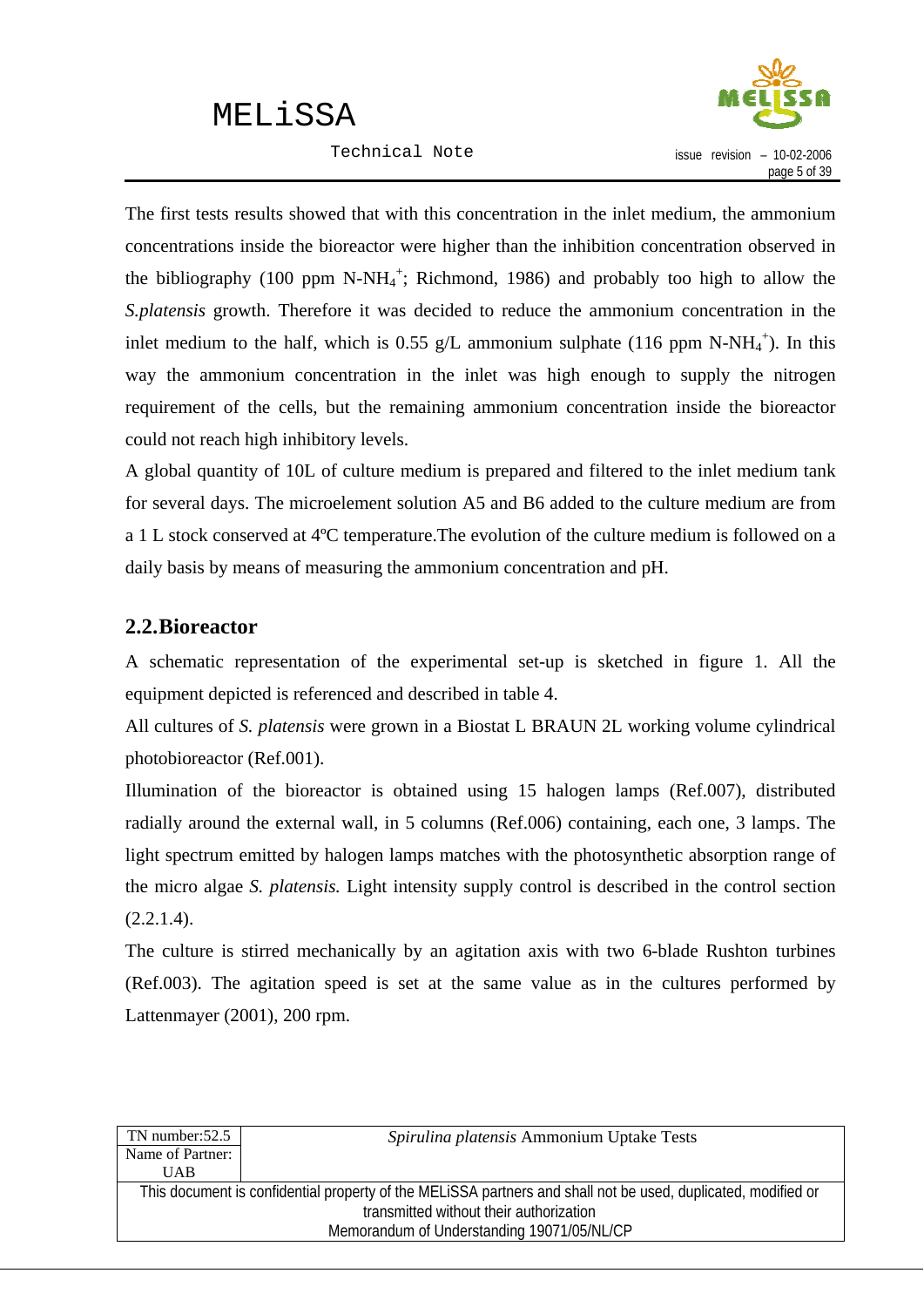

page 6 of 39

issue revision – 10-02-2006

Technical Note



**Figure 1.-** General set-up of Biostat Braun 2L used for the *S. platensis* cultures. More detailed information about the referenced equipment is reported in table 4.

| TN number: $52.5$                          | Spirulina platensis Ammonium Uptake Tests                                                                     |  |
|--------------------------------------------|---------------------------------------------------------------------------------------------------------------|--|
| Name of Partner:                           |                                                                                                               |  |
| UAB                                        |                                                                                                               |  |
|                                            | This document is confidential property of the MELiSSA partners and shall not be used, duplicated, modified or |  |
| transmitted without their authorization    |                                                                                                               |  |
| Memorandum of Understanding 19071/05/NL/CP |                                                                                                               |  |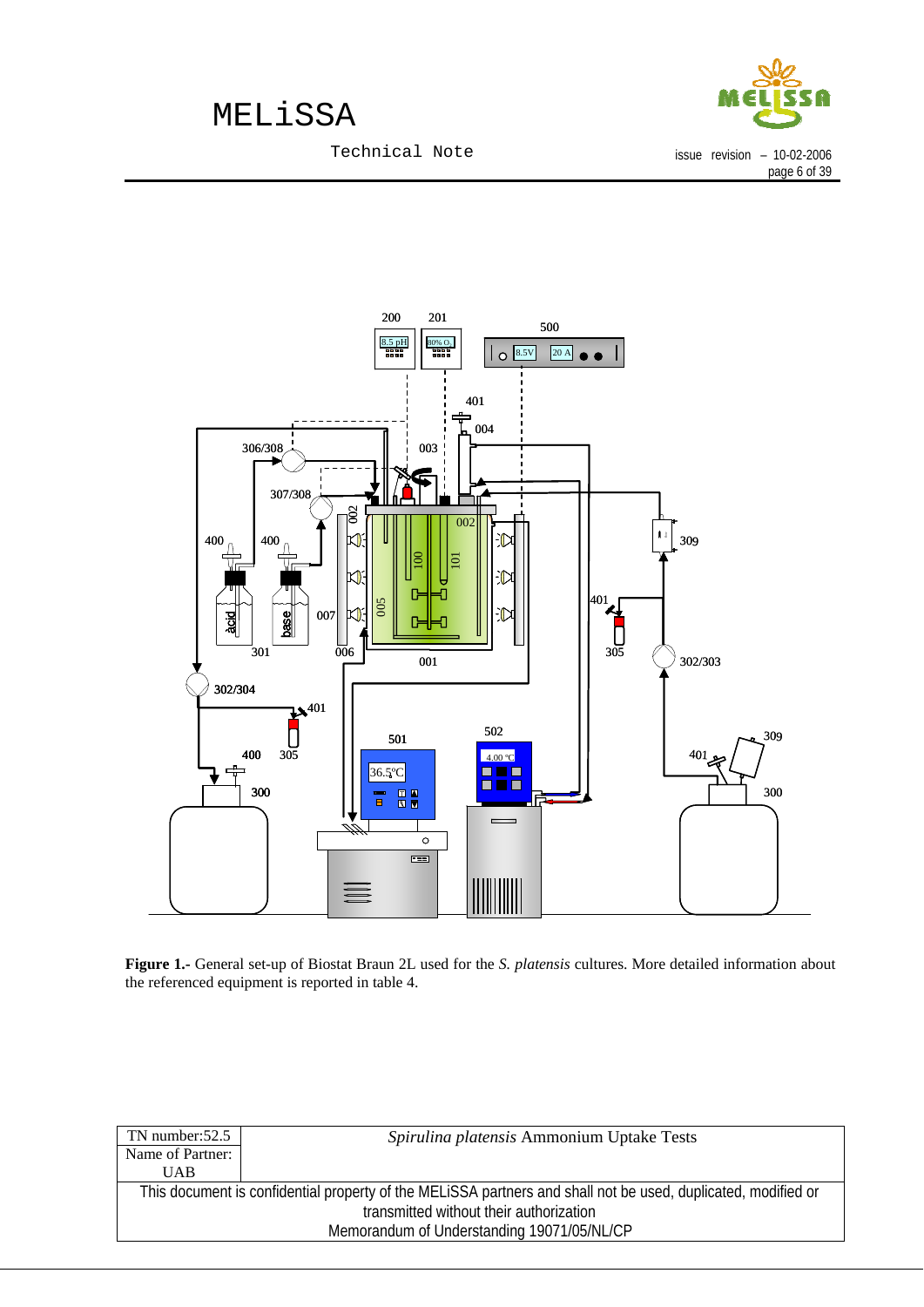

Technical Note

<span id="page-9-0"></span>

| <b>Table 4.-</b> List and description of the experimental equipment used for the culture of S. <i>platensis</i> at laboratory |  |  |  |  |
|-------------------------------------------------------------------------------------------------------------------------------|--|--|--|--|
| scale. References can be identified in figure 1.                                                                              |  |  |  |  |

|                  | ELEMENT                         | REF.             | <b>DESCRIPTION</b>              | MODEL               | <b>TRADE</b>          | ORIGIN              |
|------------------|---------------------------------|------------------|---------------------------------|---------------------|-----------------------|---------------------|
|                  | Tank                            | 5d               | glass, 2L                       | Biostat             | Braun                 | Germany             |
|                  | Ľď                              | 002              | stainless steel                 | <b>Biostat</b>      | Braun                 | Germany             |
|                  | Mechanically stirring           | 003              | 35-250/280-2200 rpm             | RZR                 | Heidolph              | Germany             |
| <b>REACTOR</b>   | Condenser                       | $\overline{6}$   | stainless steel                 | Biostat             | Braun                 | Germany             |
|                  | Air difusor                     | 800              | stainless steel                 | Biostat             | Braun                 | Germany             |
|                  | Lamps support                   | 800              | stainless steel                 | Custom manufactered | Custom manufactered   | Spain               |
|                  | Lamps                           | 007              | Halogen lamp, 12V, 20W          | type 215            | Sylvania              | Belgium             |
|                  | pH sensor                       | $\overline{00}$  | autoclavable                    | InPro3000/120       | Mettler Toledo        | Zürich, Switzerland |
| <b>SENSORS</b>   | O <sub>2</sub> dissolved sensor | $\overline{101}$ | autoclavable                    | 73052               | Mettler Toledo-Ingold | Zürich, Switzerland |
|                  | pH controller                   | 200              | 20-253V, AC/DC, 2VA             | pH 2100             | Mettler<br>Toledo     | Zürich, Switzerland |
| <b>CONTROL</b>   | $O2$ controller                 | 201              | 20-235V, AC/DC, 2VA             | 024100              | Mettler<br>Toledo     | Zürich, Switzerland |
|                  | I/O medium tank                 | 300              | polypropylene, 10L              | 2136                | Nalgene               | Hereford, UK        |
|                  | Acid/base bottle                | $\overline{301}$ | 500 ml                          | Pyrex               | Bibby                 | Staffordshire, UK   |
|                  | I/O medium peristaltic pump     | 302              | 4 channels, 8 rollers           | Regio MS4/8-100     | Ismatec               | Zürich, Switzerland |
|                  | Inlet medium pump tube          | 303              | ID=2.06mm, Wall=0.8mm           | 070540-151/SC0316   | Pharmed/Ismatec       | Zürich, Switzerland |
|                  | Outlet medium pump tube         | 304              | ID=2.79mm, Wall=0.9mm           | 070540-181/SC0318   | Pharmed/Ismatec       | Zürich, Switzerland |
| ambri            | Sample tube                     | 305              | $50 \text{ m}$                  | G125                | <b>Alco</b>           | Barcelona, Spain    |
| <b>LOOP</b>      | Acid peristaltic pump           | 306              | peristaltic                     | Ismatec             | Ismatec               | Zürich, Switzerland |
|                  | Base peristattic pump           | 307              | peristaltic                     | Ismatec             | Ismatec               | Zürich, Switzerland |
|                  | Pump tube                       | 308              | norprene                        | 06402-14            | Masterflex            | Illinois.USA        |
|                  | Liquid filter                   | 309              | $0.22$ mm                       | Opticap             | Millipore             | Bedford, MA, USA    |
| GAS              | Air filter                      | $rac{400}{1}$    | 50 mm, 0.22 mm                  | Millex              | Millipore             | Bedford, MA, USA    |
| <b>BOOT</b>      | Air filter                      | 401              | 25 mm. 0.22 mm                  | Millex              | <b>Millipore</b>      | Bedford, MA, USA    |
| AUXILIARY        | Power supply                    | 500              | 0-15V/0-40A                     | SM1540-D            | Delta Elektronika     | Zirikzee, Holland   |
| <b>EQUIPMENT</b> | Thermostatic bath               | 501              | Jacket temperature regulator    | Bg                  | Haake GH              | Germany             |
|                  | Refrigeration bath              | 502              | Condenser temperature regulator | Frigiterm           | J.P Selecta           | Barcelona, Spain    |

| TN number: $52.5$                          | Spirulina platensis Ammonium Uptake Tests                                                                     |
|--------------------------------------------|---------------------------------------------------------------------------------------------------------------|
| Name of Partner:                           |                                                                                                               |
| UAB                                        |                                                                                                               |
|                                            | This document is confidential property of the MELISSA partners and shall not be used, duplicated, modified or |
|                                            | transmitted without their authorization                                                                       |
| Memorandum of Understanding 19071/05/NL/CP |                                                                                                               |
|                                            |                                                                                                               |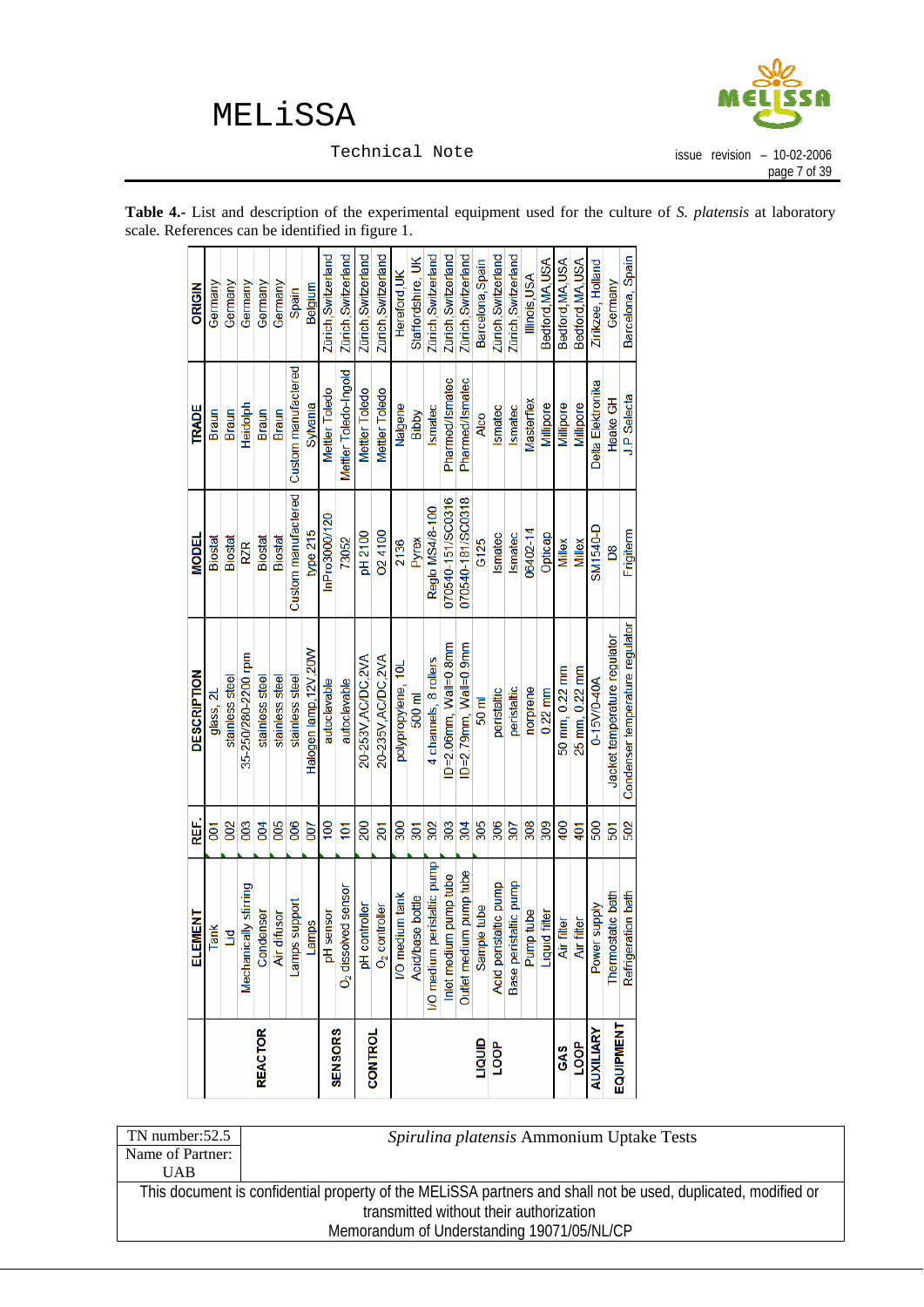Technical Note



#### <span id="page-10-0"></span>*2.2.1. Control and monitoring*

All the monitored and controlled parameters of *S. platensis* culture are listed in table 5 and described in the following paragraphs. Parameters measured off-line are basically biomass analyses, which are described more widely in section 2.3.

| Table 5. – Monitored and controlled parameters of S. platensis culture. |  |
|-------------------------------------------------------------------------|--|
|-------------------------------------------------------------------------|--|

|                              |                 | Dissolved oxygen (DO)                               |
|------------------------------|-----------------|-----------------------------------------------------|
|                              | <b>On-line</b>  | Temperature                                         |
| <b>Monitored</b>             |                 | pH                                                  |
| parameters                   |                 | Biomass concentration (dry weight, optical density) |
|                              | <b>Off-line</b> | Ammonium and nitrate medium concentration           |
|                              |                 | Elemental biomass analyses [CNHS]                   |
|                              |                 | Temperature                                         |
| <b>Controlled parameters</b> |                 | pH                                                  |
|                              |                 | Light intensity                                     |

#### *2.2.1.1. Oxygen monitoring*

The oxygen is monitored by an  $O_2$  amplifier (Ref.201), which receives the value of dissolved oxygen (DO) measured with a polarographic oxygen probe (Ref.101). The controller shows also the culture temperature.

#### *2.2.1.2. Temperature control*

The temperature is controlled at 36.5ºC by means of a thermostatic bath (Ref.501), which circulates water through the external glass jacket of the photobioreactor.

#### *2.2.1.3. pH control*

An autonomous controller (Ref.200) regulates the pH of the culture media by addition of acid (HCl 1.5M) or base (NaOH 1M). The controller receives the value measured by the pH sensor (Ref.100) and actuates accordingly on the acid pump (Ref.306) or the base pump (Ref.307).

| $TN$ number: $52.5$                        | Spirulina platensis Ammonium Uptake Tests                                                                     |  |
|--------------------------------------------|---------------------------------------------------------------------------------------------------------------|--|
| Name of Partner:                           |                                                                                                               |  |
| <b>UAB</b>                                 |                                                                                                               |  |
|                                            | This document is confidential property of the MELiSSA partners and shall not be used, duplicated, modified or |  |
| transmitted without their authorization    |                                                                                                               |  |
| Memorandum of Understanding 19071/05/NL/CP |                                                                                                               |  |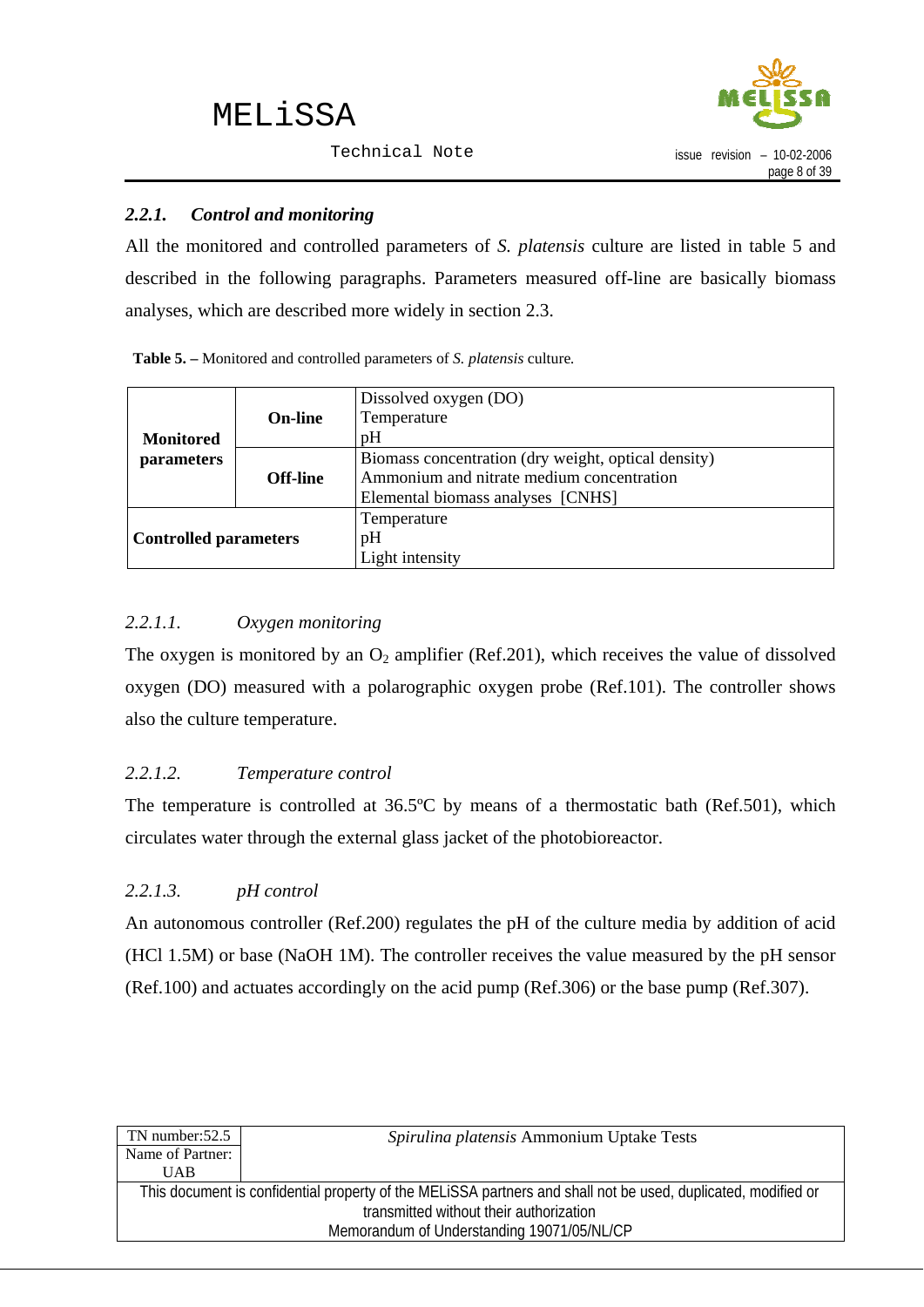

### <span id="page-11-0"></span>*2.2.1.4. Light intensity control*

Light intensity is modified by means of changing the voltage supplied to the lamps by a 15V-40A-power supply (Ref.500). The calibration of the light intensity at the surface of the reactor, expressed in W/m<sup>2</sup>, as a function of the voltage is given in Appendix 6.1.

### *2.2.2. Photobioreactor start-up*

In order to start-up a culture the following steps have to be performed:

- 1. Light intensity calibration.
- 2. pH sensor calibration. (Ph probe is calibrated before autoclaving and the calibration corrected after autoclaving if necessary based on the initial pH reading of the bioreactor medium and the external value taken from an initial sample.)
- 3. Equipment sterilisation: Equipment sterilization is performed as described in appendix 6.2
- 4.  $O_2$  dissolved sensor calibration (Oxygen probe is calibrated to 100 % reading in equilibrium with bubbled air after autoclaving. 0% reading is previously adjusted to the electrical zero).
- 5. Photobioreactor inoculation ( $V_{inoculation}$ =10%  $V_{bioreactor}$ ).

### **2.3.Analytic procedures**

#### *2.3.1. Axenicity monitoring*

Maintenance of axenic conditions of the culture is monitored according to the procedure described in appendix 6.3.

#### *2.3.2. Total biomass analyses*

#### *2.3.2.1. Dry weight*

Dry weight of *S. platensis* is determined as follows: first culture broth is filtered through a 0.47 μm filters (previously dried and weighted), then filters are dried until constant weight in a microwave oven (20 min., 150 W) and cooled to room temperature in a desiccator. Afterwards, filters are weighted again to determine the biomass dry weight by means of the difference

| Spirulina platensis Ammonium Uptake Tests                                                                     |  |
|---------------------------------------------------------------------------------------------------------------|--|
|                                                                                                               |  |
|                                                                                                               |  |
| This document is confidential property of the MELISSA partners and shall not be used, duplicated, modified or |  |
| transmitted without their authorization                                                                       |  |
| Memorandum of Understanding 19071/05/NL/CP                                                                    |  |
|                                                                                                               |  |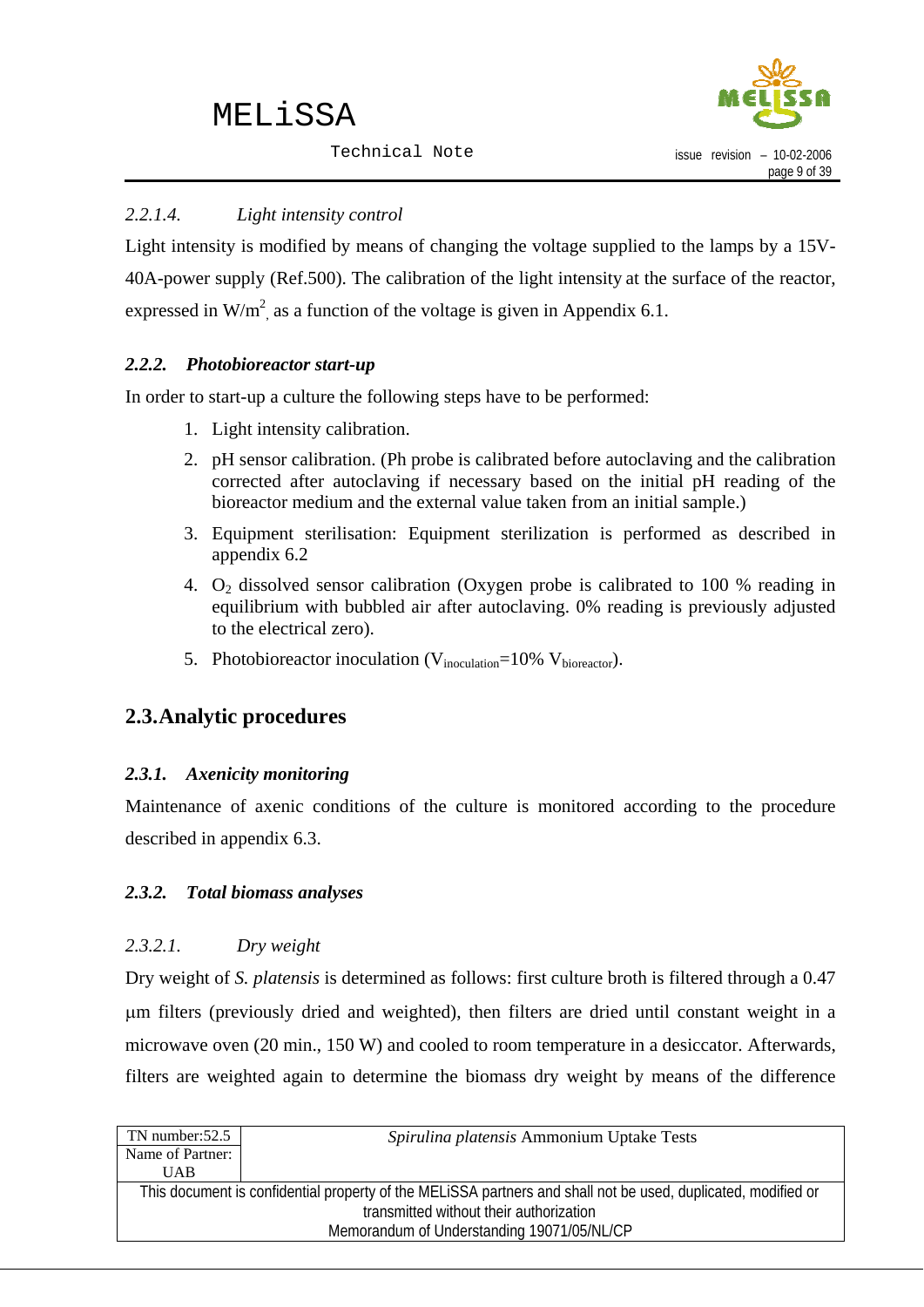

<span id="page-12-0"></span>between the weight of the filter and its weight before filtering the sample. Dry weight value is calculated as the arithmetical average of three samples.

### *2.3.2.2. Optical density*

The optical density measured at 750 nm is a direct measurement of the S. platensis concentration according to the Beer-Lambert law, which is the linear relationship between absorbance and concentration of an absorbing species. When working in concentration units of molarity, the Beer-Lambert law is written as:

 $A = e b c$ 

where:

- A = absorbance (no units,  $A = log_{10} P_0 / P$ )
- $e =$  molar absorbtivity or extinction coefficient (L mol<sup>-1</sup> cm<sup>-1</sup>)
- $b =$  path length of the sample, (cm)
- $c =$  concentration of the compound in solution (mol  $L^{-1}$ )

 Neither exopolysaccharides nor cyanobacteria pigments absorb at these wavelength. Thus, these measurements reflect only the scattering of light produced by the presence of the microorganisms, fact that is directly related with biomass concentration. The optical density is measured by a spectrophotometer (Kontron Instrument, Uvikon 941 Plus, Italy).

#### *2.3.3. Nitrogen analyses*

#### *2.3.3.1. Ammonium concentration (ppm N-NH4+)*

Ammonium was measured using UV measurement determinations by means of LCK 305 ammonium analysis kits (Dr. Lange Nitrax, analyse range  $1-12$  ppm N-NH $_4^+$ ).

*Basis:* Ammonium ions react with the hypochloride and salicylate ions in presence of nitroferrocyanide. Nitroferrocyanide acts as a catalyser (pH=12.6) forming iodophenol blue. Iodophenol blue is quantified measuring the absorption at 694 nm (Dr. Lange Xion 500 spectrophotometer).

| Spirulina platensis Ammonium Uptake Tests                                                                     |  |  |
|---------------------------------------------------------------------------------------------------------------|--|--|
|                                                                                                               |  |  |
|                                                                                                               |  |  |
| This document is confidential property of the MELISSA partners and shall not be used, duplicated, modified or |  |  |
| transmitted without their authorization                                                                       |  |  |
| Memorandum of Understanding 19071/05/NL/CP                                                                    |  |  |
|                                                                                                               |  |  |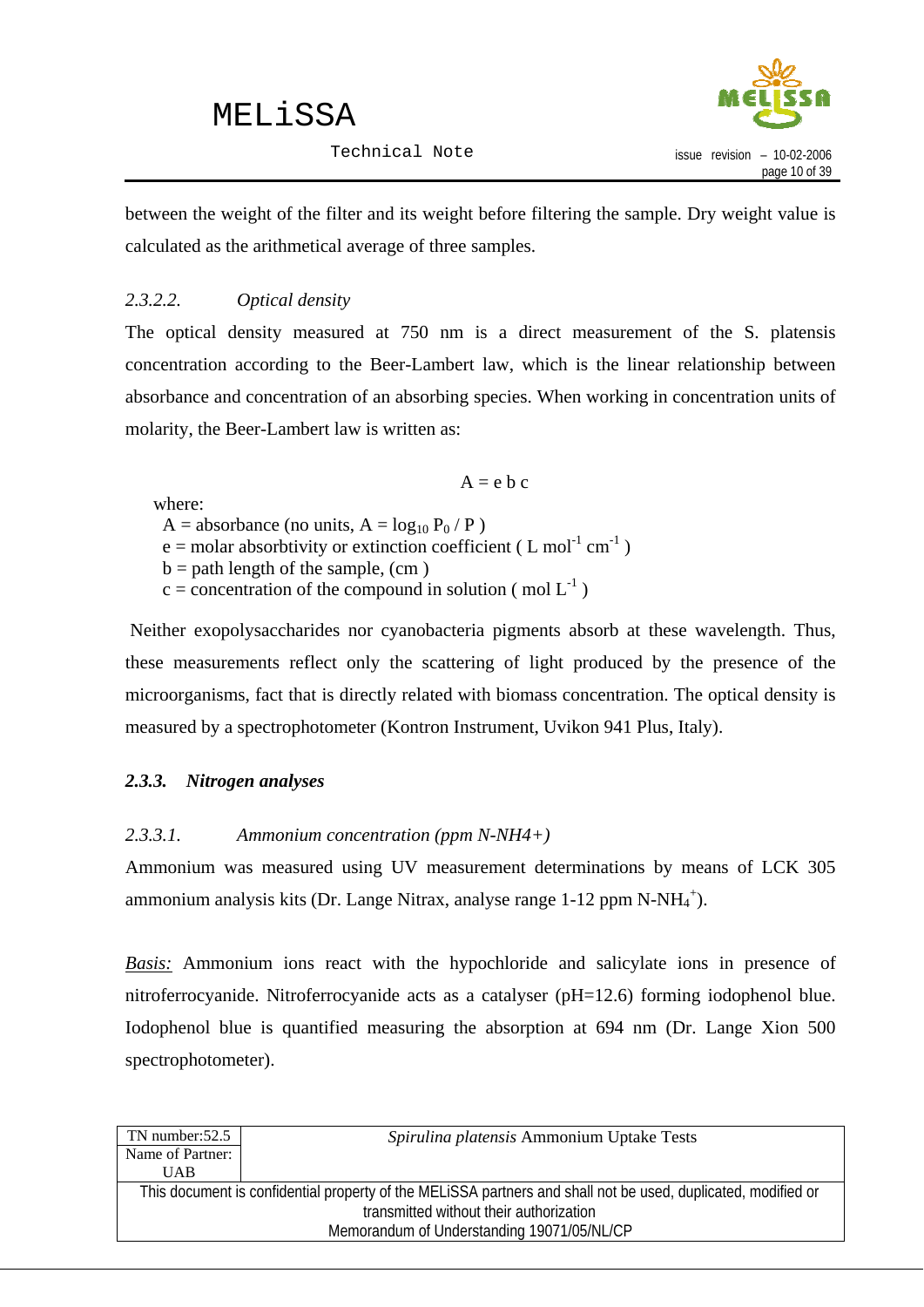Technical Note



*Procedure:* Add 0.5 ml of filtered sample (diluted if necessary to be inside the measuring range) to ammonium analysis kit, mix it by manual agitation and wait 15 minutes. The absorbance of the kit is measured with the spectrophotometer (Dr. Lange Xion 500) at 694 nm. Figure 2 shows the correlation between Dr. Lange kit units given by the spectrophotometer and the ammonium concentration.



**Figure 2.-** Standard curve for ammonium analyses. Linear regression values (y=a+b\*x): a= -0.2318 ± 0.0633; b=1.0424±0.0087; r<sup>2</sup>=0.9990

#### *2.3.3.2. Nitrate concentration (ppm N-NO3-)*

Nitrate is measured using UV measurement determinations by means of LCK 339 nitrate analysis kits (Dr. Lange Nitrax, analyse range  $0.23$ -13.5 ppm N-NO<sub>3</sub><sup>-</sup>).

*Basis:* Nitrate ions, in presence of sulphuric or phosphoric acid, react with 2,6-dimethylphenol forming 4-nitro-2,6-dimethylphenol which is quantified measuring the absorption at 370 nm (Dr. Lange Xion 500 spectrophotometer).

| TN number: $52.5$ | Spirulina platensis Ammonium Uptake Tests                                                                     |
|-------------------|---------------------------------------------------------------------------------------------------------------|
| Name of Partner:  |                                                                                                               |
| UAB               |                                                                                                               |
|                   | This document is confidential property of the MELISSA partners and shall not be used, duplicated, modified or |
|                   | transmitted without their authorization                                                                       |
|                   | Memorandum of Understanding 19071/05/NL/CP                                                                    |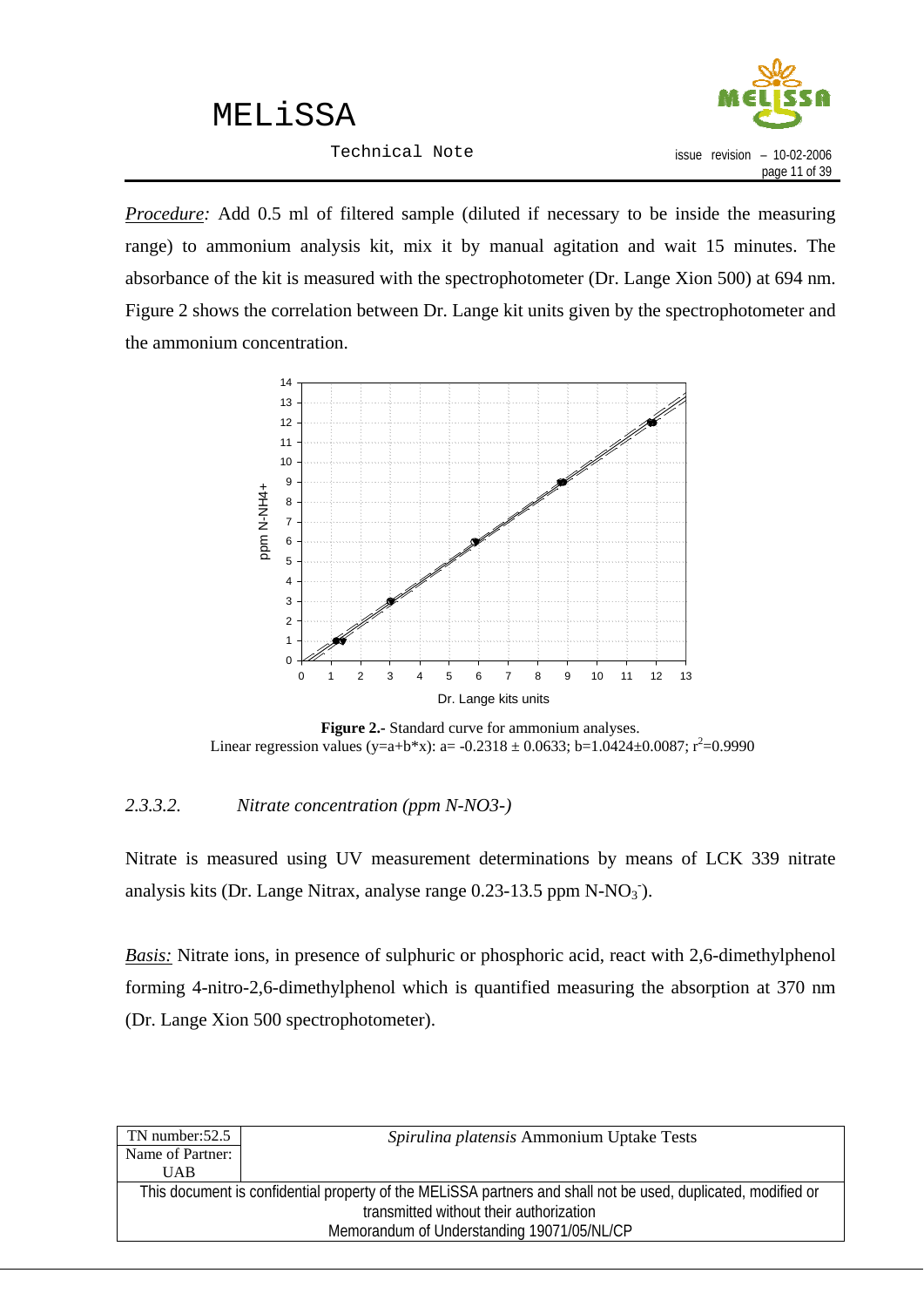Technical Note



<span id="page-14-0"></span>*Procedure:* Add 1 ml of filtered sample (diluted if necessary to be inside the measuring range) into the test cuvette. After adding 0.2 ml of LCK 339 solution, the cuvette is mixed strongly. The absorbance is measured after 15 minutes with the spectrophotometer (Dr. Lange Xion 500). Nitrate concentrations in ppm  $N-NO<sub>3</sub>$  are obtained using the following standard curve (Figure 3).



**Figure 3.-** Standard curve for nitrate analyses. Linear regression values (y=a+b\*x): a= -0.0069 ± 0.0329; b=1.0782±0.0044; r<sup>2</sup>=0.9998

#### *2.3.4. Biomass elemental analyses*

#### *2.3.4.1. Elemental composition (C, N, H, S)*

Elemental analyses were performed by the analytical service of UAB. The determination of C, N, H and S composition is done with the sample combustion inside a Sn capsule with  $O<sub>2</sub>$ atmosphere in a furnace at 1800ºC.

*Basis:* The combustion transforms organic sample components to the corresponding oxides, obtaining a gas mixture of  $CO_2$ ,  $N_2$ ,  $N_xO_y$ ,  $H_2O$ ,  $SO_2$  and  $SO_3$ . The exothermic reaction, which turns Sn into SnO<sub>2</sub>(s), releases heat that increases the capsule temperature till 1800 °C. SnO<sub>2</sub> remains as a solid in the combustion zone. Inorganic sample components also remain as solid oxides in the combustion zone.

| $TN$ number: $52.5$ | Spirulina platensis Ammonium Uptake Tests                                                                     |
|---------------------|---------------------------------------------------------------------------------------------------------------|
| Name of Partner:    |                                                                                                               |
| <b>UAB</b>          |                                                                                                               |
|                     | This document is confidential property of the MELISSA partners and shall not be used, duplicated, modified or |
|                     | transmitted without their authorization                                                                       |
|                     | Memorandum of Understanding 19071/05/NL/CP                                                                    |
|                     |                                                                                                               |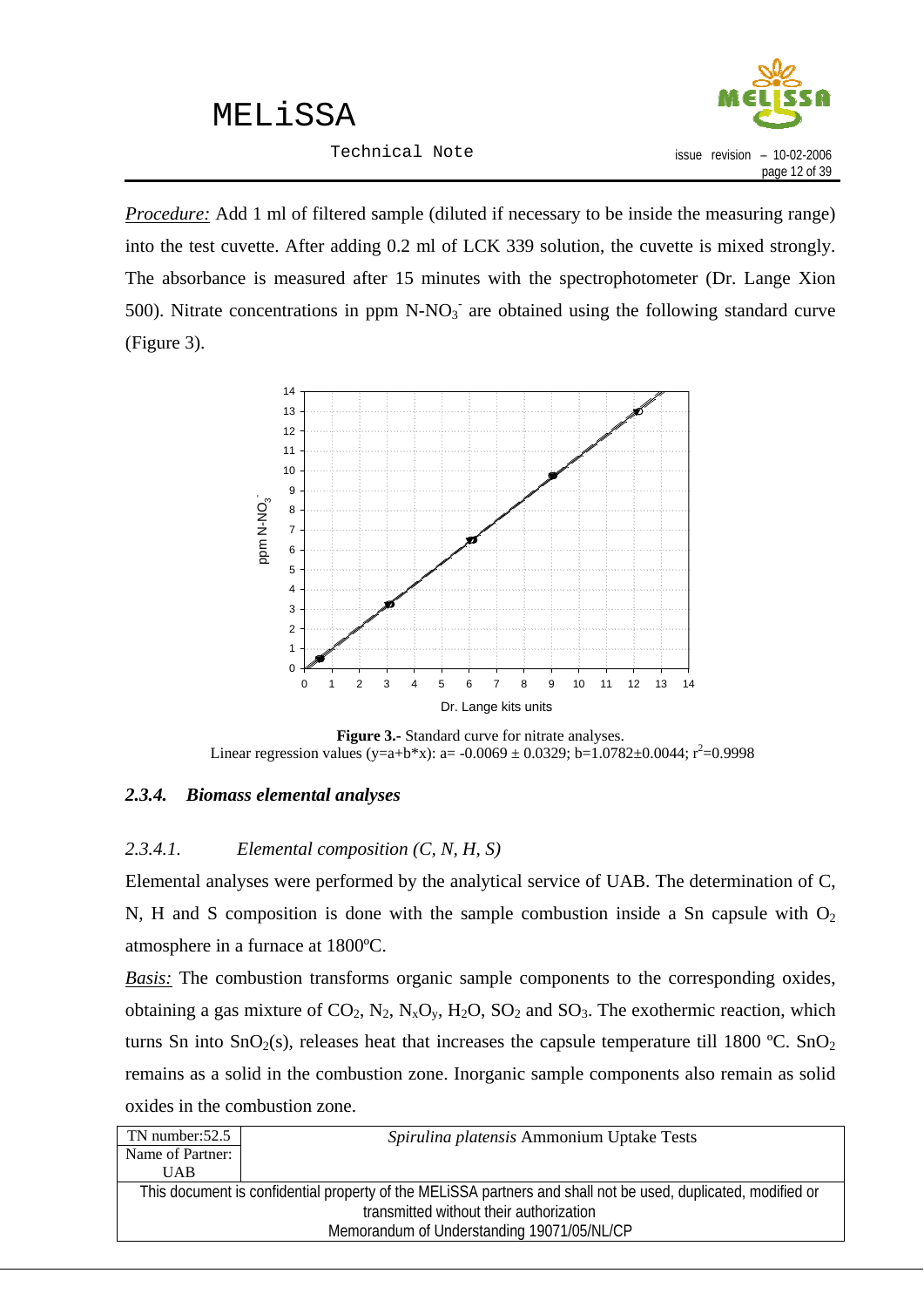Technical Note



<span id="page-15-0"></span>The gases formed and the  $O_2$  excess flow with He as a carrier gas to a reactor with  $WO_3$ , which produce the transformation of the gas mixture into the unique species for each element, obtaining  $CO_2$ ,  $N_2$ ,  $H_2O$ ,  $SO_2$  and the  $O_2$  and He in excess. This mixture is transported to a reactor at 500 °C containing CuO, which reacts with the  $O_2$  in excess to give CuO(s).

The remaining gases  $CO_2$ ,  $N_2$ ,  $H_2O$  and  $SO_2$  are carried with He to a gas chromatograph (Porapak column, Waters Associates Inc.) where they are separated and measured using a thermal conductivity detector, which detects a signal proportional to the amount of component. *Sample preparation*: The biomass sample is in freeze-dried form.

*Results:* The quantification is performed by interpolation on an appropriate reference curve.

### **3. RESULTS AND DISCUSSION**

In order to evaluate the behaviour of *S. platensis* using ammonium as a nitrogen source, different continuous cultures at various dilution rates have been performed. These are presented in the following sections where the dilution rate (D) used for the continuous cultures is already included in the section title.

Once the steady state is reached, a step of light is done, so that the influence of light in ammonium uptake and cell growth can be analyzed. Experimental conditions are described with detail for each case and the results obtained are commented after depicted.

The first ammonium continuous cultures were performed in an air-lift reactor, but after detecting the ammonium loss through the gas phase by means of an acid trap, the reactor was changed into a mechanically stirred reactor. These first cultures are not presented due to the lack of a complete measurement of the ammonium loss, which results in the impossibility to close nitrogen balance.

### **3.1.Test I: D=0.021 h-1**

First it was decided to perform a culture in an intermediary dilution rate value. Conditions and evolution of compartment IVa in the first culture are presented in table 6 and figure 4 respectively.

| $TN$ number: $52.5$ | Spirulina platensis Ammonium Uptake Tests                                                                     |
|---------------------|---------------------------------------------------------------------------------------------------------------|
| Name of Partner:    |                                                                                                               |
| <b>UAB</b>          |                                                                                                               |
|                     | This document is confidential property of the MELISSA partners and shall not be used, duplicated, modified or |
|                     | transmitted without their authorization                                                                       |
|                     | Memorandum of Understanding 19071/05/NL/CP                                                                    |
|                     |                                                                                                               |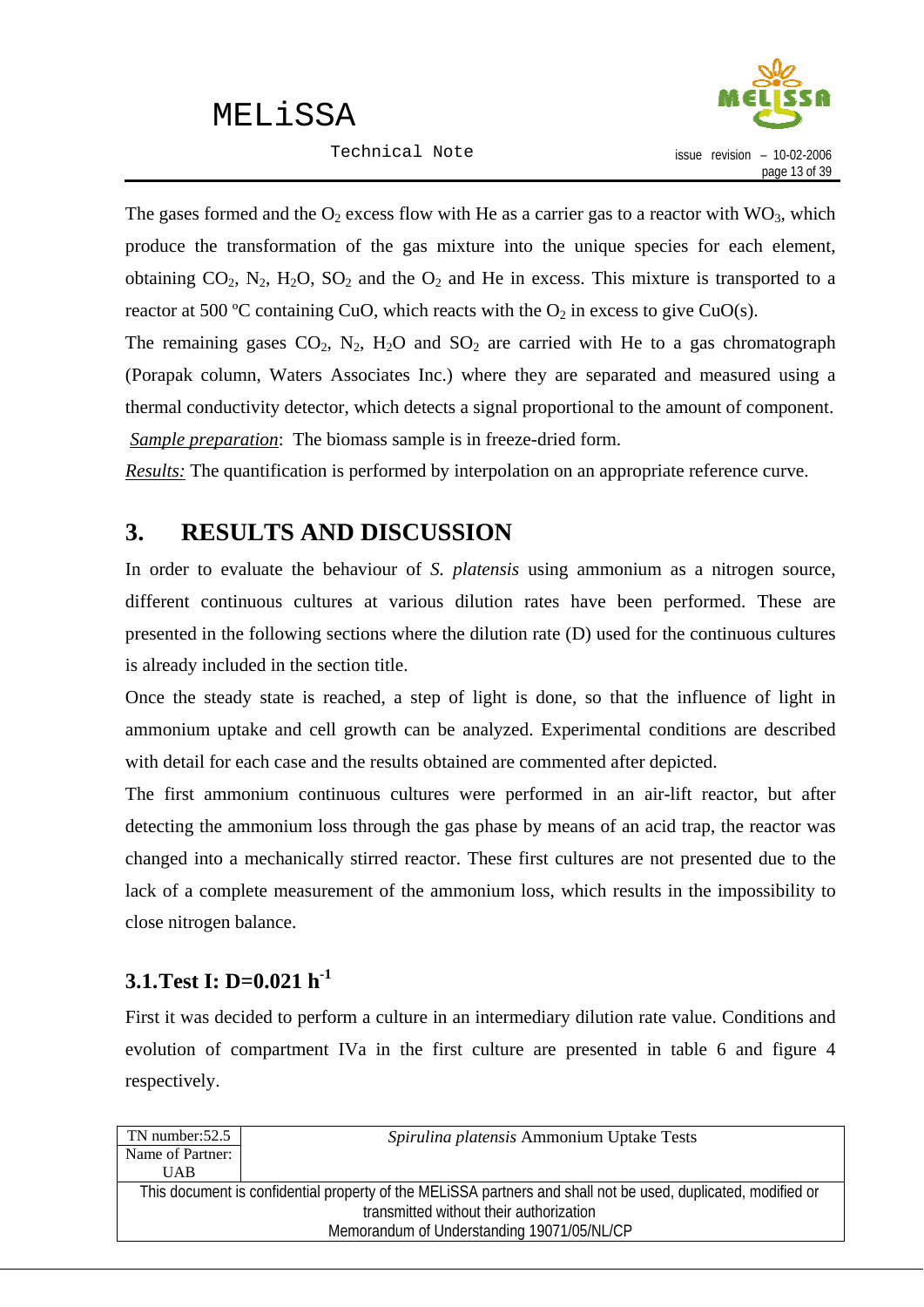

#### Technical Note

issue revision – 10-02-2006 page 14 of 39

| <b>Parameter</b> | <b>Phase I</b> | <b>Phase II</b> |
|------------------|----------------|-----------------|
| Light $(W/m^2)$  | 33             | 125             |
| ./day)           | 1.05           | 0.05            |
|                  | 46             | 46              |
|                  | 1021           | ) () 21         |

**Table 6.-** Operational conditions of test I shown in figure 4.

During this test culture conditions were set as described in Table 6. Light intensity at the surface of the bioreactor (Fr) was initially fixed at 33  $W/m<sup>2</sup>$ . When the experiment reached 210 hours of operation and a steady state was reached (more than 4 residence times with established values), light intensity was increased from 33 W/m<sup>2</sup> to 125 W/m<sup>2</sup>.

During the evolution of the culture, an increase in the biomass concentration is observed after an increase in the available light intensity followed by a new steady state. This response confirms that, in these conditions, the biomass growth is limited by light intensity and as a result non consumed ammonium remains in the bioreactor.

Consequently, as the ammonium concentration in the inlet flow remains constant, it can be seen that when the biomass concentration increases, the ammonium concentration in the outlet flow diminishes.

The levels of ammonium remaining in the bioreactor, of around 63 ppm N-NH $_4^+$  at phase I and around 26 ppm N-N $H_4$ <sup>+</sup> after light increase (Phase II), do not cause a measurable inhibition effect on the biomass growth in these conditions (Table 6).

| $TN$ number: $52.5$ | Spirulina platensis Ammonium Uptake Tests                                                                     |
|---------------------|---------------------------------------------------------------------------------------------------------------|
| Name of Partner:    |                                                                                                               |
| UAB                 |                                                                                                               |
|                     | This document is confidential property of the MELISSA partners and shall not be used, duplicated, modified or |
|                     | transmitted without their authorization                                                                       |
|                     | Memorandum of Understanding 19071/05/NL/CP                                                                    |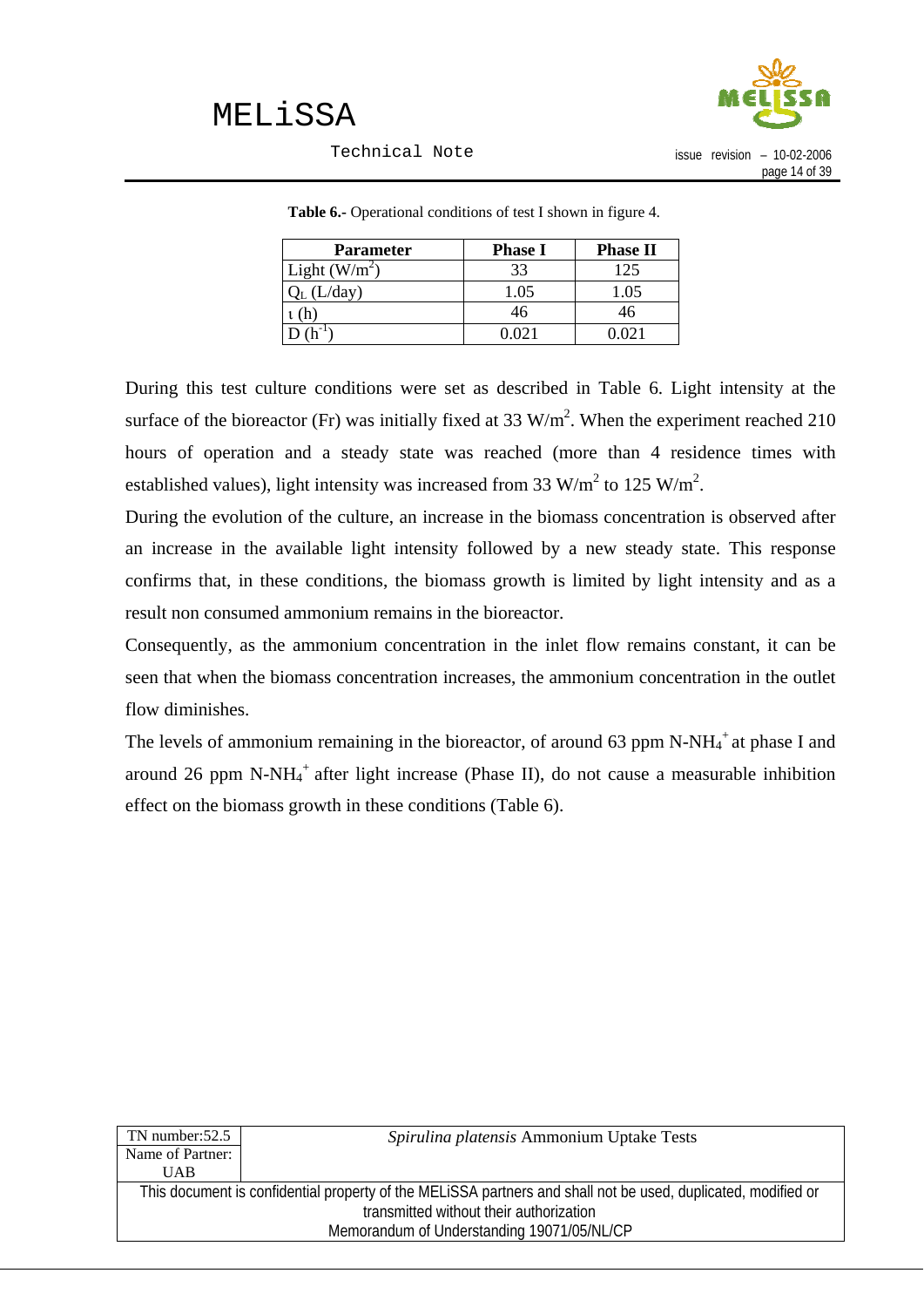

**Figure 4.-** Evolution of compartment IVa using ammonium as nitrogen source. The operational conditions of this experiment are summarized in table 6. Phase I: The light intensity was set at  $33 \text{ W/m}^2$  during the initial 210 hours of the test. Phase II: After the first steady-state light intensity was increased at 125 W/m<sup>2</sup>.

In order to evaluate with more detail the behaviour of this culture, a summary of the main average parameter values (such as biomass levels, productivity, ammonium uptake per unit biomass) reached at each steady state are reported in Table 7.

| <b>Parameter</b>                        | <b>Phase I</b>  | <b>Phase II</b> |
|-----------------------------------------|-----------------|-----------------|
| Biomass concentration $(g/L)$           | $1.36 \pm 0.09$ | $1.84 \pm 0.02$ |
| Productivity (mg/L h)                   | $29 \pm 2$      | $40.4 \pm 0.5$  |
| $NH_4^+$ input (ppm N- $NH_4^+$ )       | $141 \pm 6$     | $143 \pm 4$     |
| $NH_4^+$ output (ppm N- $NH_4^+)$       | $63+3$          | $26 \pm 1$      |
| $Y_{X,N}$ (mg N/g <i>S. platensis</i> ) | $57.4 \pm 5.2$  | $63.4 \pm 3$    |

|  | Table 7.- Main parameters values of test I shown in figure 4. |
|--|---------------------------------------------------------------|

| $TN$ number: $52.5$ | Spirulina platensis Ammonium Uptake Tests                                                                     |
|---------------------|---------------------------------------------------------------------------------------------------------------|
| Name of Partner:    |                                                                                                               |
| UAB                 |                                                                                                               |
|                     | This document is confidential property of the MELISSA partners and shall not be used, duplicated, modified or |
|                     | transmitted without their authorization                                                                       |
|                     | Memorandum of Understanding 19071/05/NL/CP                                                                    |
|                     |                                                                                                               |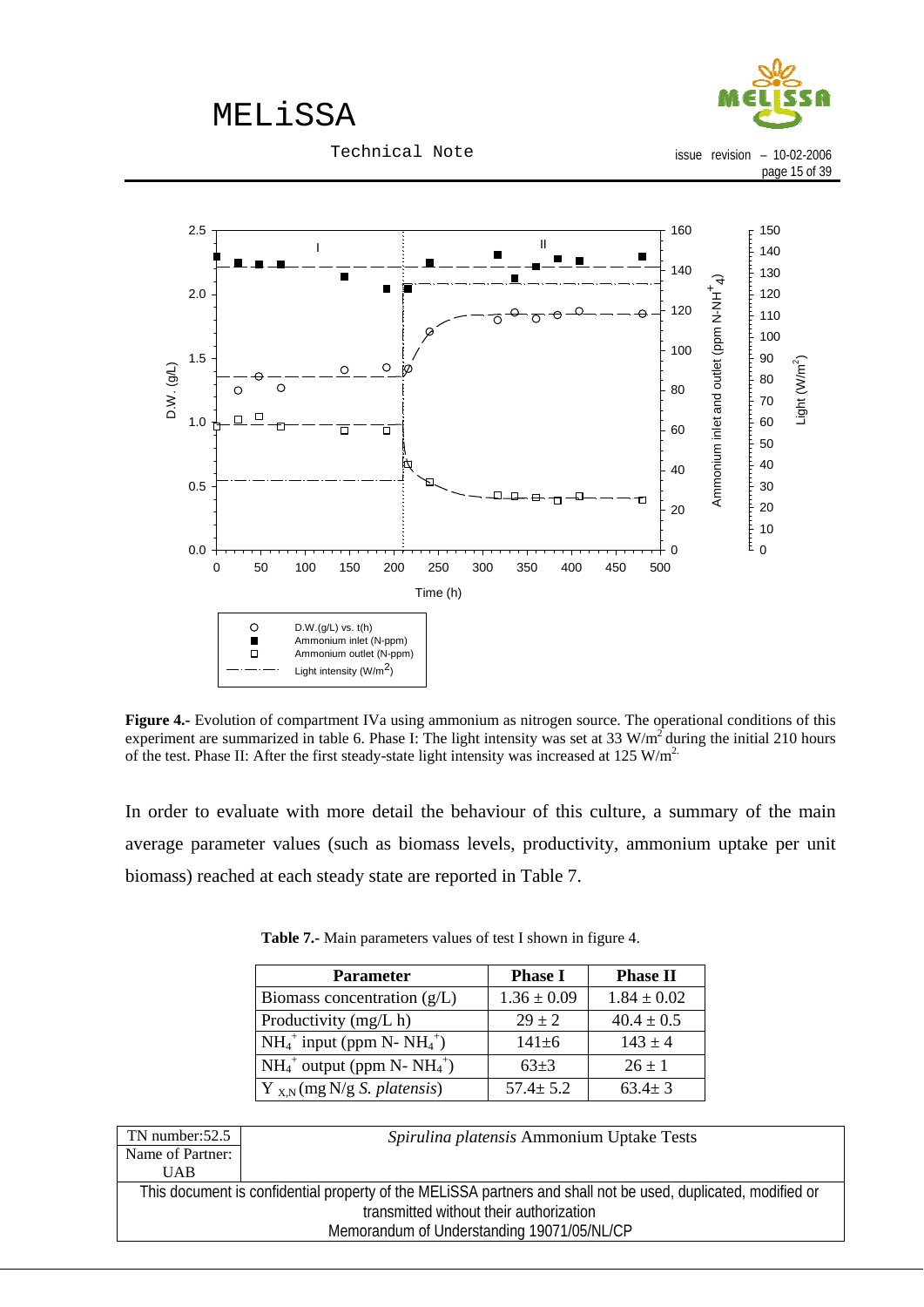Technical Note



<span id="page-18-0"></span>Regarding to the values shown in Table 7, both steady states are successfully reached, and the values of culture parameters present a low standard deviation.

These results confirm that a culture, performed at stable and fixed conditions, has a higher productivity when the light available is higher. Although apparently the nitrogen consumption per biomass unit seems to be higher at higher light intensity, the difference is not statistically significant ( $\alpha$ =0.05).

In order to study whether the light intensity affects the biomass composition, the elemental composition analysis of these two steady states has been carried out. Table 8 reports the average value of 5 measurements for C, N, H and S, as well as their dispersion.

Table 8.- Results of the elemental composition analysis described as the average value of 5 measurements  $\pm$  standard deviation. Percentages do not add to 100% due to the lack of determination of oxygen, phosphorous and ashes. Last column shown the corresponding elemental formula.

| <b>Phase</b> | (%               | $($ %)<br>Н   | N(%              | S(%               | Elemental formula                 |
|--------------|------------------|---------------|------------------|-------------------|-----------------------------------|
|              | $47.28 \pm 0.30$ | $6.82+0.12$   | $11.31 \pm 0.21$ | $0.58 \pm 0.04$   | $CH_{1.7302}N_{0.2050}S_{0.0045}$ |
|              | $48.03 \pm 0.59$ | $7.08 + 0.17$ | $10.13 \pm 0.34$ | $0.52 {\pm} 0.07$ | $CH_{1.8568}N_{0.1848}S_{0.0037}$ |

No significant difference between C, H, N and S composition of *S. platensis* biomass from phase I and II is detected. It can be therefore concluded that under the experimental conditions tested, light intensity has no change on measured elements.

From this first culture it can be confirmed the capability of *S. platensis* to grow using ammonium as a nitrogen source. Furthermore an ammonium concentration of 63 ppm N-NH<sub>4</sub><sup>+</sup> do not cause any apparent inhibitory effect. A light step up produces an increase of productivity, but no remarkable change in elemental composition.

### **3.2.Test II: D=0.032 h-1**

As the culture at intermediary dilution rate value  $(0.021 \text{ h}^{-1})$  was successfully performed, a second culture with a higher dilution rate was proposed. Table 9 summarizes operational conditions of this culture and Figure 5 shows its evolution.

| TN number: $52.5$ | Spirulina platensis Ammonium Uptake Tests                                                                     |
|-------------------|---------------------------------------------------------------------------------------------------------------|
| Name of Partner:  |                                                                                                               |
| <b>UAB</b>        |                                                                                                               |
|                   | This document is confidential property of the MELISSA partners and shall not be used, duplicated, modified or |
|                   | transmitted without their authorization                                                                       |
|                   | Memorandum of Understanding 19071/05/NL/CP                                                                    |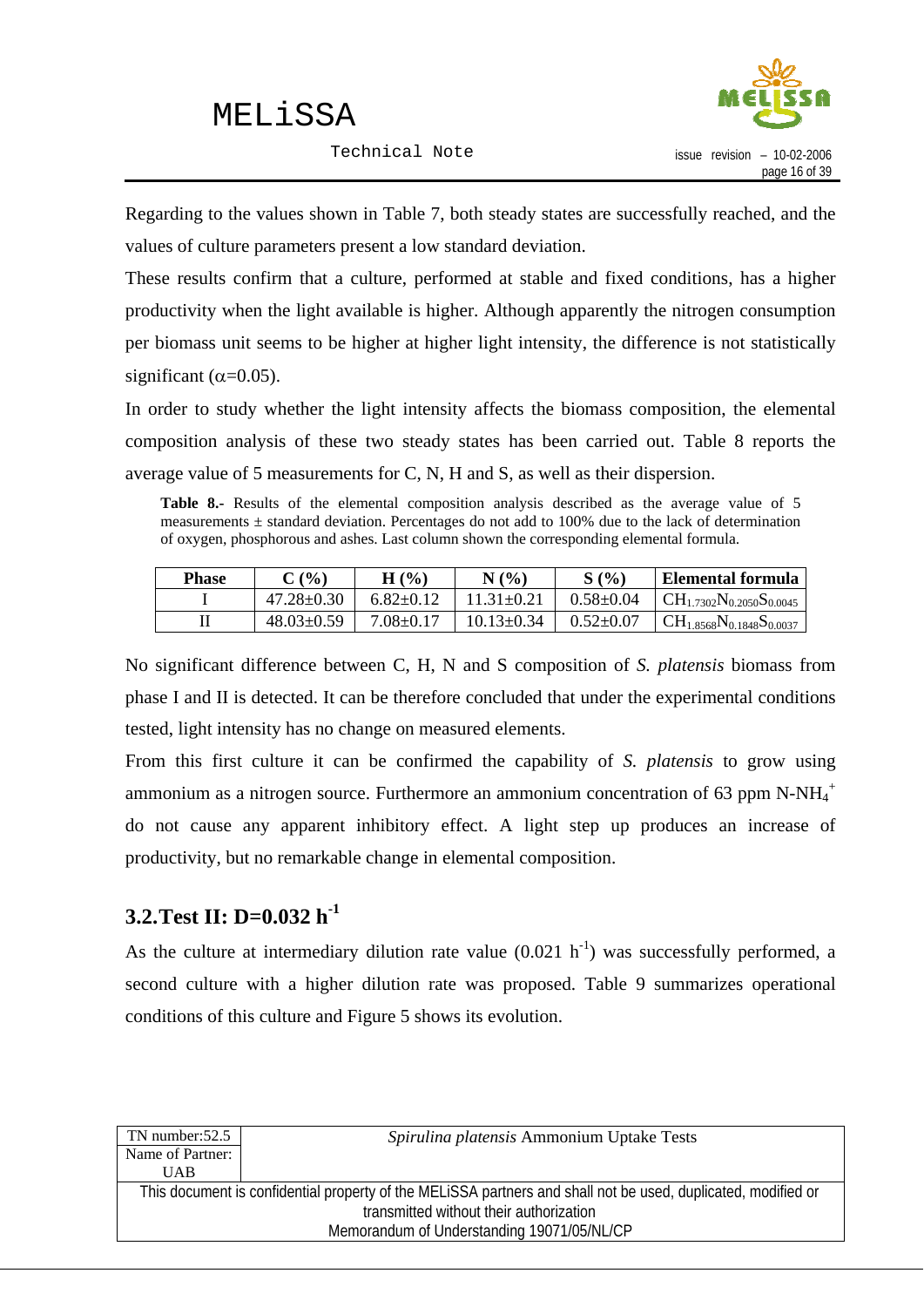

 In order to allow a progressive adaptation of the cells to the culture conditions a gradual increase in flow rate was performed (phase I, figure 5). Phase II starts when the desired input flow rate is reached.

| <b>Parameter</b> | <b>Phase I</b> | <b>Phase II</b> |
|------------------|----------------|-----------------|
| Light $(W/m^2)$  | 125            | 125             |
| (L/day)          | $0.51 - 1.35$  | 1.55            |
|                  | 93-35          | 30.8            |
|                  | 0.011-0.028    | 0.0325          |

**Table 9.-** Operational conditions of test II shown in figure 5.



**Figure 5.-** Evolution of compartment IVa using ammonium as nitrogen source at 125 W/m<sup>2</sup>. Phase I: During the initial 60 h the input flow rate was gradually increased. Phase II: After 60 hours the desired dilution rate was set at 1.55 L/d.

The nitrate is present in the outlet during phase I. This is due to the fact that batch culture is done with nitrate instead of ammonium, as explained in culture media section (see 2.12). However, it can be seen that the evolution of nitrate concentration in compartment IVa is

| $TN$ number: $52.5$ | Spirulina platensis Ammonium Uptake Tests                                                                     |
|---------------------|---------------------------------------------------------------------------------------------------------------|
| Name of Partner:    |                                                                                                               |
| <b>UAB</b>          |                                                                                                               |
|                     | This document is confidential property of the MELISSA partners and shall not be used, duplicated, modified or |
|                     | transmitted without their authorization                                                                       |
|                     | Memorandum of Understanding 19071/05/NL/CP                                                                    |
|                     |                                                                                                               |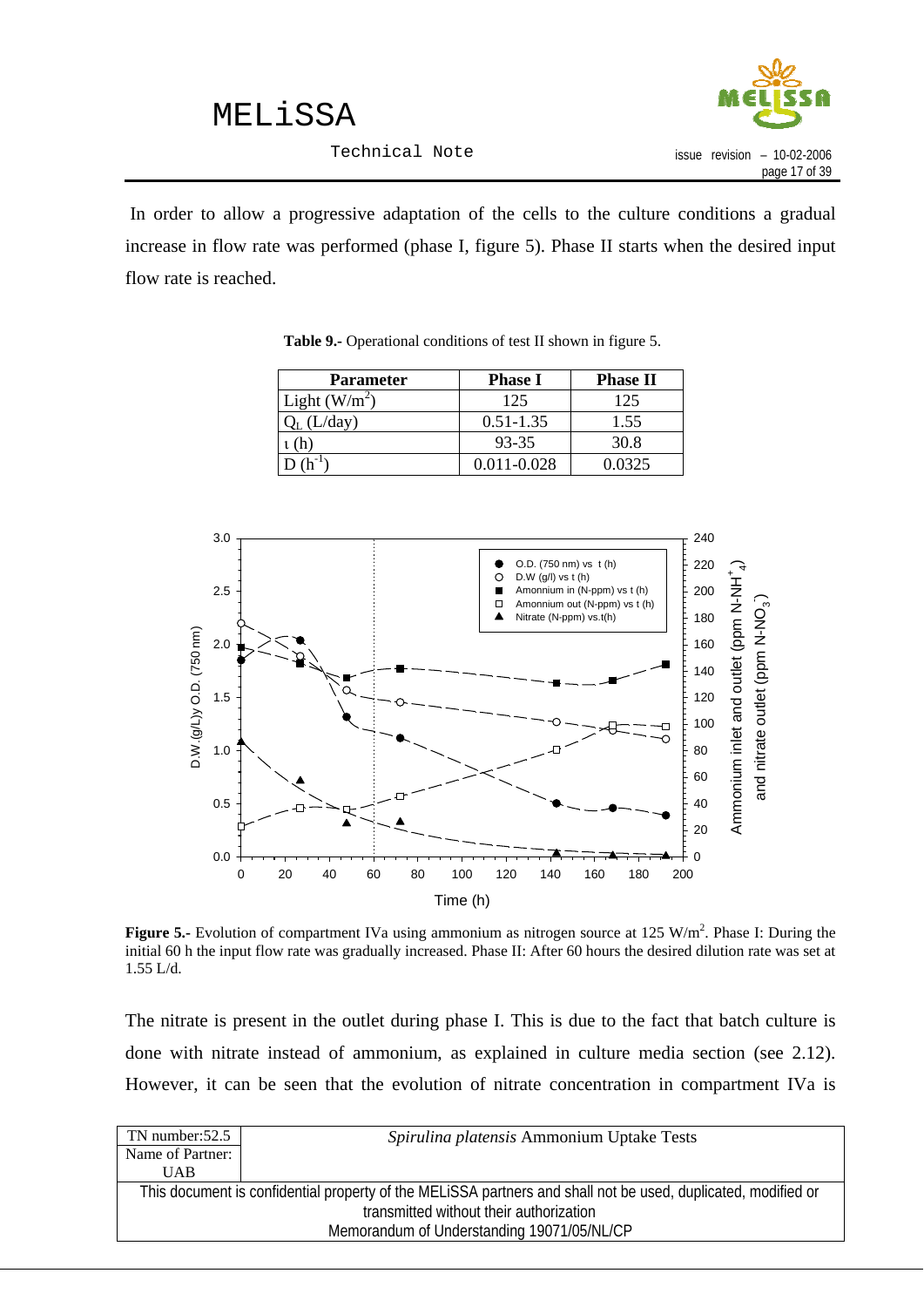

usually in agreement with the nitrate wash-out curve confirming that ammonium cells have a higher affinity for ammonium and it is consumed first in front of other nitrogen sources (Guerrero and Lara, 1987, Creus, 2003).

It is known that an increase in dilution rate will result in a lower biomass concentration at steady state in comparison with the previous experiment. As ammonium concentration in the input flow is the same the result will be a higher ammonium concentration at the steady state.

Once the desired dilution rate is reached biomass levels tend to decrease and ammonium values to increase and seem to stabilize after 5 residence times. However cells started to aggregate and turn into a yellowish colour. Consequently, as the pH and the temperature values had any significant deviation from the set point ones, it was considered that an inhibition was taking place and the culture was discontinued. Taking into account the average values of main parameters at the two last sampling points (Table 10), it can be calculated that the productivity obtained in this culture  $(40.8 \text{ mg } L^{-1} \text{ h}^{-1})$  is almost the same as the one obtained in the first one (40.4 mg  $L^{-1}$  h<sup>-1</sup>), both at a light intensity of 125 W/m<sup>2</sup>.

| <b>Parameter</b>                        | <b>Phase II</b> |
|-----------------------------------------|-----------------|
| Biomass concentration $(g/L)$           | $1.25 \pm 0.15$ |
| Productivity (mg/L h)                   | $40.8 \pm 4.8$  |
| $NH_4^+$ input (ppm N- $NH_4^+$ )       | $138 + 7$       |
| $NH_4^+$ output (ppm N- $NH_4^+)$       | $81 + 25$       |
| $Y_{X,N}$ (mg N/g <i>S. platensis</i> ) | $44 + 15$       |

**Table 10.-** Main parameters values of test II shown in figure 5.

The presence of aggregates surely implies that the dry weight measured in the output flow no longer reflects the situation inside the bioreactor. This would explain why the dry weight value does not decrease as the optical density.

Cultures with higher dilution rates, such as  $0.042$  h<sup>-1</sup> (Creus *et al.* 2002) have already been reached in previous experiments with nitrate. On the other hand the biomass aggregation and the change in pigment content effects observed in the culture can be the result of the action of an inhibiting factor such as for example a high light intensity or an excess of ammonium. The

| TN number: $52.5$ | Spirulina platensis Ammonium Uptake Tests                                                                     |
|-------------------|---------------------------------------------------------------------------------------------------------------|
| Name of Partner:  |                                                                                                               |
| UAB               |                                                                                                               |
|                   | This document is confidential property of the MELISSA partners and shall not be used, duplicated, modified or |
|                   | transmitted without their authorization                                                                       |
|                   | Memorandum of Understanding 19071/05/NL/CP                                                                    |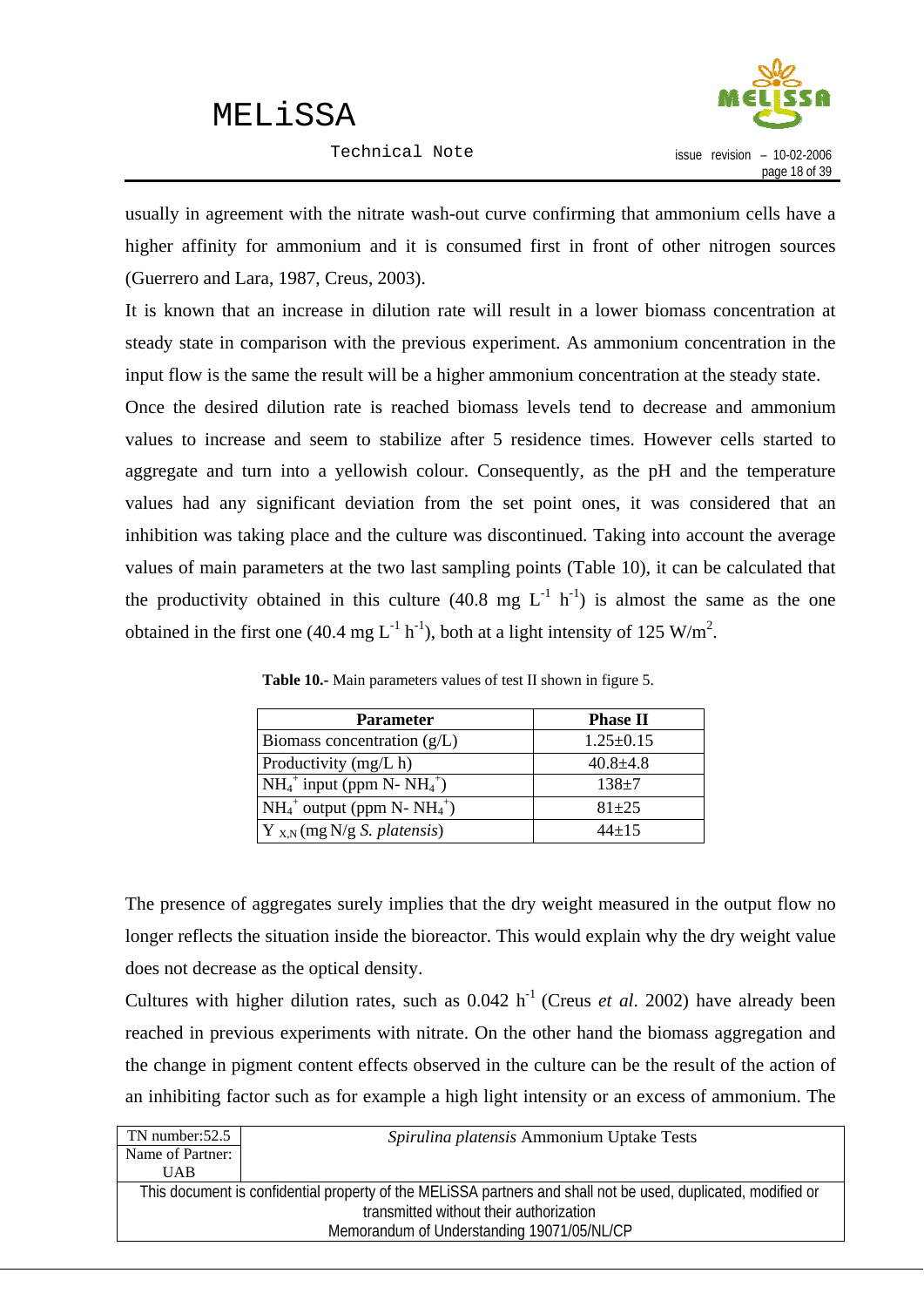Technical Note



low biomass level reached produces an increase in the ammonium concentration, leading to have a concentration peak of 100 ppm  $N-NH_4^+$  inside the bioreactor. Such a high ammonium concentration can produce a inhibitory effect to the *S. platensis* growth and can have an influence on protein synthesis and the capacity of the biomass to recover.

Previous experiments under conditions of nitrate limitation result in similar modifications of biomass aggregation and colour (Vernerey 2000). It is possible that the metabolic alterations resulting from deficient nitrogen incorporation, either due to a limitation or due to an inhibition, have an effect on the photosynthetic system due to the limited nitrogen availability for synthesis of either the proteins or the pigments, like the phycocyanins, involved in the process. As a result a different sensitivity to light intensity might result. In this case light intensity could be an inhibiting factor at different nitrogen source levels for different nitrogen sources.

Therefore, it seems that when ammonium is the nitrogen source used, the bioreactor cannot reach a steady state under these conditions. The low biomass composition present in the bioreactor didn't allow to obtain enough freeze-dried biomass to carry out the elemental composition analysis.

| TN number:52.5   | Spirulina platensis Ammonium Uptake Tests                                                                     |  |
|------------------|---------------------------------------------------------------------------------------------------------------|--|
| Name of Partner: |                                                                                                               |  |
| UAB              |                                                                                                               |  |
|                  | This document is confidential property of the MELISSA partners and shall not be used, duplicated, modified or |  |
|                  | transmitted without their authorization                                                                       |  |
|                  | Memorandum of Understanding 19071/05/NL/CP                                                                    |  |
|                  |                                                                                                               |  |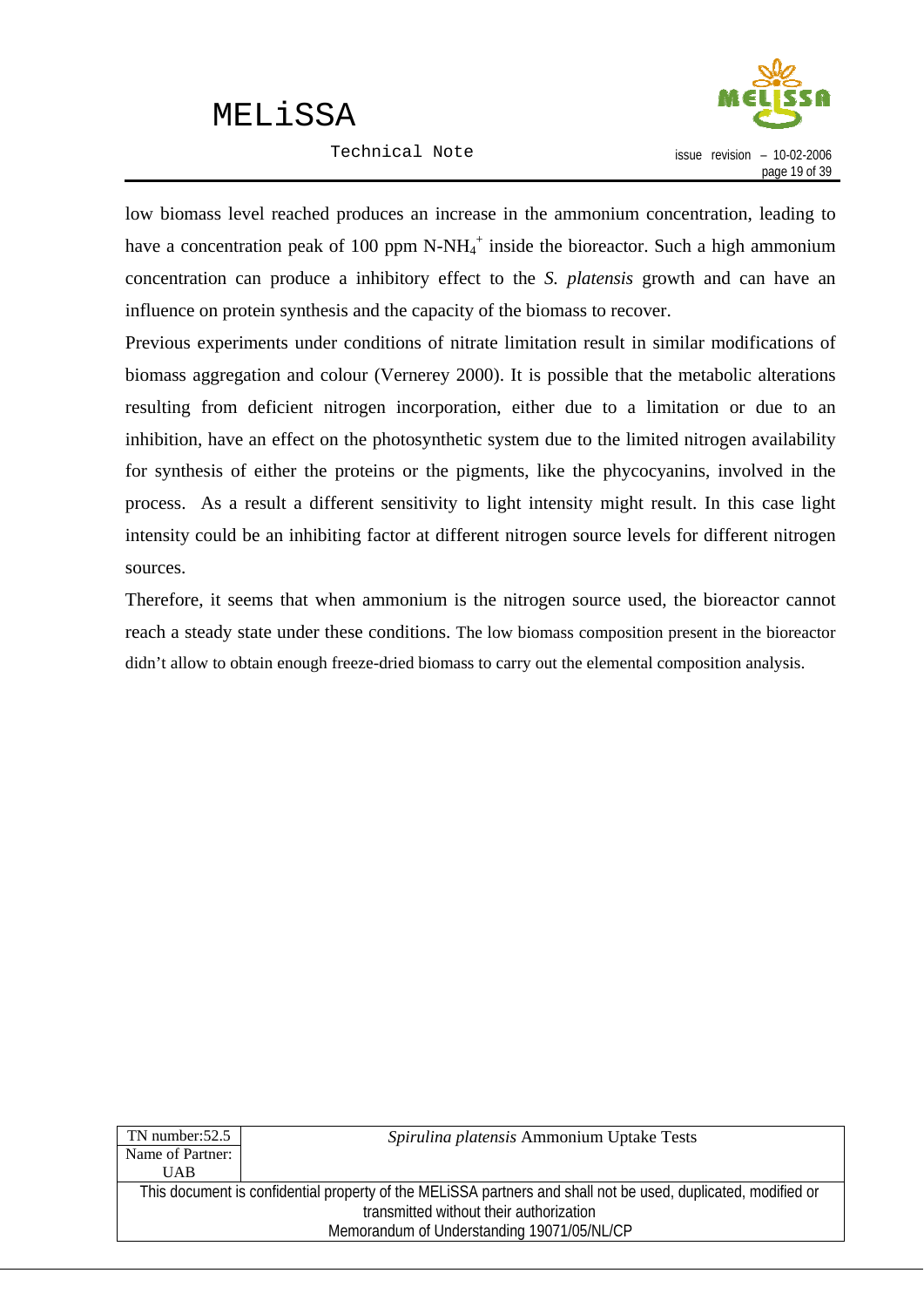

### <span id="page-22-0"></span>**3.3.Test III: D=0.024 h-1**

Another example of the tests performed to delimit the operating conditions driving the *S. platensis* cultures to inhibiting conditions, can be seen in the following experiment of compartment IVa.

| <b>Parameter</b> | <b>Phase I</b> | <b>Phase II</b> | <b>Phase III</b> |
|------------------|----------------|-----------------|------------------|
| Light $(W/m^2)$  | 125            | 125             | 90               |
| (L/day)          | $0.43 - 0.92$  | .14             | 1.14             |
| $\iota$ (h       | 112-52         |                 |                  |
|                  | 0.009-0.019    | 0.024           | 0.024            |

**Table 11.-** Operational conditions of test III.

Since in the previous culture (test II) a stable *S. platensis* culture could not be obtained with a high dilution rate (0.032 h<sup>-1</sup>), it was decided to perform a new test with a dilution rate slightly lower than in test II, but higher than in test I  $(0.021 h<sup>-1</sup>)$ . Table 11 shows the culture conditions used for each of the different phases. As it was done in test II, phase I corresponds to a transitory phase with an increasing input flow rate between batch and continuous phases. Starting in phase I from the biomass levels obtained after a batch culture, the continuous culture was started in phase II at slightly lower dilution rate  $(0.024 \text{ h}^{-1})$  than in the previous experiment The results of the evolution of this culture are depicted in Figure 6 and 7.



**Figure 6.-** Evolution of cell concentration in compartment IVa under test conditions summarized in Table 11. Phase I: Intermediary phase between batch-continuous phases with increasing input flow rate at 125 W/m<sup>2</sup>. Phase II: Dilution rate set at 0.024 h<sup>-1</sup> and light intensity at 125 W/m<sup>2</sup>. Phase III: A light step down (Fr=90 W/m<sup>2</sup>) is performed.

| TN number: $52.5$ | Spirulina platensis Ammonium Uptake Tests                                                                     |
|-------------------|---------------------------------------------------------------------------------------------------------------|
| Name of Partner:  |                                                                                                               |
| UAB               |                                                                                                               |
|                   | This document is confidential property of the MELISSA partners and shall not be used, duplicated, modified or |
|                   | transmitted without their authorization                                                                       |
|                   | Memorandum of Understanding 19071/05/NL/CP                                                                    |
|                   |                                                                                                               |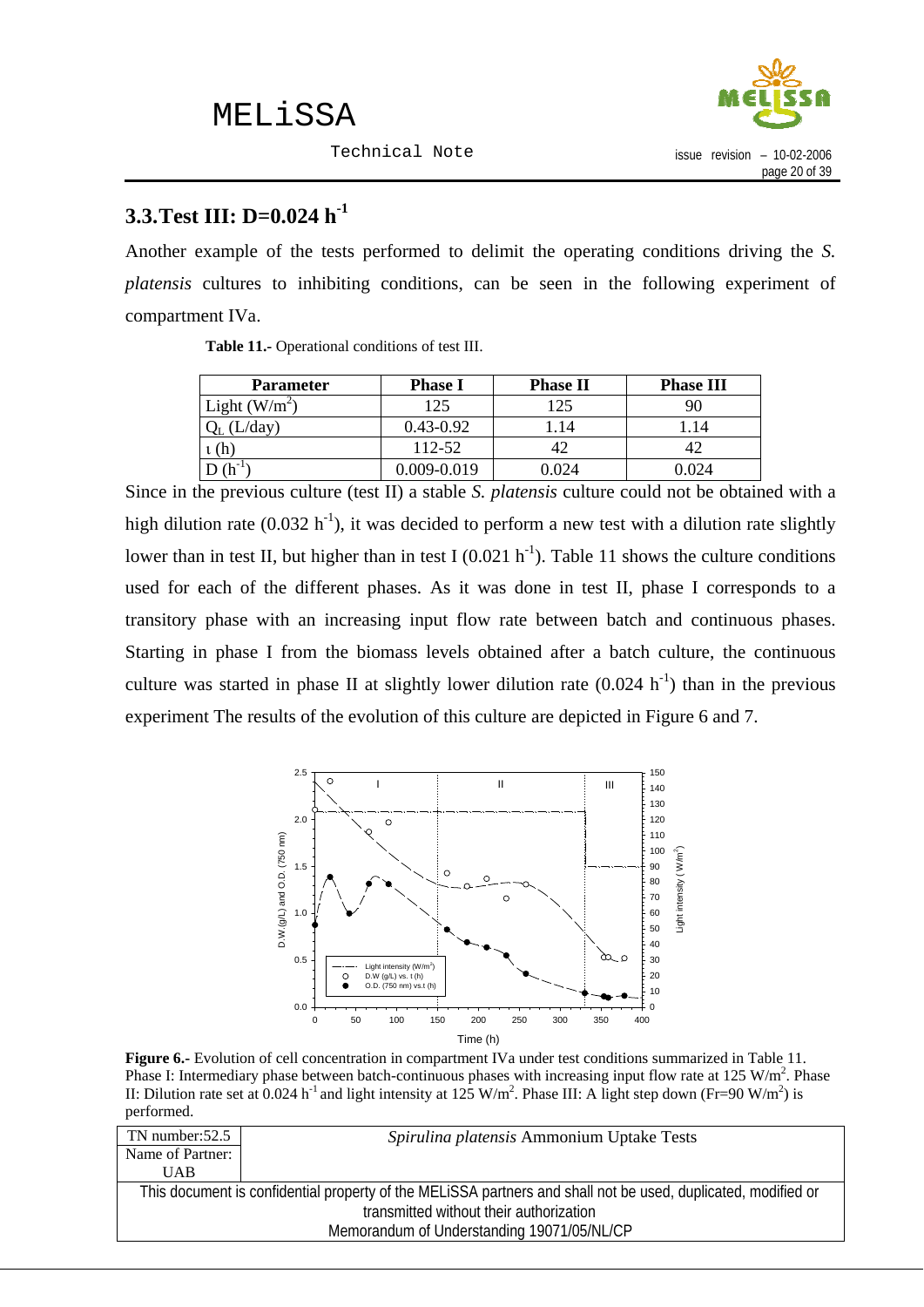

Technical Note

issue revision – 10-02-2006 page 21 of 39



**Figure 7.-** Evolution of ammonium concentration in the inlet and the outlet flow and outlet nitrate concentration in IVa under test conditions summarized in Table 11. Phase I: Intermediary phase between batch-continuous phases with increasing input flow rate at 125 W/m<sup>2</sup>. Phase II: Dilution rate set at 0.024 h<sup>-1</sup> and light intensity at 125 W/m<sup>2</sup>. Phase III: A light step down (Fr=90 W/m<sup>2</sup>) is performed.

As mentioned in test II nitrate present in the outlet is because of the batch culture media. Again the evolution of nitrate concentration in compartment IVa is in agreement with the nitrate wash-out curve confirming that cells have a higher affinity for ammonium and it is consumed first in front of other nitrogen sources. When phase II begins, there is a negligible nitrate concentration inside the bioreactor.

The biomass levels in phase II were expected to be between the ones reached in the previous two experiments described (1.84 and 1.25 g/L), as light intensity is the same (125 W/m<sup>2</sup>) and dilution rate is between the two previously tested values  $(0.021 \text{ and } 0.032 \text{ h}^{-1})$ .

Consequently the ammonium levels have to be lower than in the previous test, but probably higher than in the initial one. Both parameters (biomass and ammonium concentration) had values between the range fixed by the two previous tests, as it can be seen in table 12.

| $TN$ number: $52.5$ | Spirulina platensis Ammonium Uptake Tests                                                                     |
|---------------------|---------------------------------------------------------------------------------------------------------------|
| Name of Partner:    |                                                                                                               |
| <b>UAB</b>          |                                                                                                               |
|                     | This document is confidential property of the MELISSA partners and shall not be used, duplicated, modified or |
|                     | transmitted without their authorization                                                                       |
|                     | Memorandum of Understanding 19071/05/NL/CP                                                                    |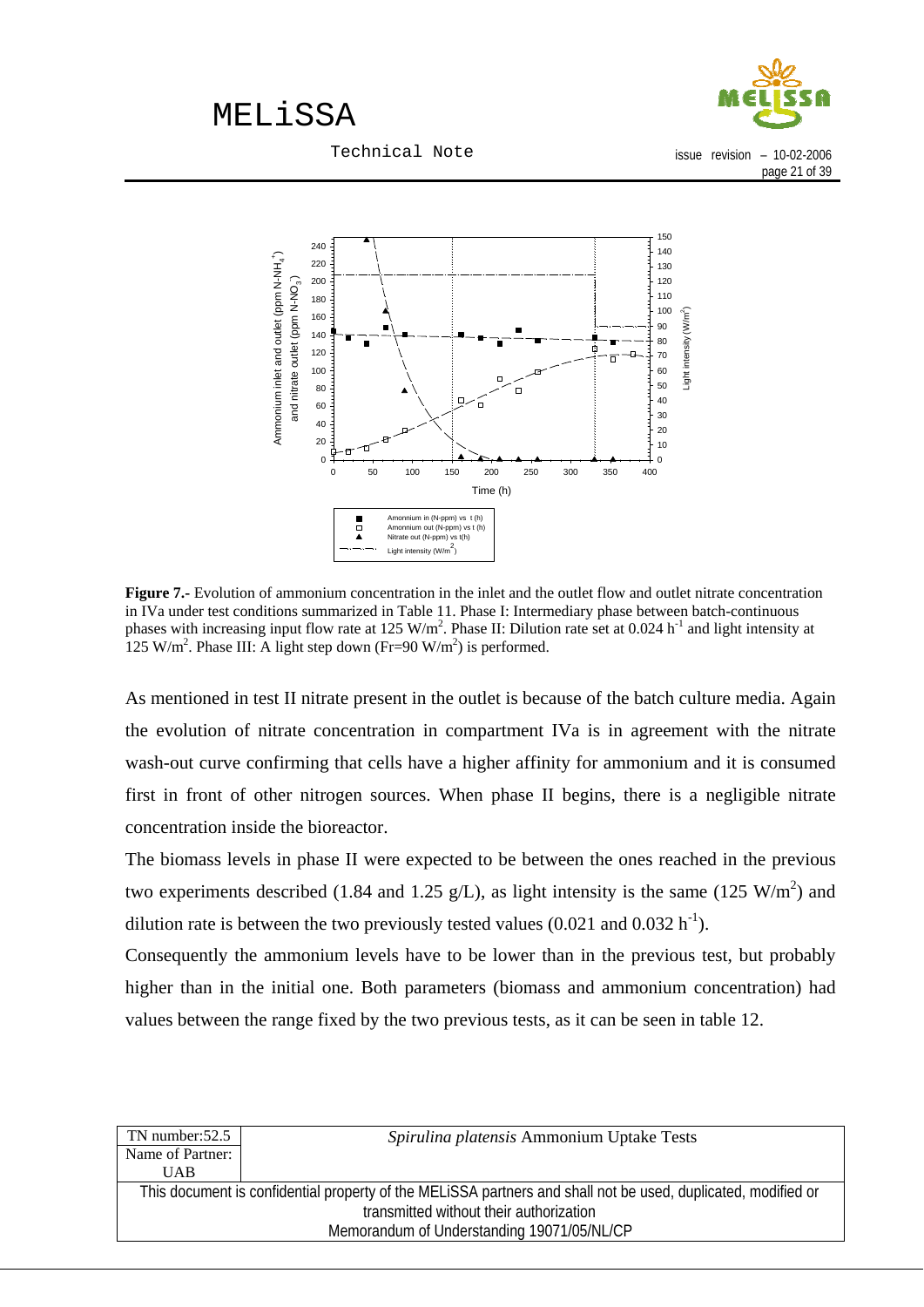

Technical Note

| issue revision | $-10-02-2006$ |
|----------------|---------------|
|                | page 22 of 39 |

| <b>Parameter</b>                        | <b>Phase II</b> | <b>Phase III</b> |
|-----------------------------------------|-----------------|------------------|
| Biomass concentration $(g/L)$           | $1.31 \pm 0.10$ | 0.53             |
| Productivity (mg/L h)                   | $31.1 \pm 2.4$  | 12.6             |
| $NH_4^+$ input (ppm N- $NH_4^+$ )       | $137+6$         | $134 + 4$        |
| $NH_4^+$ output (ppm N- $NH_4^+)$       | $79 + 15$       | $119+8$          |
| $Y_{X,N}$ (mg N/g <i>S. platensis</i> ) | $44.9 \pm 15.7$ | 35.7             |

**Table 12.-** Main parameters values of test III shown in figure 6 and 7.

 Although the dry weight initially appeared to have a tendency to level around a concentration of 1.3 g/L (see Table 12), the optical density showed a continuous decrease in its value reflecting a reduction in cell concentration. This lower biomass concentration, caused by some inhibiting factor, leads to a gradual increase of the outlet  $NH_4^+$  concentration (79 ppm N-NH<sub>4</sub><sup>+</sup>). Once again it could be argued that, since the dry weight is lower than test I, local light intensity reaches higher values that could be inhibitory.

To verify that light intensity is not the inhibiting factor light was decreased to 90  $W/m<sup>2</sup>$ . However the biomass washout did not decrease. It was therefore accepted, as the most probable hypothesis, that the incapacity to recover was due to the ammonium accumulation, which reached a concentration of 119 ppm  $N-NH_4^+$  in these conditions. The elementary composition of the biomass obtained in phase II is shown in Table 13.

**Table 13.-** Results of the elemental composition analysis described as the average value of 2 measurements  $\pm$  standard deviation. Percentages do not add to 100% due to the lack of determination of oxygen, phosphorous and ashes. Last column shown the corresponding elemental formula.

| <b>Phase</b> | (%             | $\frac{(0)}{0}$<br> | (9/0)<br>N      | S(% | Elemental formula                                               |
|--------------|----------------|---------------------|-----------------|-----|-----------------------------------------------------------------|
| ᅭ            | $.05 \pm 0.10$ | $64+0$              | $9.05 \pm 0.01$ | 14  | $CH_1$ .<br>$_{1.9204}$ N <sub>0.1937</sub> S <sub>0.0128</sub> |

The nitrogen percentage in test III is lower than in the first one, where the ammonium concentration has not reached inhibitory levels.

| TN number: $52.5$ | Spirulina platensis Ammonium Uptake Tests                                                                     |
|-------------------|---------------------------------------------------------------------------------------------------------------|
| Name of Partner:  |                                                                                                               |
| UAB               |                                                                                                               |
|                   | This document is confidential property of the MELiSSA partners and shall not be used, duplicated, modified or |
|                   | transmitted without their authorization                                                                       |
|                   | Memorandum of Understanding 19071/05/NL/CP                                                                    |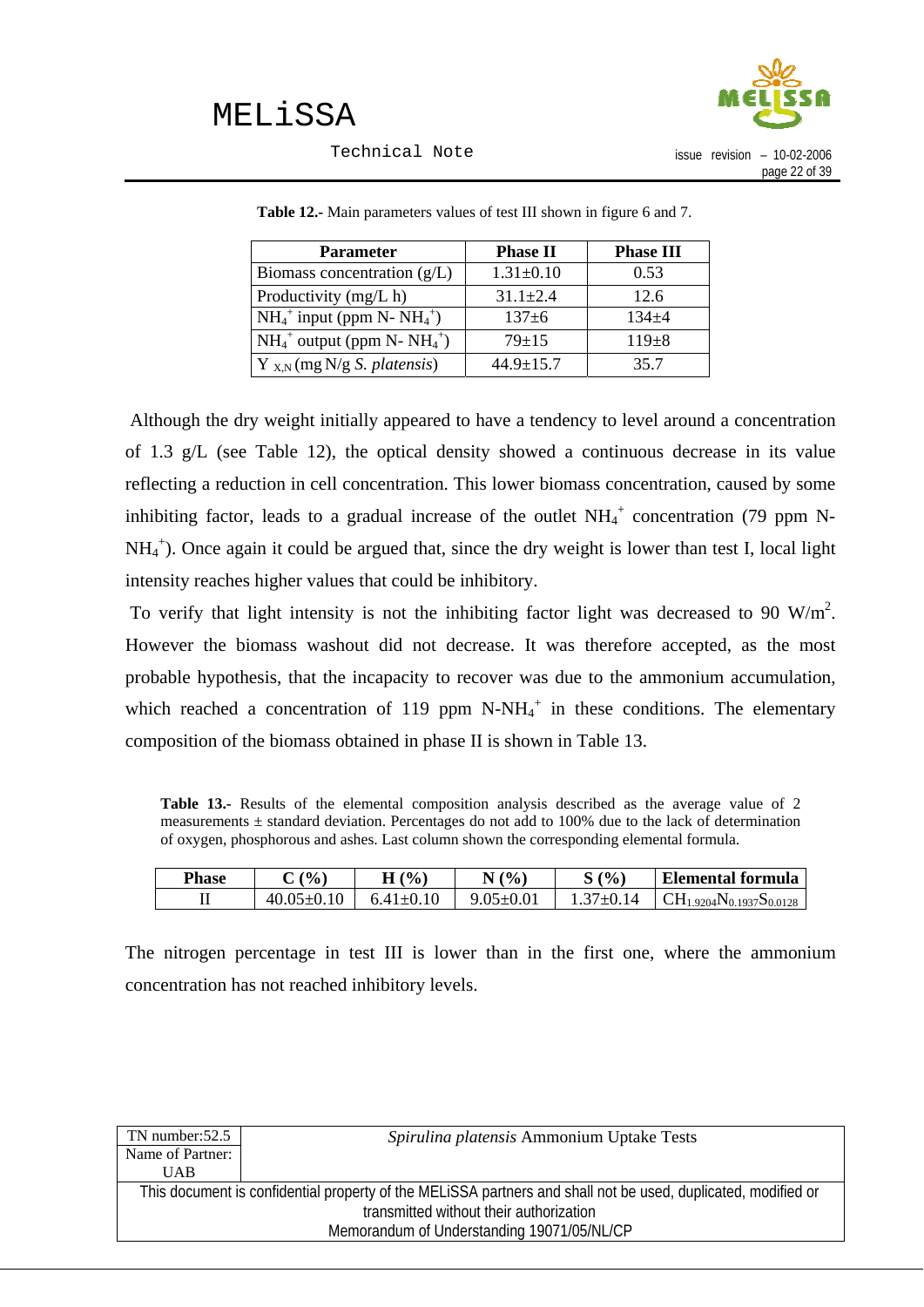

### <span id="page-25-0"></span>**3.4.Test IV: D=0.026 h-1**

As in the previous tests a high local light intensity is one of the possible factors for the *S. platensis* growth inhibition, a test with the same conditions as test III is carried out, but starting the culture at a lower light intensity. This culture operates under conditions described in Table 14.

| <b>Parameter</b> | <b>Phase I</b> | <b>Phase II</b> | <b>Phase III</b> |
|------------------|----------------|-----------------|------------------|
| Light $(W/m^2)$  | 33             | 33              | 125              |
| (L/day)          | $0.5 - 1.16$   | .23             |                  |
| n                | 96-41          | 39              | 39               |
|                  | 0.01-0.024     | .026            |                  |

**Table 14.-** Operational conditions of test IV shown in Figures 8 and 9.

The culture evolution is depicted in Figures 8 and 9.



**Figure 8.-** Evolution of dry weight and O.D in compartment IVa in test conditions summarized in Table 14. Phase I: Intermediary phase batch-continuous with increasing input flow rate at 33 W/m<sup>2</sup>. Phase II: Dilution rate set at 0.026 h<sup>-1</sup> and light intensity at 33 W/m<sup>2</sup>. Phase III: A light step up (Fr=125 W/m<sup>2</sup>) is performed.

| Spirulina platensis Ammonium Uptake Tests                                                                     |
|---------------------------------------------------------------------------------------------------------------|
|                                                                                                               |
|                                                                                                               |
| This document is confidential property of the MELiSSA partners and shall not be used, duplicated, modified or |
| transmitted without their authorization                                                                       |
| Memorandum of Understanding 19071/05/NL/CP                                                                    |
|                                                                                                               |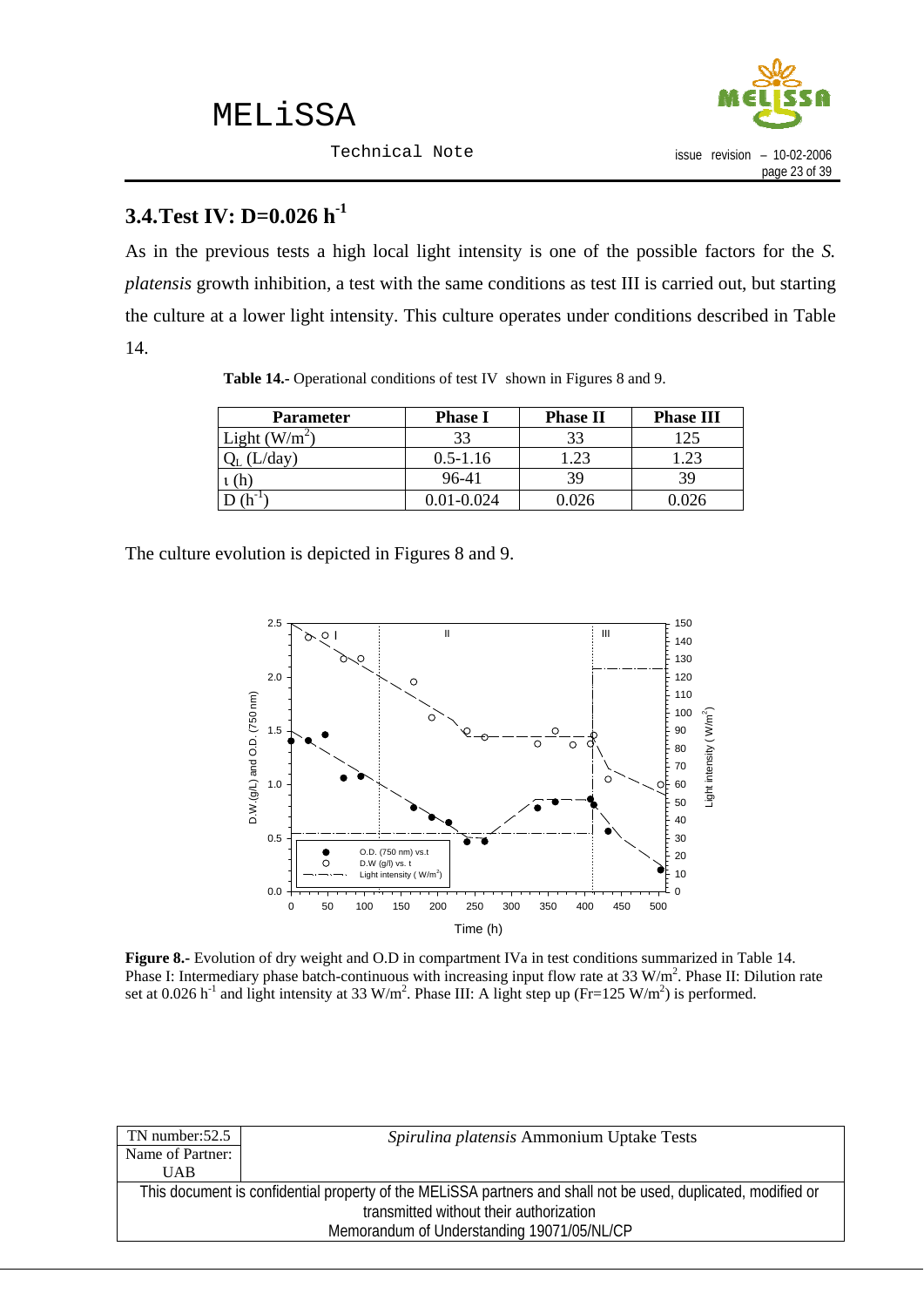

Technical Note

issue revision – 10-02-2006 page 24 of 39



**Figure 9.-** Evolution of ammonium in the input and in the output and nitrate in the output in compartment IVa in test conditions summarized in Table 14. Phase I: Intermediary phase batch-continuous with increasing input flow rate at 33 W/m<sup>2</sup>. Phase II: Dilution rate set at 0.026 h<sup>-1</sup> and light intensity at 33 W/m<sup>2</sup>. Phase III: A light step up  $(Fr=125 \text{ W/m}^2)$  is performed.

After nearly 3 residence times of continuous operation with an increasing flowrate at 33  $W/m<sup>2</sup>$ (Phase I), dilution rate was set at  $0.026$  h<sup>-1</sup> (Phase II). The nitrate initially present in the outlet is the result of the fact that the batch culture was done with nitrate instead of ammonium as nitrogen source as already mentioned.

After about 5 residence times (Phase II) the entire nitrate remaining from the batch culture has been washed out and the ammonium concentration reached levels over 76 ppm N-NH $_4^+$ . Previous results indicate that these ammonium concentrations are around the inhibitory levels. However, biomass concentration reaches a stable level around a biomass concentration of 1.4 g/L (see table 15) during around 5 residence times (from 200 to 400 hours).

| TN number: $52.5$                                                                                             | Spirulina platensis Ammonium Uptake Tests |  |  |  |
|---------------------------------------------------------------------------------------------------------------|-------------------------------------------|--|--|--|
| Name of Partner:                                                                                              |                                           |  |  |  |
| <b>UAB</b>                                                                                                    |                                           |  |  |  |
| This document is confidential property of the MELISSA partners and shall not be used, duplicated, modified or |                                           |  |  |  |
| transmitted without their authorization                                                                       |                                           |  |  |  |
| Memorandum of Understanding 19071/05/NL/CP                                                                    |                                           |  |  |  |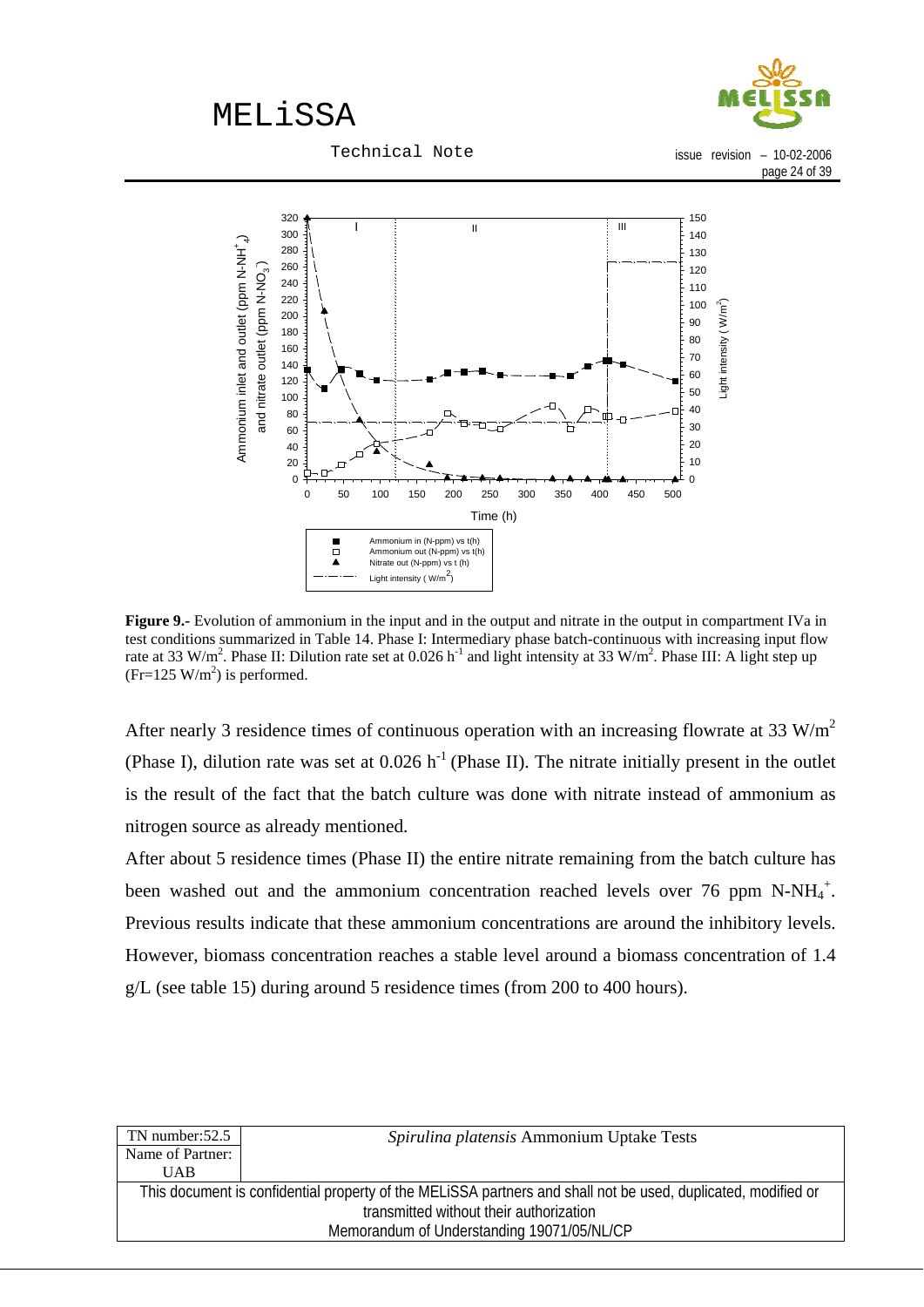

Technical Note

issue revision – 10-02-2006 page 25 of 39

| <b>Table 15.</b> Main parameters values of test IV shown in figure 8 and 9. |                 |                  |  |  |  |
|-----------------------------------------------------------------------------|-----------------|------------------|--|--|--|
| <b>Parameter</b>                                                            | <b>Phase II</b> | <b>Phase III</b> |  |  |  |
| Biomass concentration $(g/L)$                                               | $1.41 \pm 0.05$ | $1.20 \pm 0.22$  |  |  |  |
| Productivity (mg/L h)                                                       | $36.2 \pm 1.4$  | $30.8 \pm 5.7$   |  |  |  |
| $NH_4^+$ input (ppm N- $NH_4^+$ )                                           | $133+9$         | $136 \pm 13$     |  |  |  |
| $NH_4^+$ output (ppm N- $NH_4^+)$                                           | $76 \pm 13$     | $78 + 5$         |  |  |  |
| $Y_{X,N}$ (mg N/g <i>S. platensis</i> )                                     | $40.8 \pm 8.9$  | $48.3 \pm 15.4$  |  |  |  |

| <b>Table 15.-</b> Main parameters values of test IV shown in figure 8 and 9. |  |  |
|------------------------------------------------------------------------------|--|--|
|                                                                              |  |  |

The biomass elemental composition from the first steady state (phase II) has a lower carbon and nitrogen content (see Table 16) than in the composition already presented. Microscopic observation of the cells (Figure 10) was performed in order to evaluate if the difference in biomass composition was also reflected as a difference in the biomass morphology.

**Table 16.-** Results of the elemental composition analysis described as the average value of 2 measurements  $\pm$  standard deviation. Percentages do not add to 100% due to the lack of determination of oxygen, phosphorous and ashes. Last column shown the corresponding elemental formula.

| Phase | $\frac{(0)}{0}$ | (%)<br>Н        | $\frac{(0)}{0}$<br>◥ | S(%            | Elemental formula                     |
|-------|-----------------|-----------------|----------------------|----------------|---------------------------------------|
| ᅭ     | 34 48+0 21      | $5.28 \pm 0.16$ | .94 $\pm 0.01$       | $.51 \pm 0.07$ | $\rm CH_{1.8379}N_{0.1973}S_{0.0164}$ |



**Figure 10.-** Morphology of *S. platensis*

When the light intensity is relatively low  $(33 \text{ W/m}^2)$ , the culture reaches a steady state at this dilution rate. At this point starts phase III, where the increase light intensity would allow for an increase in biomass and consequently in ammonium consumption. However, it seems that which such a high light intensity value and with an ammonium concentration around the inhibitory levels (76 ppm  $N-NH_4^+$ ), the culture becomes unstable.

| $TN$ number: $52.5$                                                                                           | Spirulina platensis Ammonium Uptake Tests |  |  |  |
|---------------------------------------------------------------------------------------------------------------|-------------------------------------------|--|--|--|
| Name of Partner:                                                                                              |                                           |  |  |  |
| <b>UAB</b>                                                                                                    |                                           |  |  |  |
| This document is confidential property of the MELISSA partners and shall not be used, duplicated, modified or |                                           |  |  |  |
|                                                                                                               | transmitted without their authorization   |  |  |  |
| Memorandum of Understanding 19071/05/NL/CP                                                                    |                                           |  |  |  |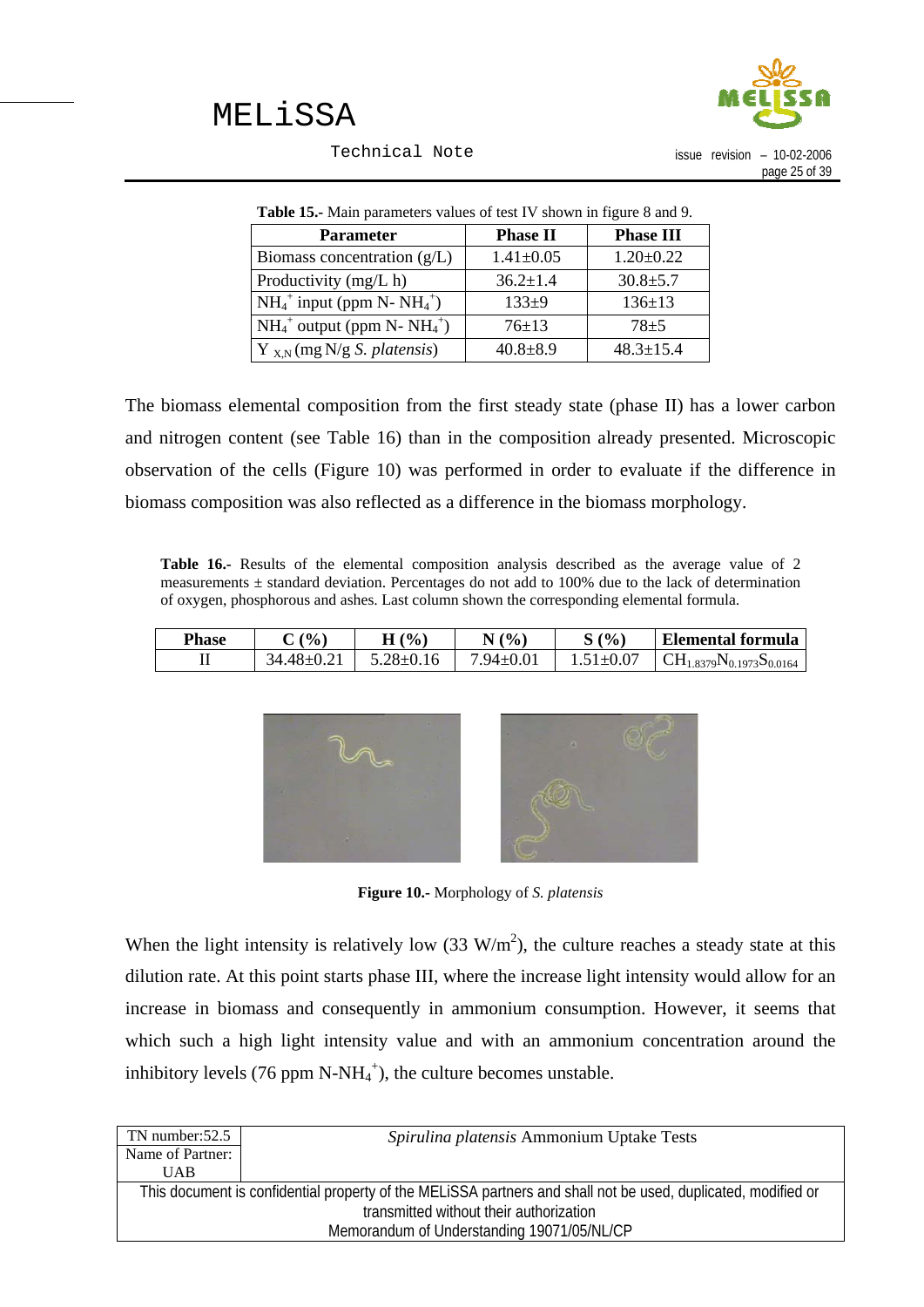Technical Note



### <span id="page-28-0"></span>**3.5.Test V: D=0.028 h-1**

In the previous culture one observes that since the dilution rate is quite high  $(0.026 \text{ h}^{-1})$ , the biomass concentration and, consequently, its ammonium uptake are quite low. As a result, the outlet ammonium concentration is quite high and oscillates around the inhibitory concentrations which are located around 70 ppm  $N-NH_4^+$ . In this situation any potential deviation or change in the conditions, such as a light step, can lead to an unstable situation of the culture, which can be unable to be recovered. Increasing the dilution rate will result in a decreased level of biomass concentration and therefore an increased level of ammonium. It is desired to have an ammonium concentration inside the bioreactor low enough to avoid operating around the inhibitory concentrations, but without being a limiting factor for the biomass growth. For this reason it is decided to decrease the inlet ammonium concentration, which will allow to operate at an increased growth rate at similar ammonium levels to the previous ones and therefore to define with more accuracy the inhibitory range of ammonium in the *S. platensis*. During this culture, operational conditions were set as described in Table 17.

| <b>Parameter</b> | <b>Phase I</b> | <b>Phase II</b> | <b>Phase III</b> | <b>Phase IV</b> | <b>Phase V</b> | <b>Phase VI</b> |
|------------------|----------------|-----------------|------------------|-----------------|----------------|-----------------|
| Light $(W/m^2)$  | 33             | 63              | 125              |                 | 33             | 52              |
| (L/day)          | 1.37           | 1.37            | 1.37             | -               | 1.37           | 1.37            |
| ι (h)            | 35             | 35              | 35               |                 | 35             | 35              |
| $\sqrt{h}$       | 0.028          | 0.028           | 0.028            | batch           | $\,0.028\,$    | $0.028\,$       |

Table 17.- Operational conditions of compartment IVa for test V shown in Figures 11 and 12.

Figures 11 and 12 show the evolution of the culture during these tests.

Light intensity at the surface of the bioreactor was initially 33  $W/m<sup>2</sup>$ . In these conditions the culture stabilizes around a biomass concentration of 1.16 g/L. This result confirms that at low light intensity a steady state can be obtained similarly to the previous ones. The other average values for some parameters such as productivity and nitrogen consumption are summarized in Table 18.

| TN number: $52.5$                                                                                             | Spirulina platensis Ammonium Uptake Tests |  |  |  |
|---------------------------------------------------------------------------------------------------------------|-------------------------------------------|--|--|--|
| Name of Partner:                                                                                              |                                           |  |  |  |
| <b>UAB</b>                                                                                                    |                                           |  |  |  |
| This document is confidential property of the MELISSA partners and shall not be used, duplicated, modified or |                                           |  |  |  |
| transmitted without their authorization                                                                       |                                           |  |  |  |
| Memorandum of Understanding 19071/05/NL/CP                                                                    |                                           |  |  |  |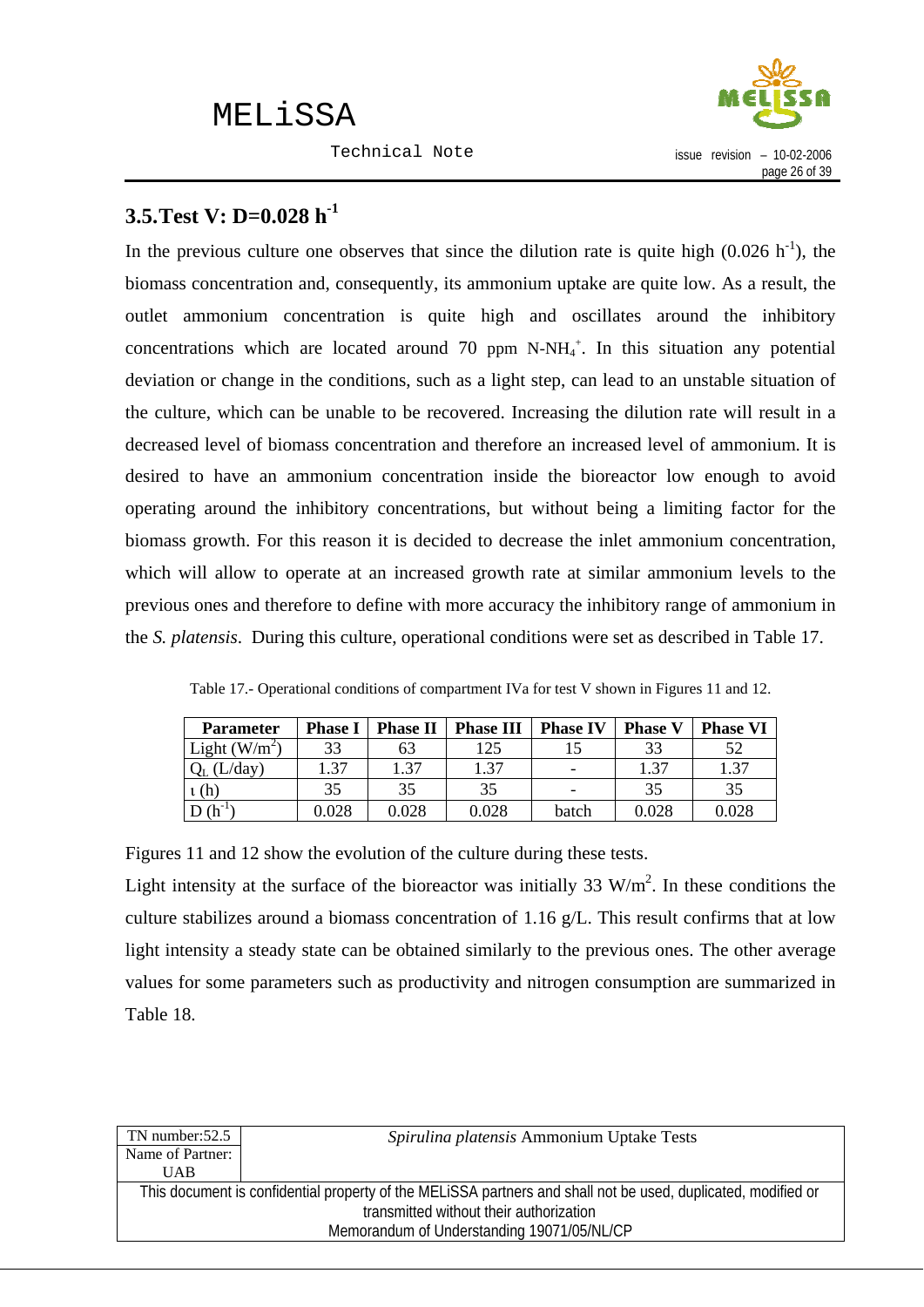

Technical Note

issue revision – 10-02-2006 page 27 of 39



**Figure 11.-** Evolution of cell concentration in compartment IVa under test conditions summarized in Table 17. Phase I: Fr=33 W/m<sup>2</sup>; Phase II: Fr=63 W/m<sup>2</sup>; Phase III Fr=125 W/m<sup>2</sup>; Phase IV Fr=15 W/m<sup>2</sup>; Phase V Fr=33  $W/m^2$ ; Phase VI Fr=52  $W/m^2$ 



**Figure 12.-** Evolution of ammonium in the input and in the output and nitrate in the output in compartment IVa in test conditions summarized in Table 17. Phase I: Fr=33 W/m<sup>2</sup>; Phase II: Fr=63 W/m<sup>2</sup>; Phase III Fr=125 W/m<sup>2</sup>; Phase IV Fr=15 W/m<sup>2</sup>; Phase V Fr=33 W/m<sup>2</sup>; Phase VI Fr=52 W/m<sup>2</sup>

| $TN$ number: $52.5$                                                                                           | Spirulina platensis Ammonium Uptake Tests |  |  |  |
|---------------------------------------------------------------------------------------------------------------|-------------------------------------------|--|--|--|
| Name of Partner:                                                                                              |                                           |  |  |  |
| <b>UAB</b>                                                                                                    |                                           |  |  |  |
| This document is confidential property of the MELISSA partners and shall not be used, duplicated, modified or |                                           |  |  |  |
|                                                                                                               | transmitted without their authorization   |  |  |  |
| Memorandum of Understanding 19071/05/NL/CP                                                                    |                                           |  |  |  |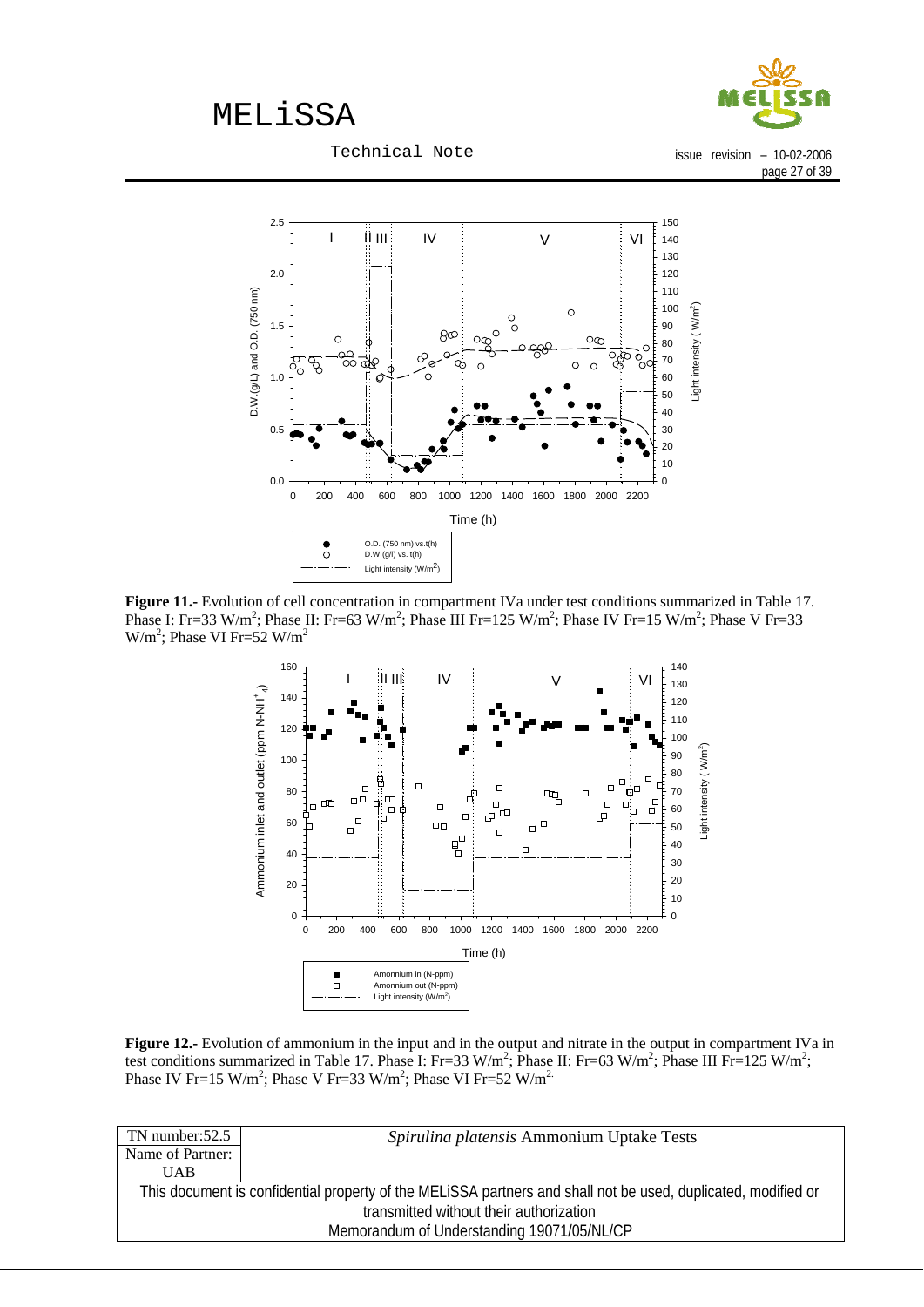

| <b>Parameter</b>                        | <b>Phase I</b>  | <b>Phase V</b>  | <b>Phase VI</b> |
|-----------------------------------------|-----------------|-----------------|-----------------|
| Biomass concentration $(g/L)$           | $1.16 \pm 0.08$ | $1.29 \pm 0.14$ | $1.21 \pm 0.06$ |
| Productivity (mg/L h)                   | $32.5 \pm 2.3$  | $36.1 \pm 3.9$  | $33.9 \pm 1.8$  |
| $NH_4^+$ input (ppm N- NH $_4^+$ )      | $123 + 8$       | $124 + 6$       | $113 \pm 10$    |
| $NH_4^+$ output (ppm N- $NH_4^+)$       | $69 + 8$        | $71 + 11$       | $77 + 8$        |
| $Y_{X,N}$ (mg N/g <i>S. platensis</i> ) | $46.5 \pm 8.9$  | $42.8 \pm 11.2$ | $30.2 \pm 8.8$  |

**Table 18.-** Main parameters values of test V shown in figure 11 and 12.

Once the first steady state was reached, a light intensity increase was gradually performed, from 33 W/m<sup>2</sup> to 63 W/m<sup>2</sup> and a few hours later to 125 W/m<sup>2</sup>. In the same way as it was observed in test II, where the dilution rate  $(0.032 \text{ h}^{-1})$  and the light intensity  $(125 \text{ W/m}^2)$  were also high, the biomass turns into a yellowish colour and forms thick clusters. A sample of this biomass was observed by microscope (Figure 13).



**Figure 13.-** Morphology S .platensis at the end of Phase III, before starting the batch phase (IV). The right photo shows a S .platensis cell trapped inside a thick cluster.

As it can be seen in the picture, there are some *S. platensis* cells alive, but trapped inside heterogeneous aggregates formed by cells and presumably exopolysaccharides. At this point it was decided to change the culture operation into a batch mode and to decrease the light intensity to 15 W/m<sup>2</sup>. The aim of these changes was to evaluate the capacity of cells to recover. Phase IV correspond to this batch phase where the culture was able to recover and in phase V it returned successfully to a steady state similar to the initial one, confirming the complete recovery of the culture.

| Spirulina platensis Ammonium Uptake Tests                                                                     |  |  |  |  |
|---------------------------------------------------------------------------------------------------------------|--|--|--|--|
|                                                                                                               |  |  |  |  |
|                                                                                                               |  |  |  |  |
| This document is confidential property of the MELISSA partners and shall not be used, duplicated, modified or |  |  |  |  |
| transmitted without their authorization                                                                       |  |  |  |  |
| Memorandum of Understanding 19071/05/NL/CP                                                                    |  |  |  |  |
|                                                                                                               |  |  |  |  |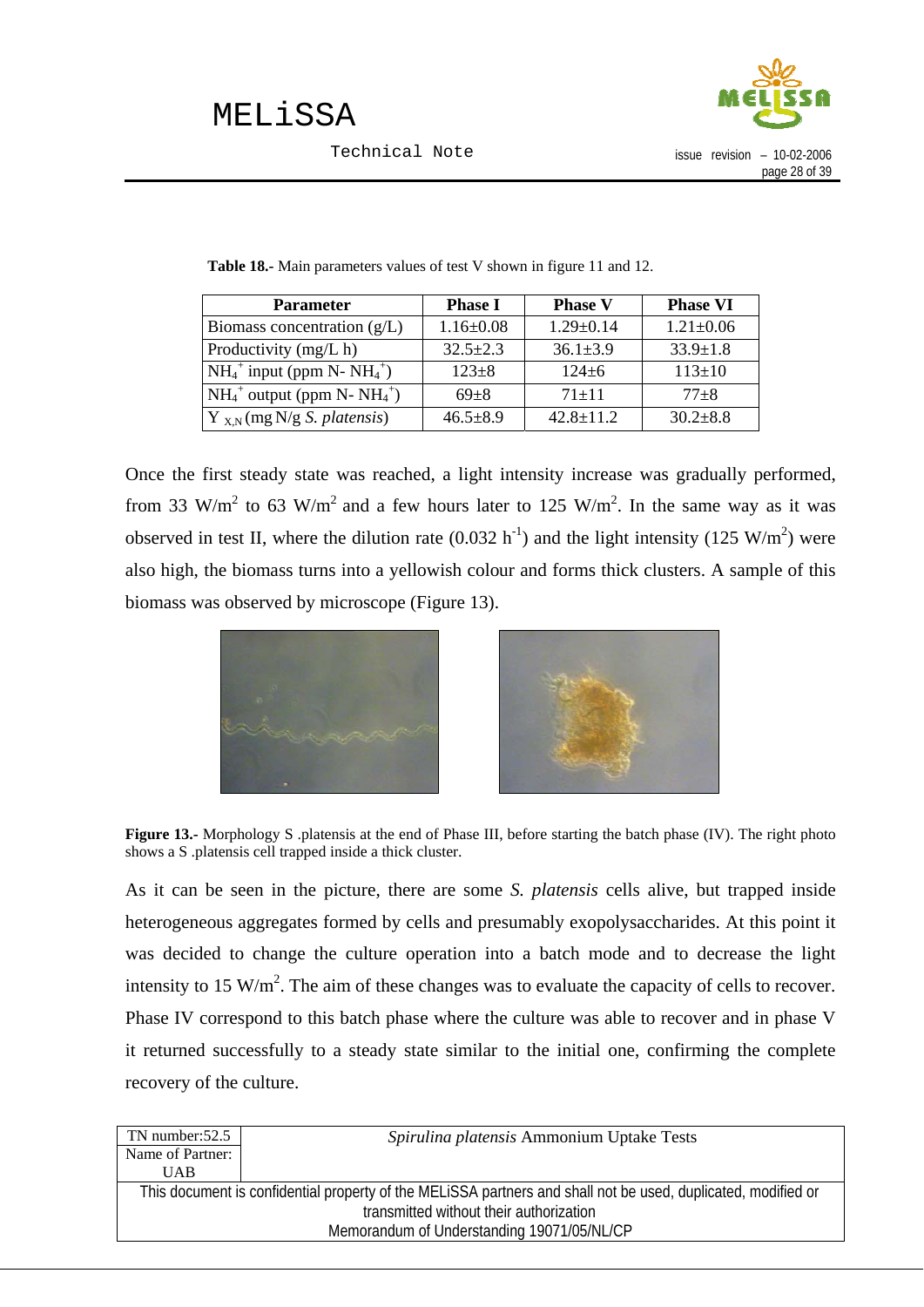Technical Note



However, the morphology of *S. platensis* cells from this culture is still different than the one of the cells from a culture using nitrate as nitrogen source in non limiting conditions but similar to the ones previously found in nitrate limiting conditions (Vernerey 2000).

 Therefore it is possible that full recovery requires a longer period. For comparison, a sample of the pilot plant bioreactor, where the *S. platensis* grow with nitrate as the only N source, is taken and observed by microscope. Figure 14 evidences the *S. platensis* morphological changes depending the nitrogen source used (NH<sub>4</sub><sup>+</sup> or NO<sub>3</sub><sup>-</sup>).



**Figure 14.-** Morphology *S. platensis* using different nitrogen source. Left photo: *S. platensis* culture in the laboratory bioreactor using ammonium as nitrogen source. It corresponds to the Phase IV shown in Figure 9 and 10 (magnification x10). Middle photo: *S. platensis* culture in a pilot plant bioreactor (V=77L) using nitrate as a nitrogen source (magnification x10). Right photo: Picture of biomass in nitrate limitation.  $(0.1 \text{ kg/m}3 \text{ NO}_3)$  at  $0.05$  h<sup>-1</sup> dilution rate (Fr: 50 W/m<sup>2</sup>, 7L bioreactor, magnification x5, from Vernerey et al. 1996).

Once the biomass had recovered during the batch phase, phase V starts setting the light at 33  $W/m<sup>2</sup>$  and the dilution rate as in the other previous continuous phases. The culture is maintained in operation during 1000 hours with stable conditions evolution and with a biomass concentration level quite similar to the one reached in the first phase (see Table 18), confirming again the stability of the steady state.

After this second steady state, a step up of light to 52  $W/m^2$  is done. Although once again (as in the transition from phase I to III), when the increase of light intensity is performed, the biomass forms thick clusters (Figure 15). Contrary to phase III, it seems that the culture is able to reach a new steady state (Table 18).

| TN number:52.5                             | Spirulina platensis Ammonium Uptake Tests                                                                     |  |  |  |
|--------------------------------------------|---------------------------------------------------------------------------------------------------------------|--|--|--|
| Name of Partner:                           |                                                                                                               |  |  |  |
| <b>UAB</b>                                 |                                                                                                               |  |  |  |
|                                            | This document is confidential property of the MELISSA partners and shall not be used, duplicated, modified or |  |  |  |
| transmitted without their authorization    |                                                                                                               |  |  |  |
| Memorandum of Understanding 19071/05/NL/CP |                                                                                                               |  |  |  |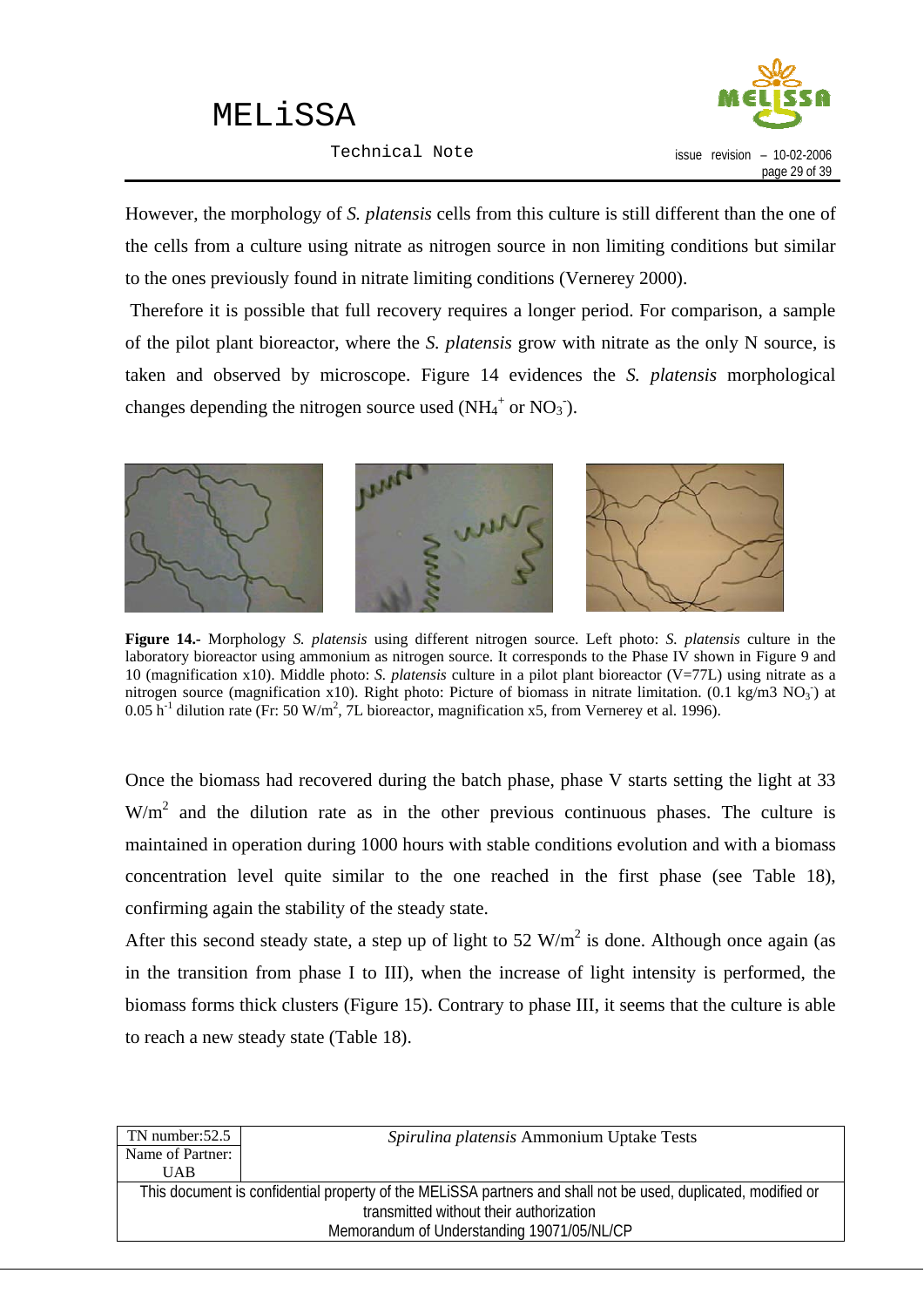

Technical Note

Table 19 shows the elementary biomass composition not only of the biomass of the clot from the different steady states, but also of the clusters formed in the phases where the light was set high (phases III and VI).



Figure 15.- Culture and morphology of *S. platensis* at Phase VI where Fr=52 W/m<sup>2</sup>. The clots formed after the light increase are observed by microscope. Photo magnification: middle 20x, right 100x. In the right photo *S. platensis* is trapped in the clot.

**Table 19.-** Results of the elemental composition analysis described as the average value of 2 measurements  $\pm$  standard deviation except for clots which is a determination of 3 different samples because its irregular composition. Percentages do not add to 100% due to the lack of determination of oxygen, phosphorous and ashes. Last column shown the corresponding elemental formula.

| <b>Phase</b> | C(%)             | $H(\%)$         | N(%             | S(%)            | <b>Elemental formula</b>          |
|--------------|------------------|-----------------|-----------------|-----------------|-----------------------------------|
|              | $41.79 \pm 0.18$ | $6.28 \pm 0.06$ | $9.46 \pm 0.05$ | $0.76 \pm 0.23$ | $CH_{1.8019}N_{0.1939}S_{0.0068}$ |
|              | $45.21 \pm 0.11$ | $6.64 \pm 0.15$ | $11.10\pm0.13$  | $0.39 \pm 0.08$ | $CH_{1.7611}N_{0.2104}S_{0.0032}$ |
| III (Clots)  | $18.36 \pm 0.30$ | $3.55 \pm 0.08$ | $2.00 \pm 0.04$ | $0.70 \pm 0.08$ | $CH_{2.3214}N_{0.0934}S_{0.0142}$ |
|              | $37.47 \pm 0.04$ | $5.46 \pm 0.08$ | $8.64 \pm 0.03$ | $0.54 \pm 0.02$ | $CH_{1.7488}N_{0.1977}S_{0.0053}$ |
| V            | $35.14 \pm 0.69$ | $5.30\pm0.15$   | $8.02 \pm 0.08$ | $0.94 \pm 0.06$ | $CH_{1.8065}N_{0.1975}S_{0.0100}$ |
| VI           | $37.10\pm0.21$   | $5.58 \pm 0.04$ | $9.01 \pm 0.01$ | 0.45            | $CH_{1.8035}N_{0.2082}S_{0.0045}$ |
| VI (Clots)   | 18.69            | 3.25            | 4.03            | 1.21            | $CH_{2.0867}N_{01848}S_{0.0042}$  |

| TN number: $52.5$                                                                                             | Spirulina platensis Ammonium Uptake Tests |  |
|---------------------------------------------------------------------------------------------------------------|-------------------------------------------|--|
| Name of Partner:                                                                                              |                                           |  |
| UAB                                                                                                           |                                           |  |
| This document is confidential property of the MELISSA partners and shall not be used, duplicated, modified or |                                           |  |
| transmitted without their authorization                                                                       |                                           |  |
| Memorandum of Understanding 19071/05/NL/CP                                                                    |                                           |  |
|                                                                                                               |                                           |  |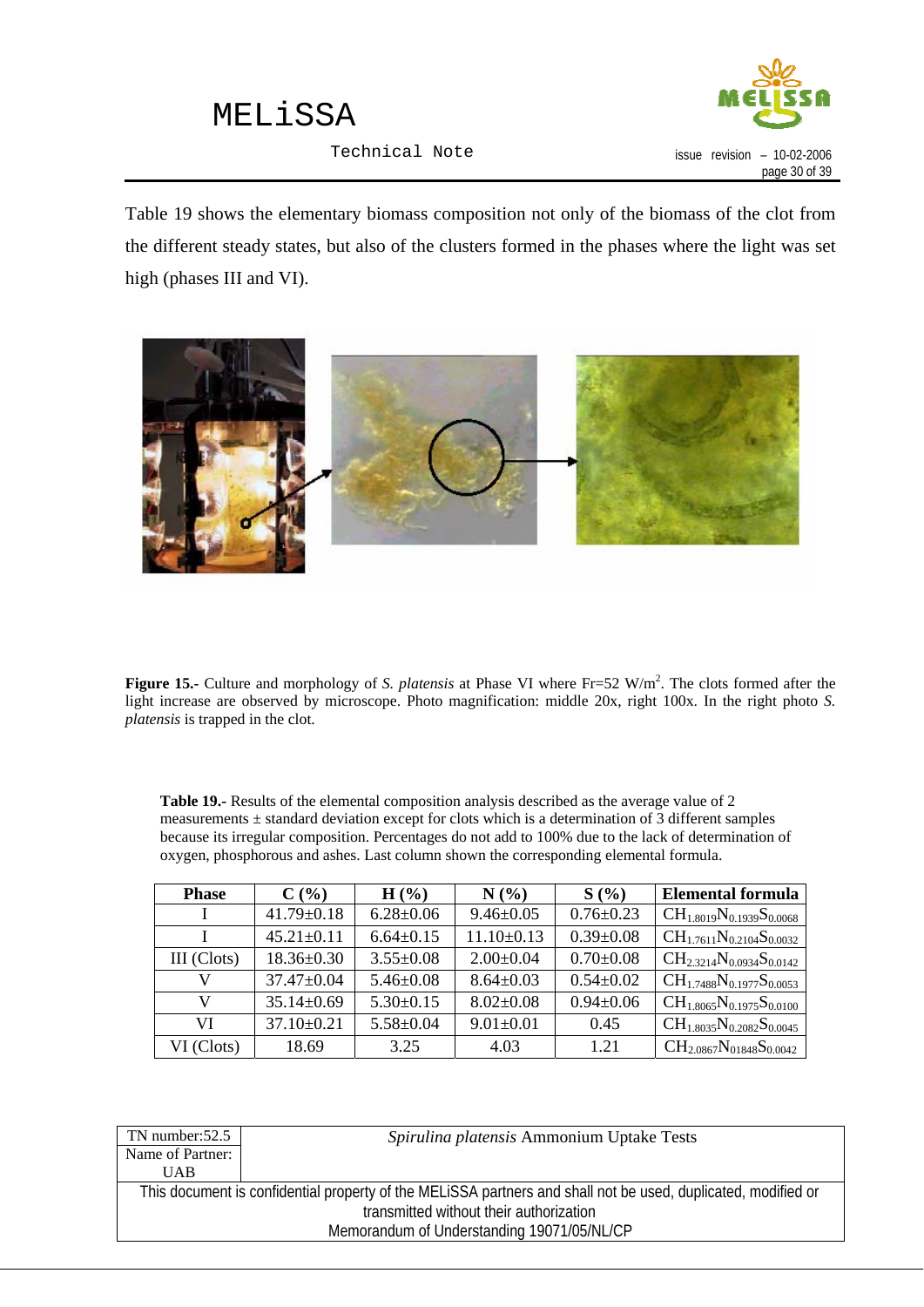Technical Note



### <span id="page-33-0"></span>**3.6.Test VI: D=0.012 h-1**

To end with these series of experiments, which have lead to a better understanding of the *S. platensis* culture using ammonium as nitrogen source, a last test with a low dilution rate (0.012  $h^{-1}$ ) was carried out.

The other operational conditions of *S. platensis* compartment during test VI are shown in table 20.

| <b>Parameter</b> | <b>Phase I</b> | <b>Phase II</b> |
|------------------|----------------|-----------------|
| Light $(W/m^2)$  | 33             | 76              |
| L/day)           | 0.60           | 0.60            |
|                  | 80             | 80              |
|                  | 0.012          | 0 012           |

**Table 20.-** Operational conditions of test VI.

The evolution of this test at a low dilution rate  $(0.012 \text{ h}^{-1})$  is depicted in figure 16.



**Figure 16.**- Evolution of compartment IVa using ammonium as nitrogen source with a dilution rate of 0.001 h<sup>-1</sup>. Phase I: Light intensity set at 33 W/m<sup>2</sup>. Phase II: After 1000 hours a step up of light to 76 W/m<sup>2</sup> is performed.

| TN number:52.5                                                                                                | Spirulina platensis Ammonium Uptake Tests |  |
|---------------------------------------------------------------------------------------------------------------|-------------------------------------------|--|
| Name of Partner:                                                                                              |                                           |  |
| <b>UAB</b>                                                                                                    |                                           |  |
| This document is confidential property of the MELISSA partners and shall not be used, duplicated, modified or |                                           |  |
| transmitted without their authorization                                                                       |                                           |  |
| Memorandum of Understanding 19071/05/NL/CP                                                                    |                                           |  |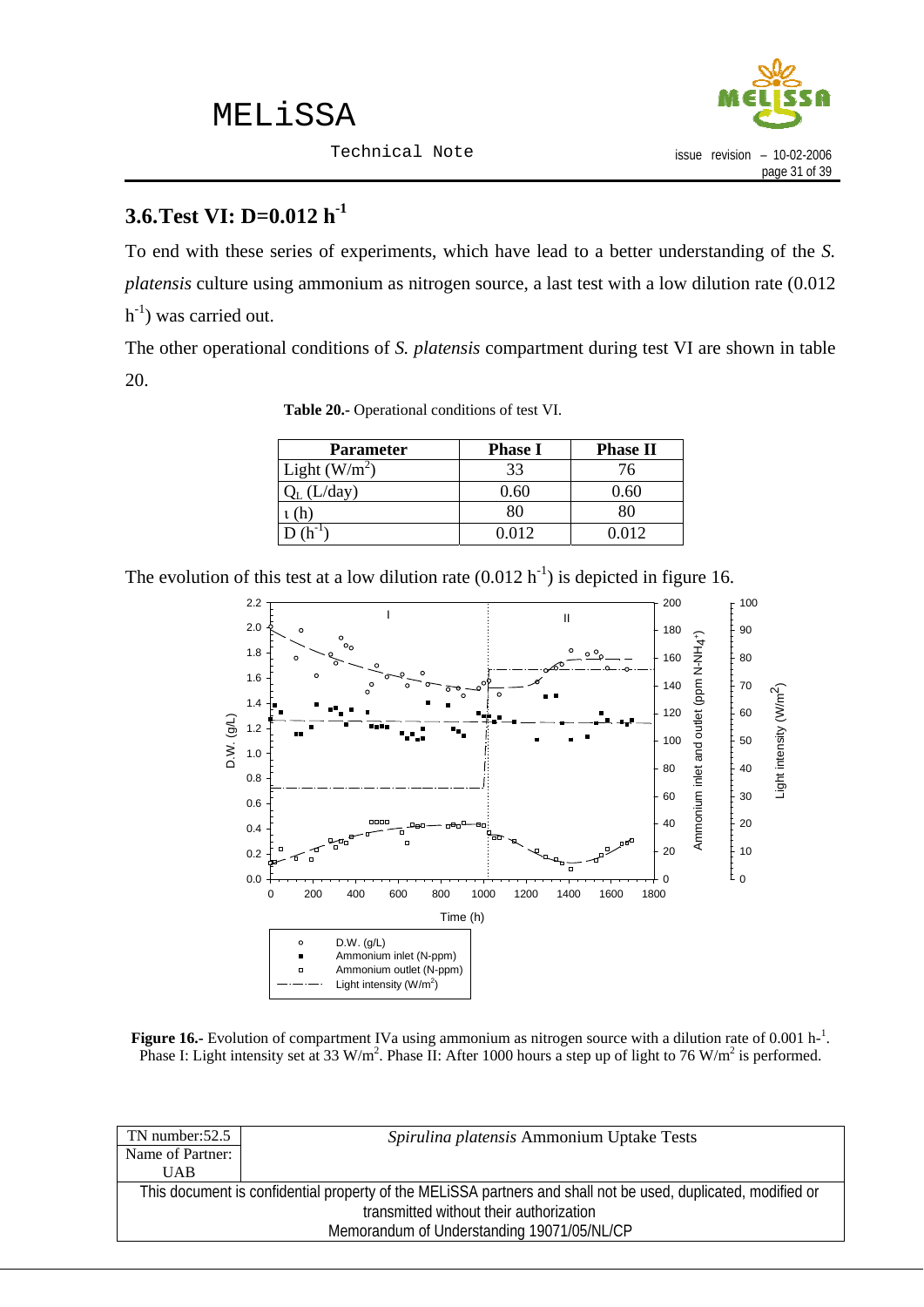Technical Note



The culture started with a high biomass value (2 g/L) formed in the previous batch phase. As the dilution rate desired has a low value  $(0.012 \text{ h}^{-1})$ , it was not necessary to have an intermediary phase between batch and phase I with an increasing input flow rate. As a consequence, when the continuous operation starts, biomass begins to decrease until reaches a stable value around 1.56 g/L.

This value is in agreement with other biomass levels obtained also at a light intensity of 33  $W/m<sup>2</sup>$ , but at different dilution rates. The biomass density is higher when the dilution rate is lower at a fixed light intensity, since the biomass is 1.56 g/l when  $D=0.012$  h<sup>-1</sup>; 1.36 when D=0.021 h<sup>-1</sup> and 1.16 g/L when D =0.028 h<sup>-1</sup>.

The other main parameters values hardly oscillate, which mean that a first steady state is reached with success. In table 21 are summarized average main parameters values obtained in test VI.

| <b>Parameter</b>                        | <b>Phase I</b>  | <b>Phase II</b> |
|-----------------------------------------|-----------------|-----------------|
| Biomass concentration $(g/L)$           | $1.56 \pm 0.07$ | $1.74 \pm 0.06$ |
| Productivity (mg/L h)                   | $18.7 \pm 0.8$  | $20.8 \pm 0.7$  |
| $NH_4^+$ input (ppm N- $NH_4^+$ )       | $111 \pm 8$     | $113+9$         |
| $NH_4^+$ output (ppm N- $NH_4^+)$       | $38+4$          | $18+7$          |
| $Y_{X,N}$ (mg N/g <i>S. platensis</i> ) | $48.2 + 6.4$    | $57.2 \pm 6.6$  |

**Table 21.-** Main parameters values of test VI shown in figure 16.

After the first steady state at 33 W/m<sup>2</sup>, a light step up is performed. In the same way as it was observed in test I, the biomass level is higher when more light is supplied to the culture. Furthermore although the ammonium concentration in the inlet remains constant, the ammonium concentration in the outlet is lower.

Table 22 show the elemental composition of the biomass obtained in each steady state of this test.

| Spirulina platensis Ammonium Uptake Tests                                                                     |  |  |
|---------------------------------------------------------------------------------------------------------------|--|--|
|                                                                                                               |  |  |
|                                                                                                               |  |  |
| This document is confidential property of the MELISSA partners and shall not be used, duplicated, modified or |  |  |
| transmitted without their authorization                                                                       |  |  |
| Memorandum of Understanding 19071/05/NL/CP                                                                    |  |  |
|                                                                                                               |  |  |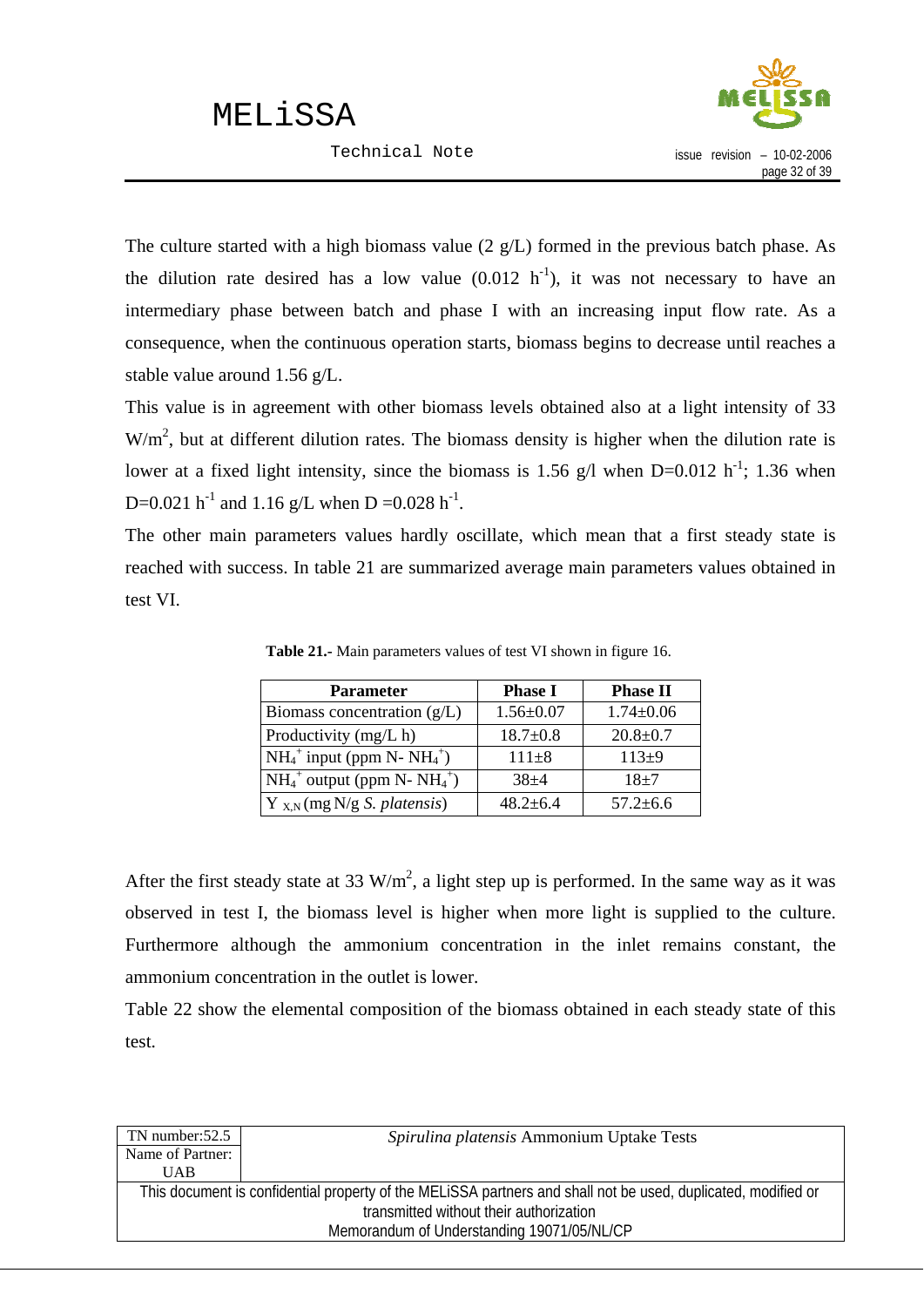

Technical Note

<span id="page-35-0"></span>**Table 22.-** Results of the elemental composition analysis described as the average value of 2 measurements  $\pm$  standard deviation . Percentages do not add to 100% due to the lack of determination of oxygen, phosphorous and ashes. Last column shown the corresponding elemental formula.

| <b>Phase</b> | $C($ %)          | $H(\%)$         | N(%             | S(%             | Elemental formula                         |
|--------------|------------------|-----------------|-----------------|-----------------|-------------------------------------------|
|              | $39.49 + 4.22$   | $5.85 \pm 0.99$ | $9.31 \pm 1.12$ | $0.82 \pm 0.14$ | $\rm C\rm H_{1.7779}N_{0.2020}S_{0.0078}$ |
|              | $25.68 \pm 0.56$ | $3.83 \pm 0.08$ | $5.49 \pm 0.06$ | $0.81 \pm 0.17$ | $\rm C\rm H_{1.7901}N_{0.1831}S_{0.0118}$ |

## **4. CONCLUSIONS**

In this technical note several *S. platensis* continuous cultures at a different dilution rates have been performed using ammonium as a nitrogen source. In order to evaluate the influence of the light intensity in these tests, at least one step of light is performed in each culture.

As it can be seen from the results, it can be confirmed the capability of *S. platensis* to grow using ammonium as a nitrogen source. Moreover, when nitrate is present in the outlet due to that batch culture is done with nitrate instead of ammonium, the evolution of nitrate concentration in compartment IVa is usually in agreement with the nitrate wash-out curve. Therefore it can also be confirmed that the biomass shows a higher affinity for ammonium in front of other nitrogen sources, as already mentioned in previous studies Guerrero and Lara (1987) and Creus (2003).

More specifically performed experiments allow to reach the following conclusions:

- At the culture conditions tested the continuous cultures reach a stable steady state at N-NH4 <sup>+</sup> values in the bioreactor below 65 ppm at low light intensities. In those conditions increasing light intensity allows to reach a new stable steady state.
- At N-  $NH_4^+$  values in the bioreactor higher than 65 ppm, light intensity appears to have deleterious effects at lower light intensities that with nitrate cultures. In those conditions, light intensity Fr values higher than 33  $W/m^2$  resulted in cell aggregation, culture decoloration, increased synthesis polymeric material and cell elongation. Those conditions force to stop the continuous cultures.

| TN number:52.5                                                                                                | Spirulina platensis Ammonium Uptake Tests |  |
|---------------------------------------------------------------------------------------------------------------|-------------------------------------------|--|
| Name of Partner:                                                                                              |                                           |  |
| <b>UAB</b>                                                                                                    |                                           |  |
| This document is confidential property of the MELISSA partners and shall not be used, duplicated, modified or |                                           |  |
| transmitted without their authorization                                                                       |                                           |  |
| Memorandum of Understanding 19071/05/NL/CP                                                                    |                                           |  |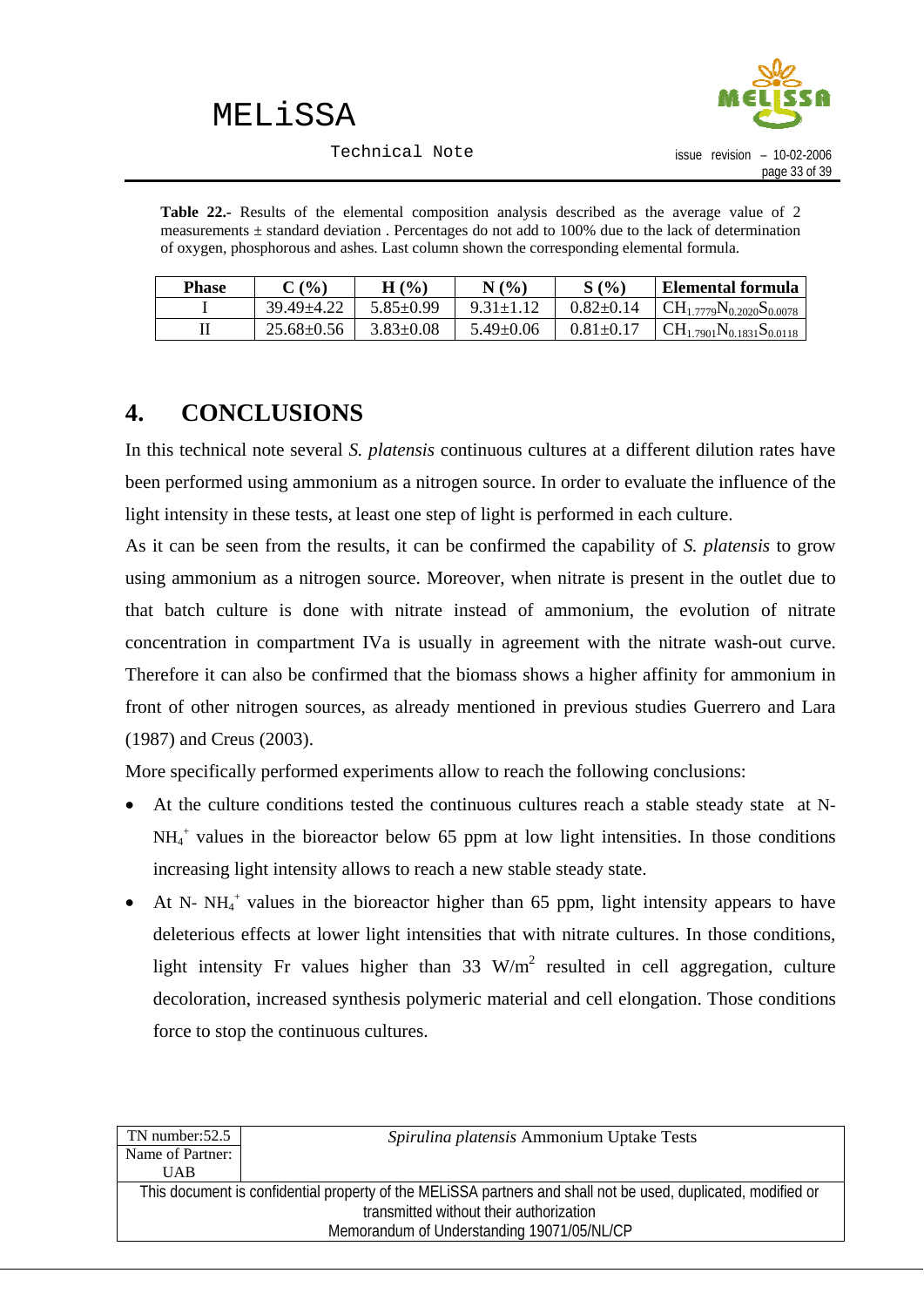Technical Note



The effects produced by the increase in light intensity described in the previous paragraph can be reversed maintaining the culture in batch conditions at low light intensities (15  $W/m<sup>2</sup>$ ).

The effects on the biomass observed at high ammonium concentrations and increased light intensities are identical to those observed in cultures of nitrate limitation (Vernerey et al. 1996). This fact may indicate that the effect of ammonium inhibition acts limiting the rate of ammonium incorporation as a nitrogen source. As a result, when light intensity is increased carbon fixation is increased but all processes depending on the nitrogen source incorporation, like protein synthesis, can not increase. In those conditions cells would cease division an produce exopolymers. The process might affect protein incorporation in the photosynthesis system and impair its synthesis and repair resulting in the yellowish colour. Those possibilities recommend to further study the effects of nitrogen source supply in this compartment.

The obtained results provide an increased knowledge of *Arthrospira platensis* behaviour in front of increased ammonium concentrations which can result as an unstable operation of compartment III. As a result it can be proposed to design a control strategy maintaining ammonium levels below  $65$  ppm N-  $NH_4^+$  in the bioreactor. In case the combination of ammonium levels reached and light intensity result in the modification of the cells behaviour as described, the effect is reversible and can be easily reversed by introducing a recovery period at low light intensity and batch culture.

| TN number: $52.5$                                                                                             | Spirulina platensis Ammonium Uptake Tests |  |
|---------------------------------------------------------------------------------------------------------------|-------------------------------------------|--|
| Name of Partner:                                                                                              |                                           |  |
| <b>UAB</b>                                                                                                    |                                           |  |
| This document is confidential property of the MELISSA partners and shall not be used, duplicated, modified or |                                           |  |
| transmitted without their authorization                                                                       |                                           |  |
| Memorandum of Understanding 19071/05/NL/CP                                                                    |                                           |  |
|                                                                                                               |                                           |  |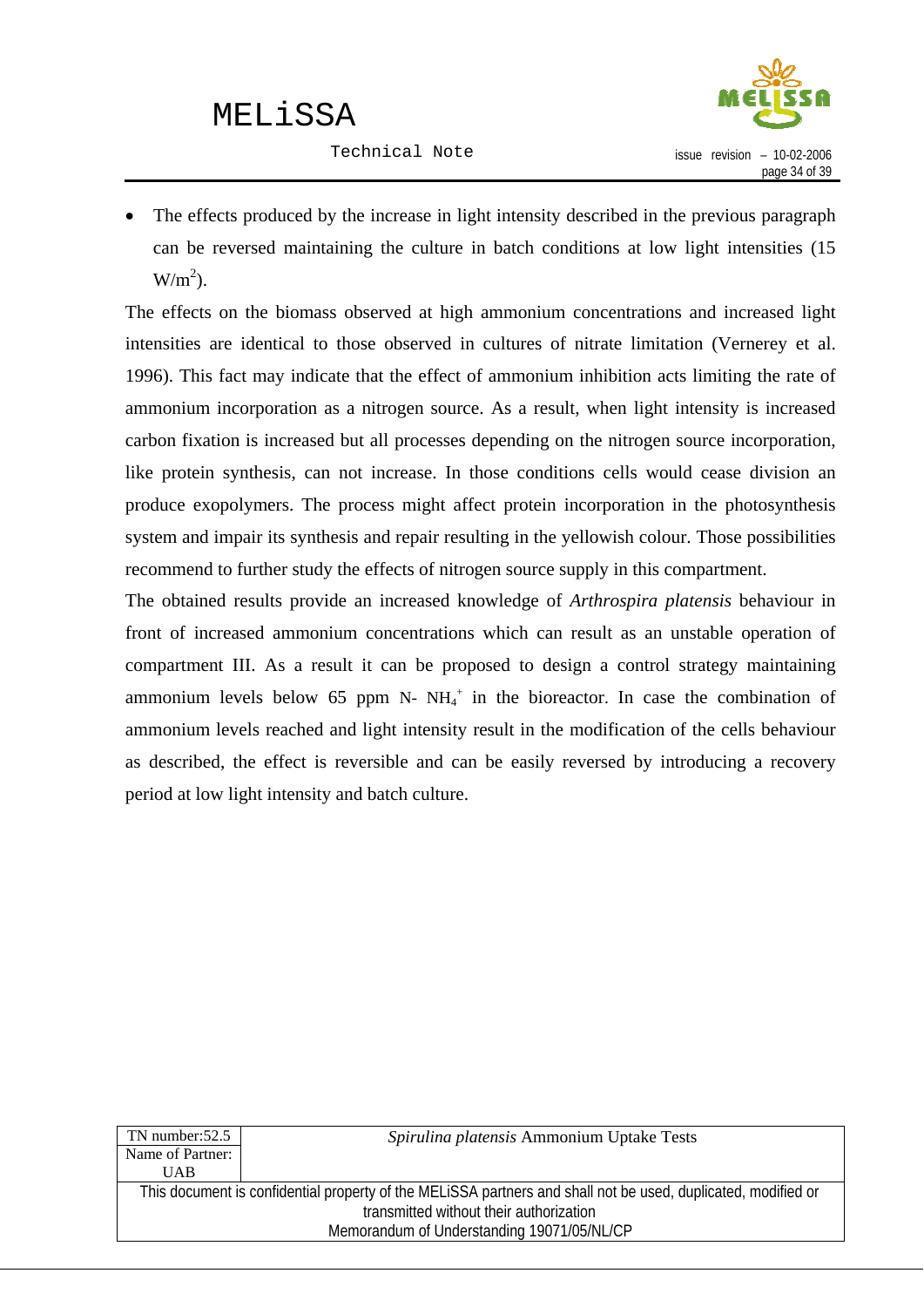

### <span id="page-37-0"></span>**5. References**

**Becker, E. W.** (1994) Microalgae: biotechnology and microbiology. *Ed. Cambridge University Press*. Cambridge.

**Ciferri, O.** (1983) *Spirulina*, the Edible Microorganism. *Microbiological Rev.* **47**, 551-578.

**Creus, N.** (2003) "Estudi d'un Bucle de Bioreactors pel Desenvolupament d'un Sistema de Suport de Vida Biològic". Memòria de Tesi Doctoral. Universitat Autònoma Barcelona.

**Creus, N.; Albiol, J.; Gòdia, F.** (2002) Bench scale loop test using artificial medium. Technical Note 66.2. MELISSA. ESTEC/CONTRACT13292/98/NL/MV.

**Filali, R.; Dubertret, G.** (1996) Growth capability of *Spirulina* on several nitrogen sources in the photosynthetic compartment of MELISSA. Technical Note 33.2. MELISSA. ECT/FG/CB/95.205. Institut de Biotechnologie des Plantes. Université de Paris-Sud.

**Guerrero, M. G. and Lara, C.** (1987) Assimilation of inorganic nitrogen. In: The cyanobacteria. *Ed. Elsevier Science Publisher*. Amsterdam.

Lattenmayer, C. (2001) Preliminary Evaluation of Growth Kinetics with Ammonium as Nitrogen Source in the Photoautotrophic Compartment of MELISSA. Ref:EWP-2127.ESTEC.

**Richmond, A.** (1986) Principles of pond maintenance. In "Handbook of Microalgal Mass Cultures". *Ed. CRC Press*. Boca Raton.

**Richmond, A.** (1988) Microalgae Biotechnology. Cambridge University Press., 83-121. **Vernerey, A.** (2000) "Conception, Controle et Fonctionnement d'un Photobioreacteur pour la culture en mode continu de la cyanobacterie Spirulina platensis". Memòria de Tesi Doctoral. Universitat Autònoma Barcelona.

**Vernerey, A. ; J. Albiol ; F. Godia** (1996) 'Nitrate limitation tests' MELISSA Technical Note 25.120 ESTEC/CONTRACT11549/95/NL/FG.

**Zarrouck, C.** (1966) Contribution à l'étude d'une cyanophycée. Influence de divers facteurs physiques et chimiques sur la croissance et la photosynthèse de *Spirulina maxima* Geitler. Thèse de Doctorat, Paris.

| TN number:52.5                                                                                                | Spirulina platensis Ammonium Uptake Tests |  |
|---------------------------------------------------------------------------------------------------------------|-------------------------------------------|--|
| Name of Partner:                                                                                              |                                           |  |
| UAB                                                                                                           |                                           |  |
| This document is confidential property of the MELISSA partners and shall not be used, duplicated, modified or |                                           |  |
| transmitted without their authorization                                                                       |                                           |  |
| Memorandum of Understanding 19071/05/NL/CP                                                                    |                                           |  |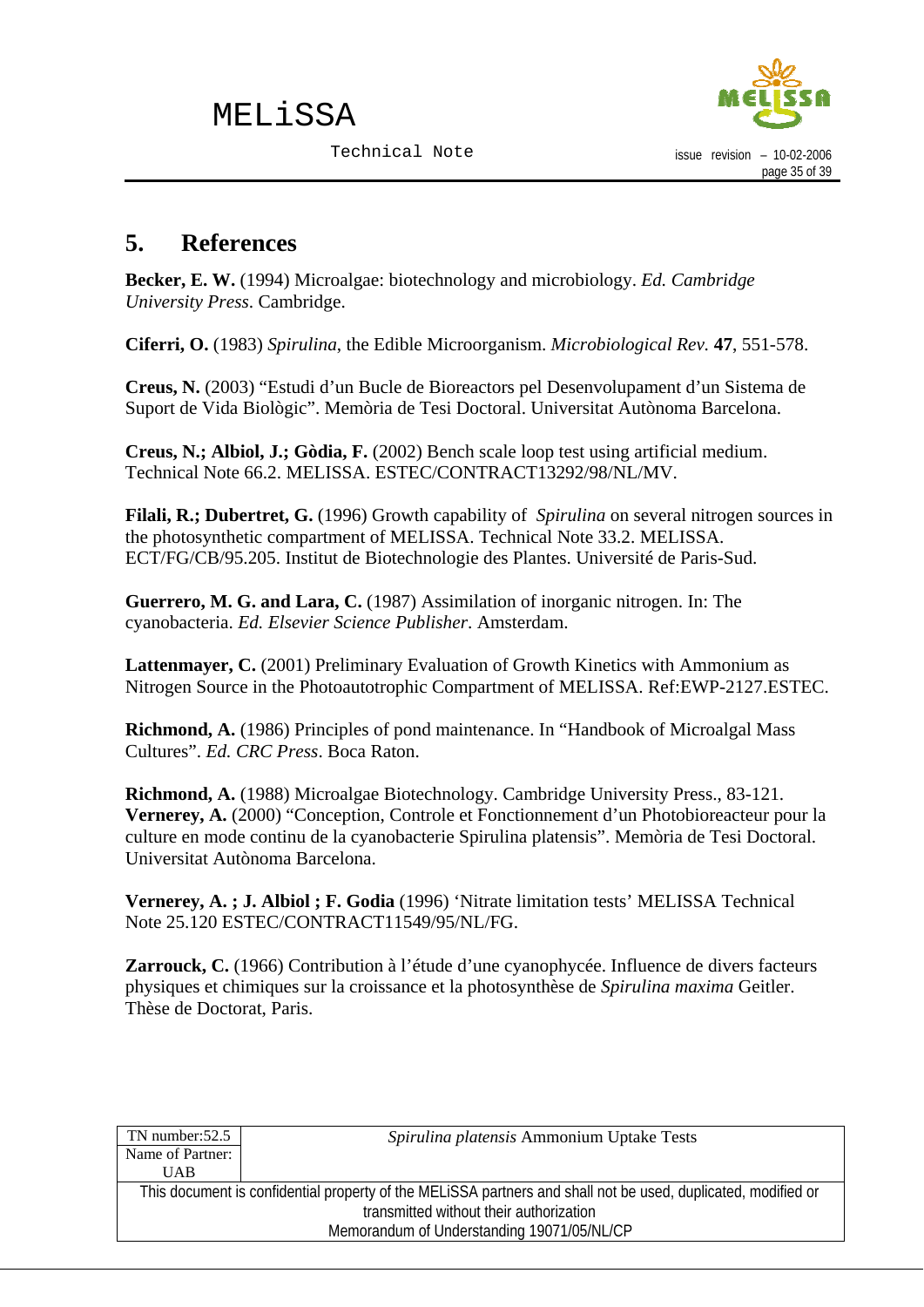

### <span id="page-38-0"></span>**6. APPENDIX**

### **6.1. Light Calibration**

The light availability determination is of key importance for the operation of photobioreactors. Once light intensity at the bioreactor's surface is known, the light availability at any point of the bioreactor can be determined.

The light intensity at the bioreactor's surface is obtained by measuring the light intensity at the axis of the bioreactor, using a spherical light sensor (Li-Cor, LI-193SA, Lincoln, USA) that integrates the light reaching its radial illuminated surface. Conversion of the light intensity measured by the spherical sensor to the light intensity at the surface of the bioreactor is done using the following equation:

$$
Fr = \frac{Eb \cdot rb}{\pi \cdot Rb}
$$

**Fr:** Light flux at the bioreactor's surface  $(W/m^2)$ **Eb:** Light intensity measured by the sensor  $(\mu \text{mol/m}^2\text{s})$ **rb:** Sensor's radius (30 mm) **Rb:** Bioreactor's radius (65 mm) **Fc:** Conversion coefficient (0.291 W s/μmol)

Photosynthetically active radiation (PAR), expressed in  $W/m^2$ , describes the radiation in wavelengths useful for photosynthesis of plants (400-700 nm) and is the term used in the light transfer mathematical models developed. Generally radiation is measured and reported in terms of photons and when a spherical sensor is used, the radiation is reported specifically as the photosynthetic photon flux rate (PPFR) for the 400-700 nm waveband expressed in  $\mu$ mols/m<sup>2</sup>s<sup>2</sup>.

| $TN$ number: $52.5$                                                                                           | Spirulina platensis Ammonium Uptake Tests |  |
|---------------------------------------------------------------------------------------------------------------|-------------------------------------------|--|
| Name of Partner:                                                                                              |                                           |  |
| <b>UAB</b>                                                                                                    |                                           |  |
| This document is confidential property of the MELISSA partners and shall not be used, duplicated, modified or |                                           |  |
| transmitted without their authorization                                                                       |                                           |  |
| Memorandum of Understanding 19071/05/NL/CP                                                                    |                                           |  |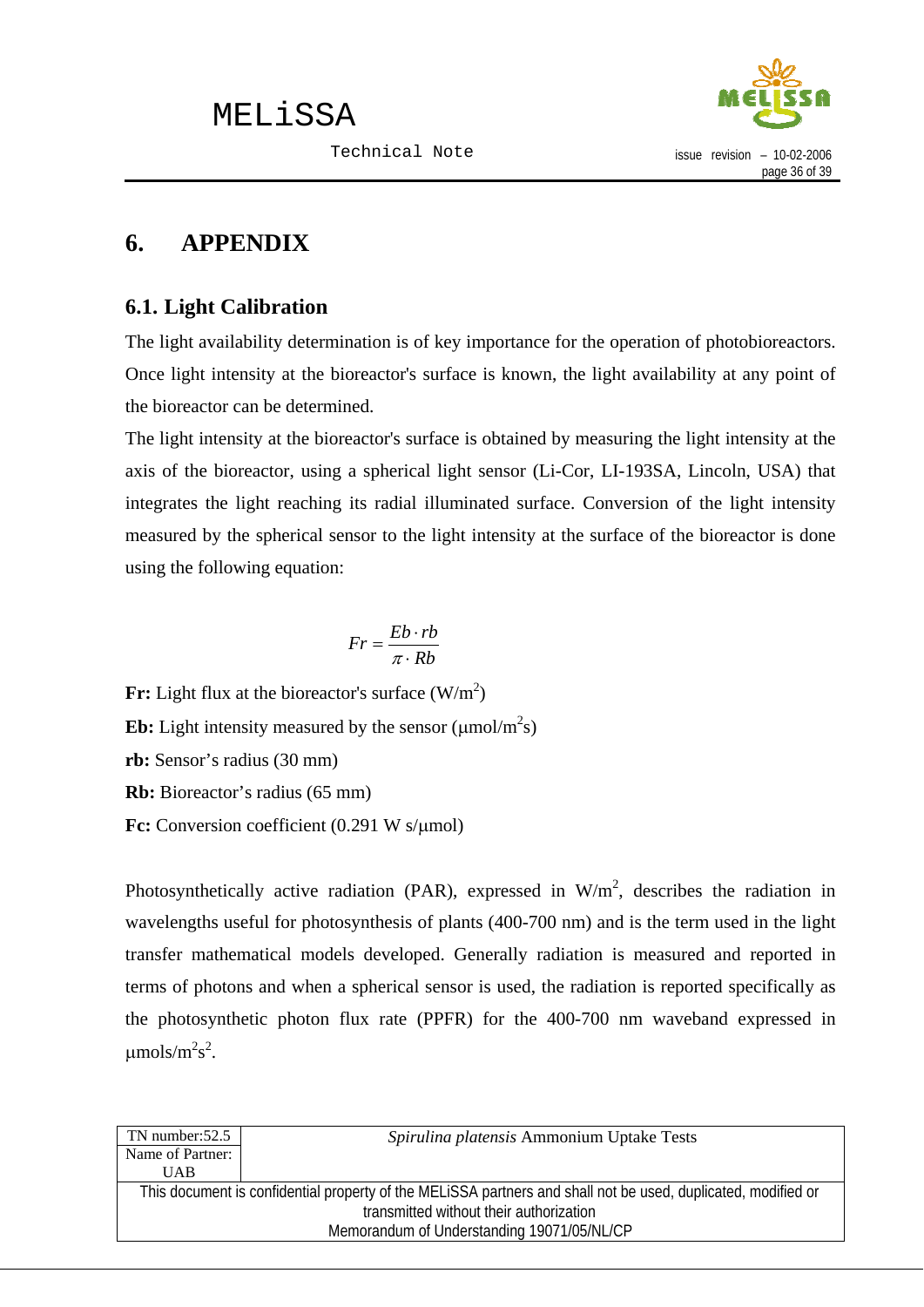Technical Note



For the application of the previously developed light transfer mathematical models, it is necessary to convert the units of the spherical sensor ( $\mu$ mols/m<sup>2</sup>s<sup>2</sup>) to W/m<sup>2</sup>. The conversion coefficient used is 0.291, which has been previously calculated by J.F.Cornet by integration of the used lamps spectra in the range 350–750 nm used by *Spirulina platensis* cells*.* 

The Eb values are measured in the empty bioreactor with water circulating through the external jacket. Light intensity measurements are done at different vertical positions (assuming 0 at the bioreactor's base) and at different voltages supplied to the lamps. The results of these measurements are plotted in Figure 17.



**Figure 17.-** Light intensity measured by the sensor, which is located in bioreactor's centre, at different vertical positions supplying different voltages (assuming 0 cm the bottom part of the reactor ).

Averaging the measurements obtained at different vertical positions, the average light intensity value for each voltage supplied to the lamps is obtained. The light intensity values measured by the sensor in  $\mu$ mols/m<sup>2</sup>s<sup>2</sup>, are converted to Fr values using the above mentioned formula and conversion factor. Figure 18 shows the relationship between the voltage supplied to the lamps and the Fr of the bioreactor.

| Spirulina platensis Ammonium Uptake Tests                                                                     |  |  |
|---------------------------------------------------------------------------------------------------------------|--|--|
|                                                                                                               |  |  |
|                                                                                                               |  |  |
| This document is confidential property of the MELISSA partners and shall not be used, duplicated, modified or |  |  |
| transmitted without their authorization                                                                       |  |  |
| Memorandum of Understanding 19071/05/NL/CP                                                                    |  |  |
|                                                                                                               |  |  |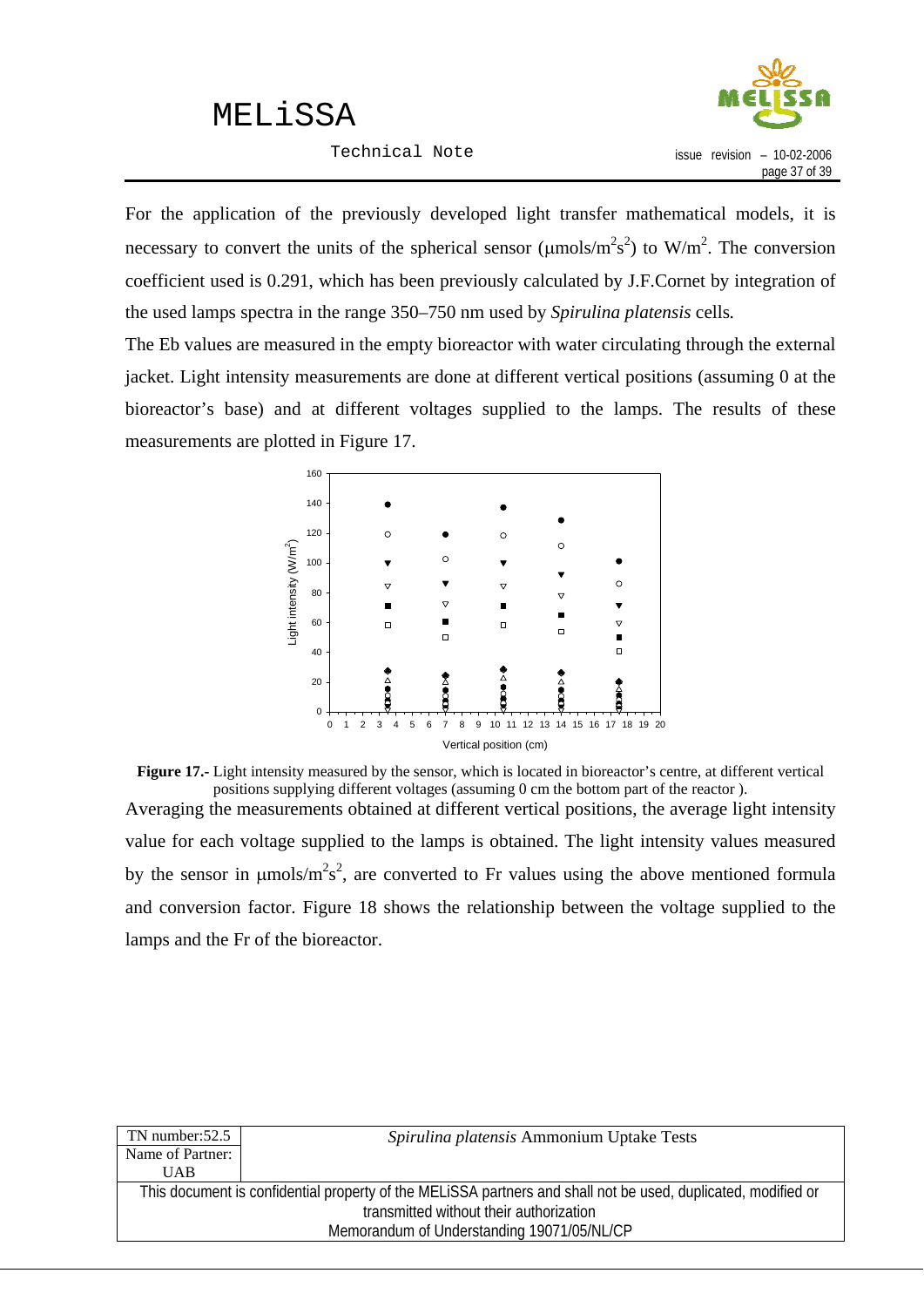

Technical Note

issue revision – 10-02-2006 page 38 of 39

<span id="page-40-0"></span>

**Figure 18 .-** Relation between average light intensity at bioreactor's surface and voltage supplied to lamps.

### **6.2.Equipment Sterilization**

Elimination of all transmissible agents, such as bacteria and viruses, from a surface, a piece of equipment or microorganism culture media is performed by heat sterilization.

Culture equipment is distributed in 3 groups.

Input bottle, including input liquid filter, gas filter, and pump tubes.

Output bottle, gas filter and pump tubes.

Bioreactor including, precalibrated pH and oxygen probes, ph bottles and connecting tubes and culture medium for the batch period.

Each group of equipment is sterilized in an autoclave (Varioklav 400) at 121°C (250°F), at 103 kPa (15 psi) above atmospheric pressure, for 30 minutes. The steam and pressure transfer sufficient heat to the equipment to assure reaching a safe condition.

Once autoclaved input and output bottles are connected to the bioreactor by means of the corresponding quick connectors in the neighbourhood of a Bunsen burner flame and following the corresponding sterility safety procedures.

| TN number: $52.5$                                                                                             | Spirulina platensis Ammonium Uptake Tests |  |
|---------------------------------------------------------------------------------------------------------------|-------------------------------------------|--|
| Name of Partner:                                                                                              |                                           |  |
| <b>UAB</b>                                                                                                    |                                           |  |
| This document is confidential property of the MELISSA partners and shall not be used, duplicated, modified or |                                           |  |
| transmitted without their authorization                                                                       |                                           |  |
| Memorandum of Understanding 19071/05/NL/CP                                                                    |                                           |  |